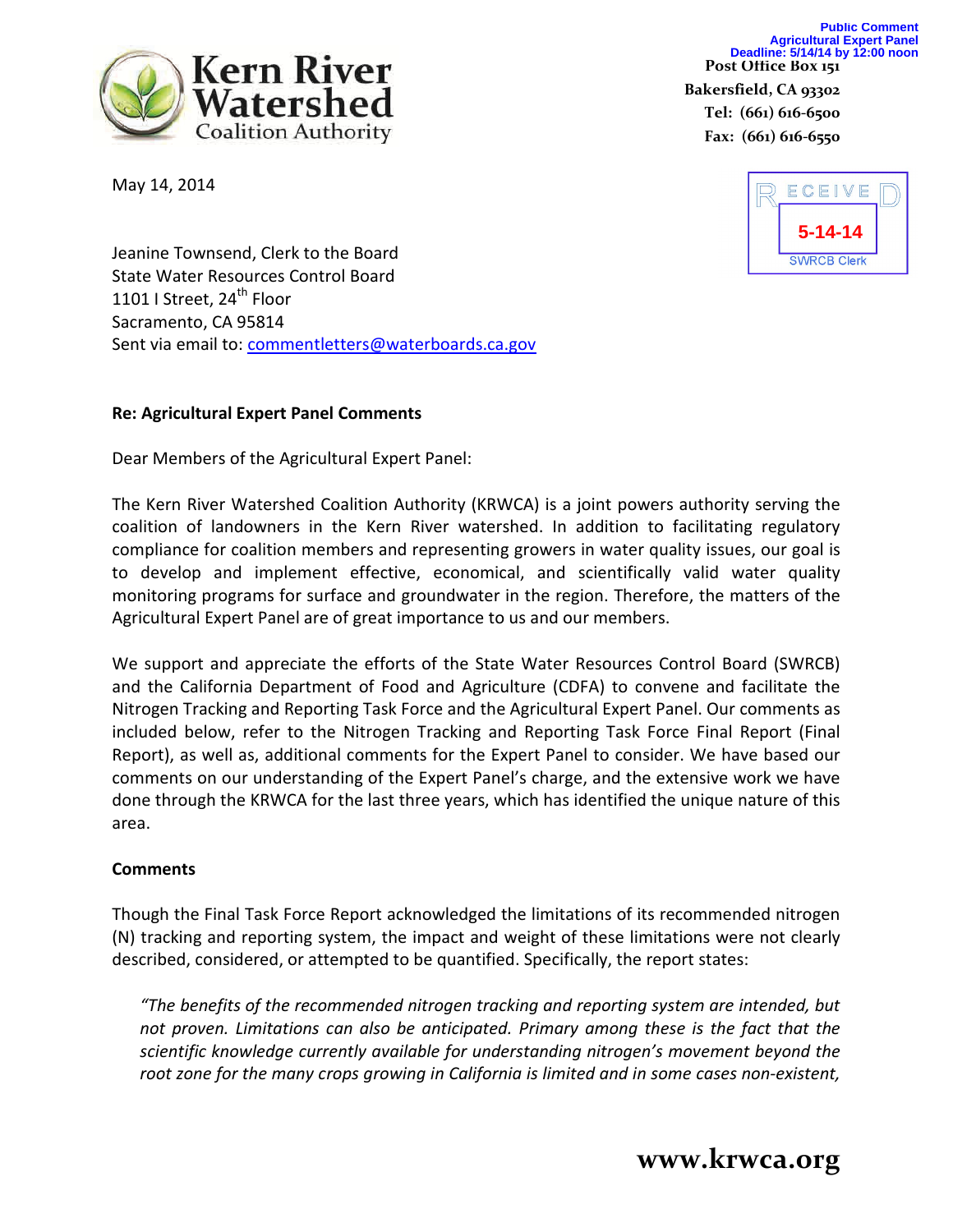

particularly in terms of calculating exact amounts of nitrogen lost to air and groundwater. Additionally, it is recognized that the timing and amount of water applied can be critical to water/nitrogen moving below the root zone and is not tracked as part of these recommendations."

The comments that follow address some of the limitations that we think were not adequately acknowledged in the Final Task Force Report, as well as other comments that we think are pertinent to your assigned questions and your charge:

- 1. The quantitative approach of tracking and reporting N using a N budget approach depends on the measurement of numerous components of the N cycle, and/or making assumptions about other components that are impossible or very difficult to measure because of their spatial and temporal variability. In a practical sense, partial N budgeting cannot accurately capture the variability of N dynamics in California agriculture at the field scale across the wide range of geography, climate and cultural practices throughout the state in a timely manner that will be useful for the regulatory purpose of the Irrigated Lands Regulatory Program (ILRP). More importantly, N budgeting can neither provide information on what is contributing to, or causing high or low nitrates in groundwater in any given scenario, because the assumption that applied N fertilizer alone correlates to groundwater nitrate concentration is only valid under certain circumstances, specifically those with shallow groundwater conditions.
- 2. Because the (ILRP) is intended to be a management practice based program rather than a treatment based one (as stated by Joe Karkoski, Central Valley Regional Water Quality Control Board, ILRP Program Manager on March 4, 2014, during the State Water Resources Control Board Public Meeting on Draft Vulnerability Maps), any data collection and interpretation system designed to minimize groundwater pollution from agricultural nitrate must include management practices as a key factor, not a secondary one, for the dual purpose of interpreting groundwater quality data and reducing groundwater pollution risk.
- 3. Because the charge of the Nitrogen Tracking and Reporting System Task Force was to identify an appropriate N tracking and reporting system, alternatives and/or complements to the N mass balance approach should have been considered more carefully than the Final Report indicates. Though the Nitrate Groundwater Pollution Hazard Index (NHI) was developed and vetted by a panel of experts, similar to this Agricultural Expert Panel, specifically for California agriculture and subsequently adopted by the State Water Resources Control Board in 1994 as a scientifically valid and practical regulatory tool to voluntarily minimize nitrate risk to groundwater; and though it has potential to mitigate the shortcomings of the N balance approach to "track and report" N, it was given little consideration in the Final Report as a viable option.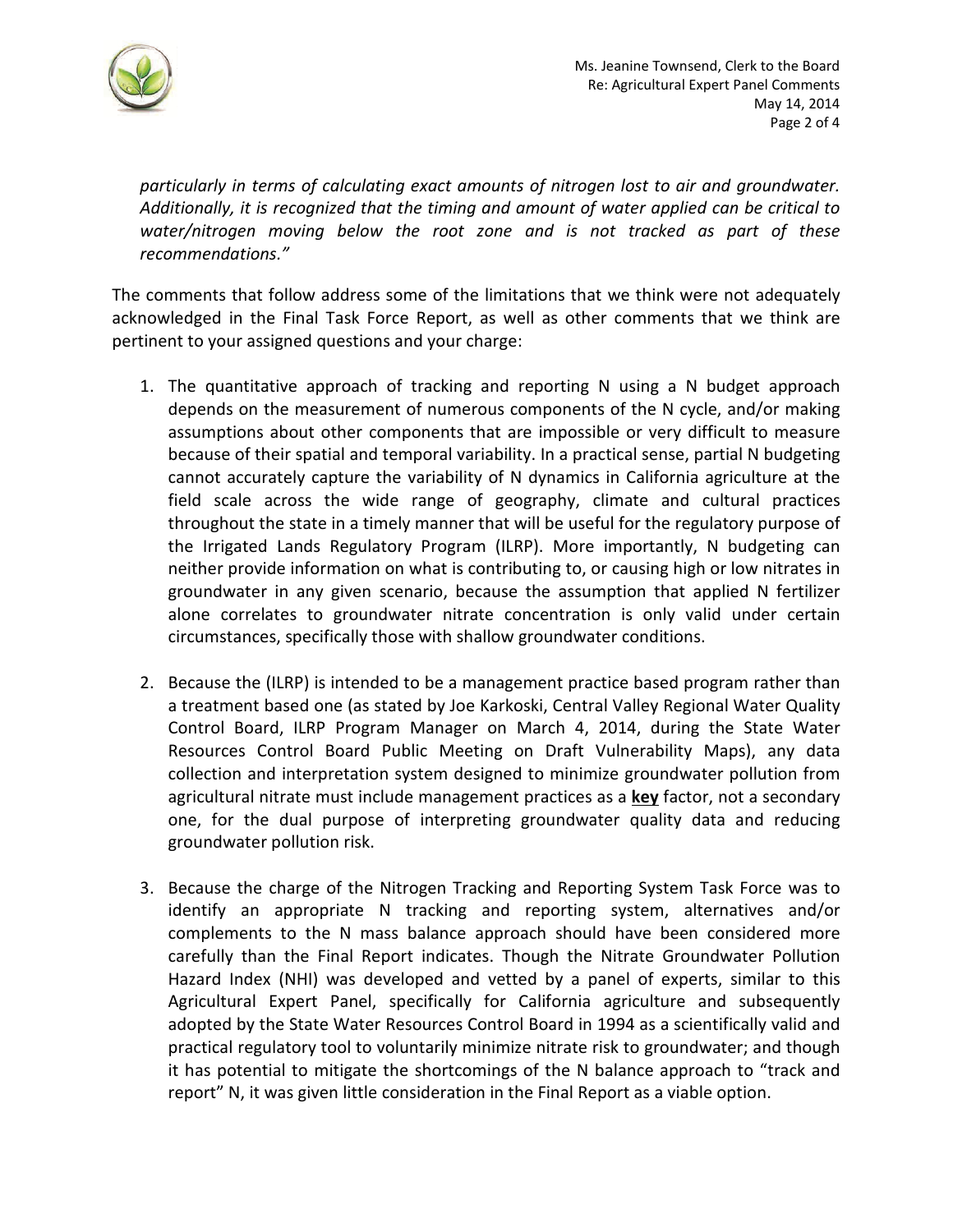

- 4. The NHI has three potential functions; 1) a groundwater vulnerability assessment tool; 2) an interpretive tool to better understand how N management practices influence N dynamics; and 3) as an incentive for growers to meet water quality objectives by improving their NHI score with BMPs that they know work best on their own farms. As acknowledged by Dr. Ken Baerenklau during his testimony to the Expert Panel on May 5, 2014, there must be a balance between voluntary BMPs that are inexpensive to implement but often less effective, and polluter-pays approaches that are more effective but put the entire burden of regulation on individual farms and leave little flexibility. A ranking method to document and track BMP choices would achieve this balance. The potential incentivizing function of the NHI should not be overlooked.
- 5. Two common themes in testimony to the Expert Panel have been: 1) the need for flexibility between and within regions and the avoidance of a "one size fits all" approach, and 2) the meaning and use of data is known before it is collected, and the avoidance of collecting data for data's sake. The NHI addresses both of these concerns, by using readily available data at its most basic application, and only requiring other very specific data for specific reasons. Other specific data would be required if factors were added to the NHI, such as indicators of N use efficiency that are documented and proven in scientific literature, such as split applications and fertilization with other macro and micro nutrients when needed. Both of these practices are proven to improve N use efficiency, and can be used in the NHI without having to know accurately and precisely what the absolute value of N use efficiency is in any given situation.
- 6. Problems with using the NHI in areas such as the Central Coast point to its incorrect application and need for refinement and completion, not to the fundamental concept that underpins it. For example, requirements by the Central Coast Board to use the highest risk practice (short-lived sprinkler irrigation on transplants vs. drip irrigation, for example) instead of the most used practice, is a misguided application of the NHI and causes it to produce inaccurate results. The problem of incomplete hazard values for soils is easily solvable. In fact, the NHI will always need updating at some level because agricultural practices have and will always evolve – particularly to more efficient practices.

We have also attached documentation to this correspondence that fully explains this technical perspective and other supporting information in much greater detail. It provides evidence from: peer reviewed scientific literature that illuminates the importance of scientific validity in approaching the matters of the Agricultural Expert Panel (Attachment 1); provides original, adopted, documentation of the NHI approach (Attachment 2); provides a link to documentation of the use of the NHI in the UC Davis Report to the SWRCB, as an approach to assess and mitigate groundwater pollution risk (Attachment 3). These reports are summarized as follows: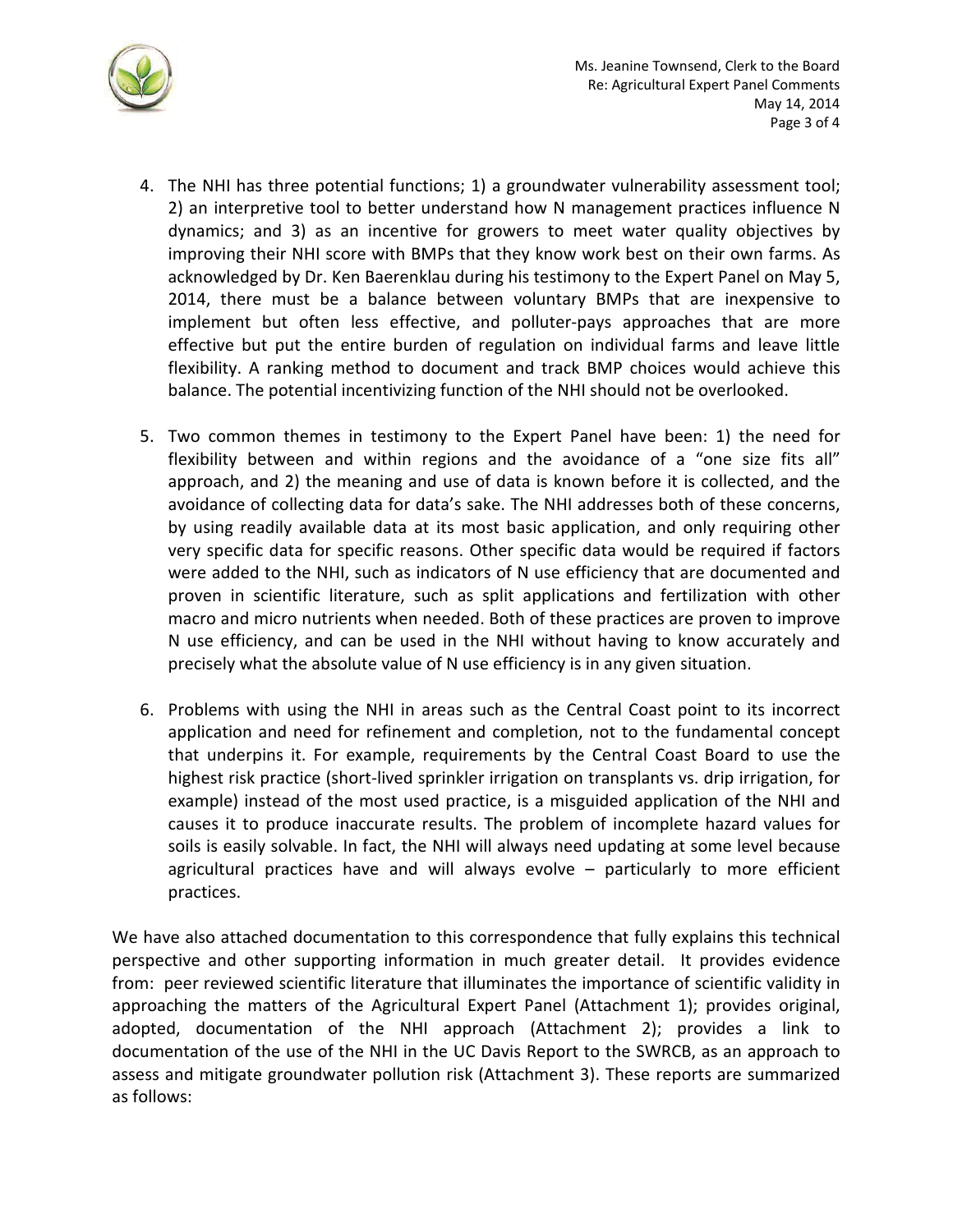

- 1. Additional written comments to the Agricultural Expert Panel as supplement to this cover letter (May, 2014).
- 2. Nutrient Technical Advisory Committee Report to the State Water Resources Control Board (1994).
- 3. Addressing Nitrate in California's Drinking Water, Technical Report 3: Nitrogen Source Reduction to Protect Groundwater Quality, Report for the State Water Resources Control Board Report to the Legislature, California Nitrate Project, Implementation of Senate Bill X2 1, Center for Watershed Sciences University of California, Davis (2012). http://groundwaternitrate.ucdavis.edu/files/139103.pdf

We thank you in advance for your thoughtful consideration of our comments and this supporting information.

Respectfully,

Miding Bell

Nicole Bell Manager Kern River Watershed Coalition Authority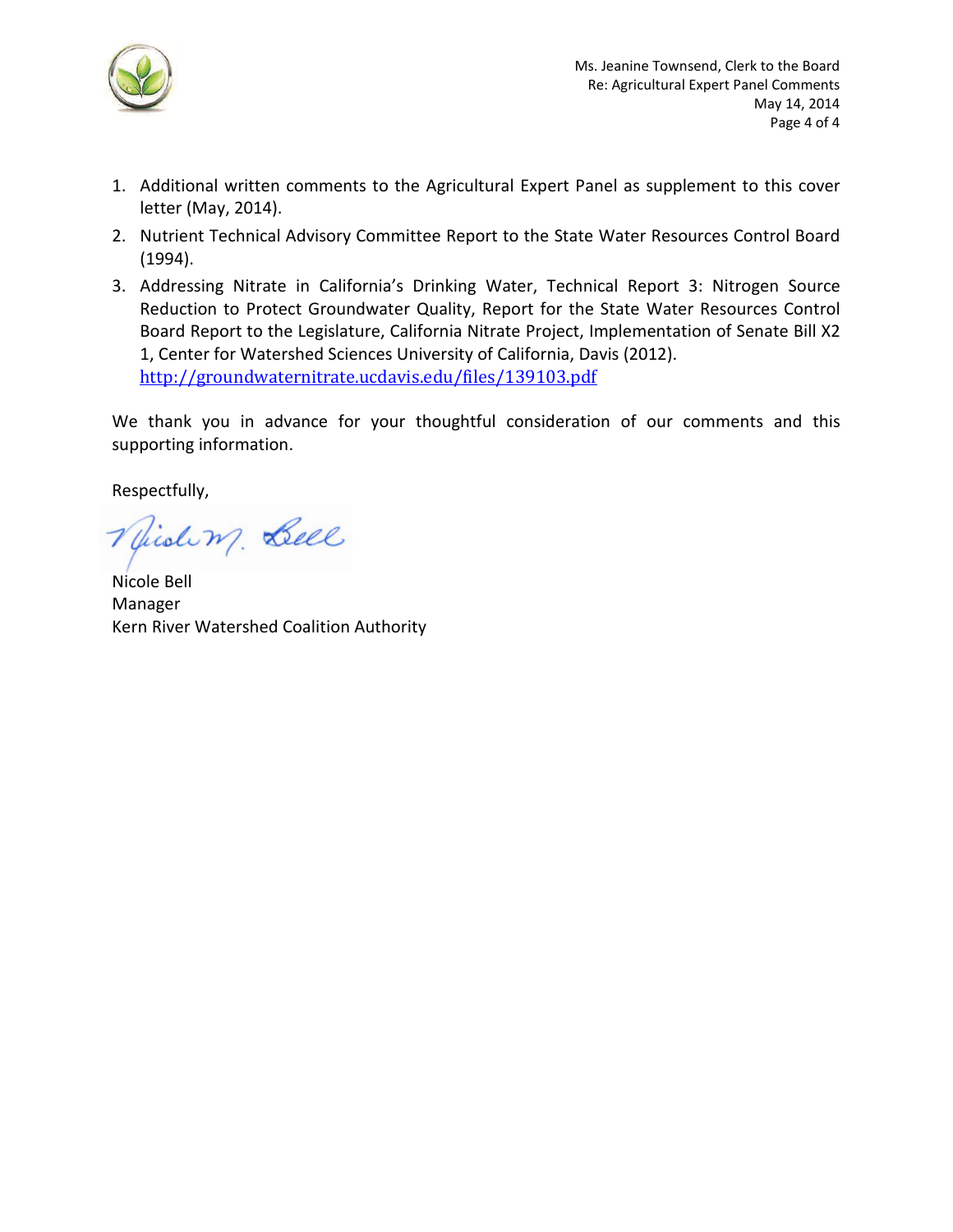# Attachment 1 Agricultural Expert Panel Comments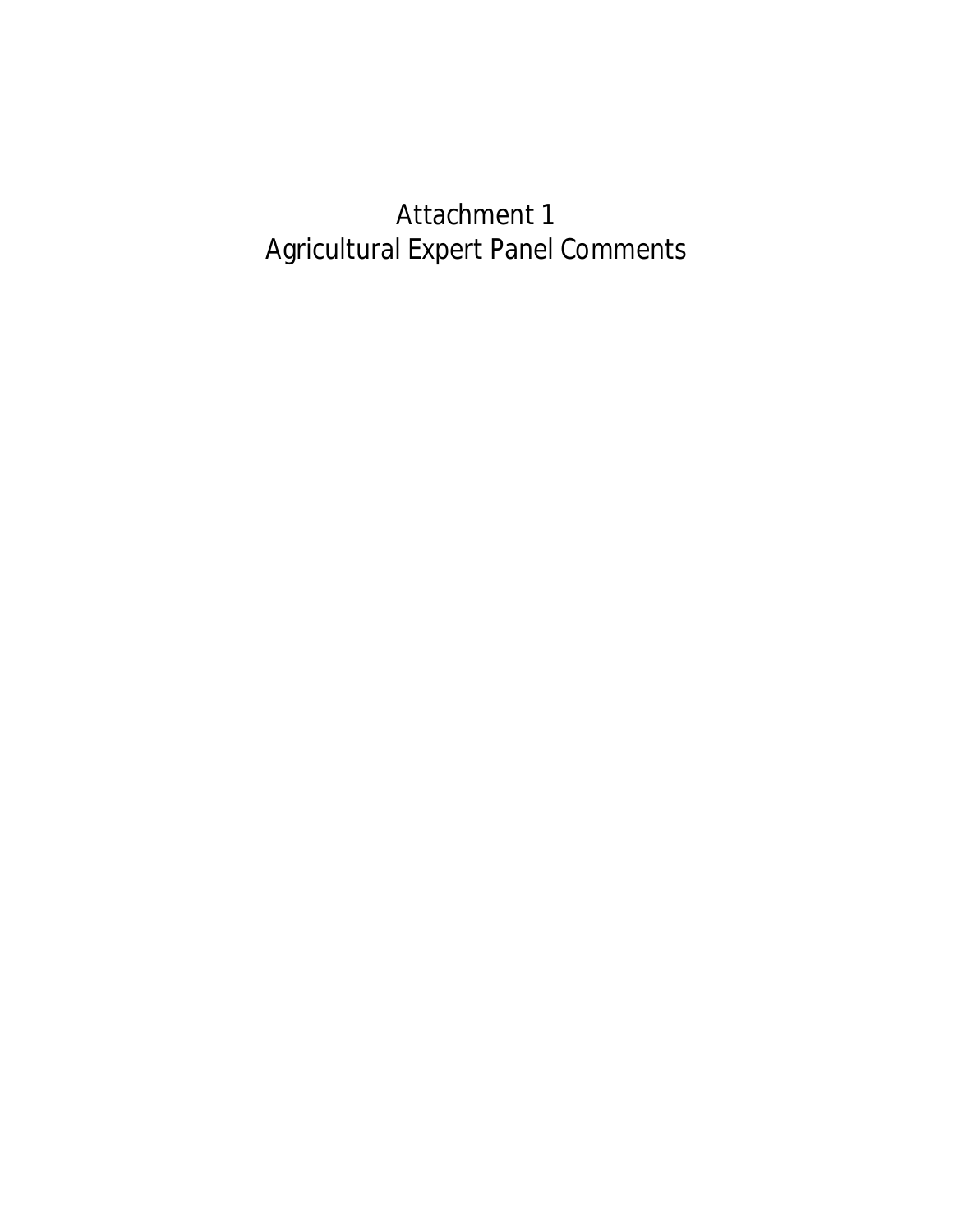**Agricultural Expert Panel Comments**

**May 14, 2014**

**Kern River Watershed Coalition Authority**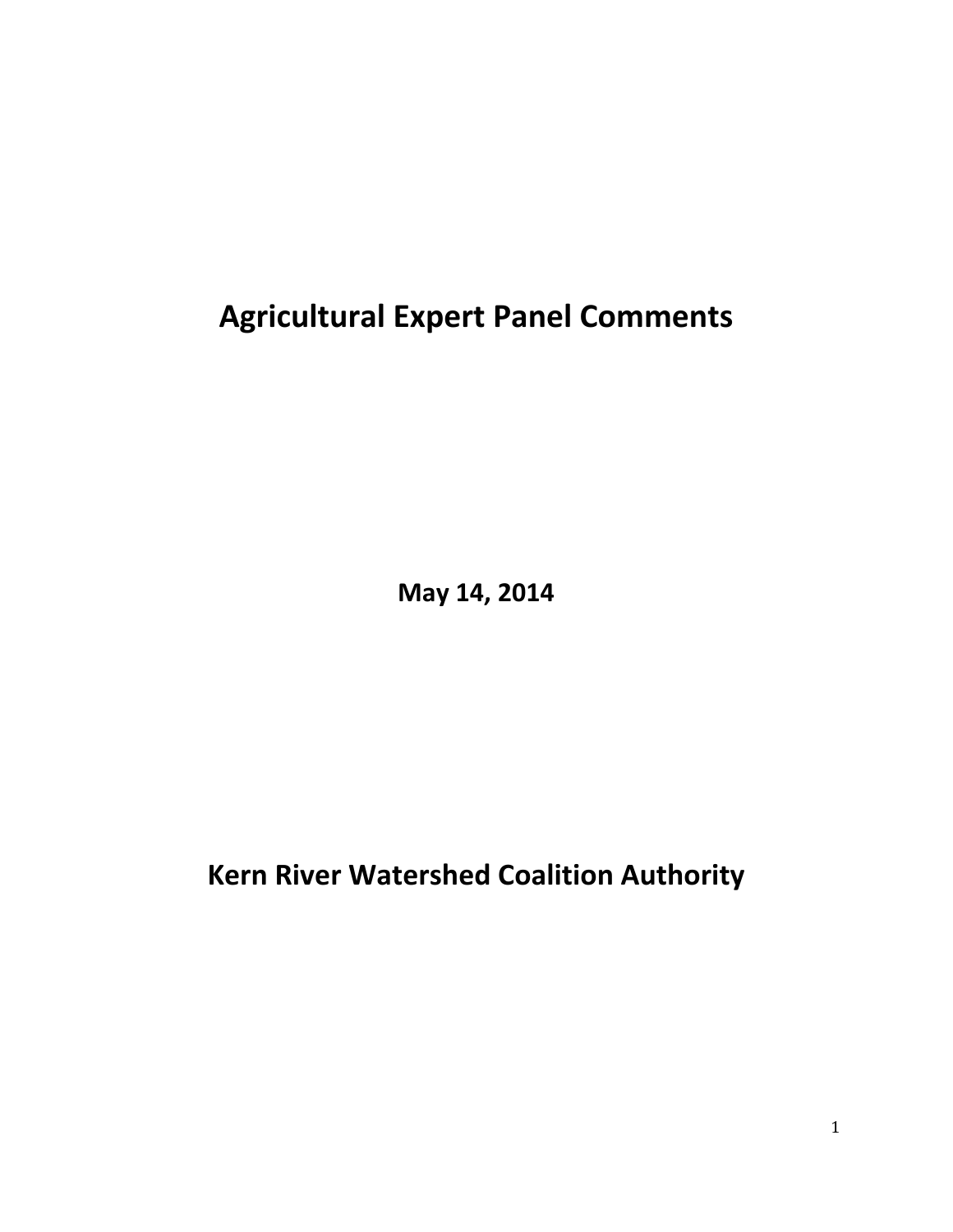## **CONTENTS**

| $\mathbf{1}$   |                                                                                              |  |  |
|----------------|----------------------------------------------------------------------------------------------|--|--|
| $\overline{2}$ |                                                                                              |  |  |
| 3              |                                                                                              |  |  |
| 4              | Description and Evaluation of the N Balance Approach in Regulating Agricultural Systems  8   |  |  |
|                |                                                                                              |  |  |
|                |                                                                                              |  |  |
| 5.             |                                                                                              |  |  |
|                |                                                                                              |  |  |
| 6              |                                                                                              |  |  |
| $\overline{7}$ | Summary of Advantages & Disadvantages of N Tracking & Budgeting in the N Balance Approach 19 |  |  |
| 8              |                                                                                              |  |  |
|                |                                                                                              |  |  |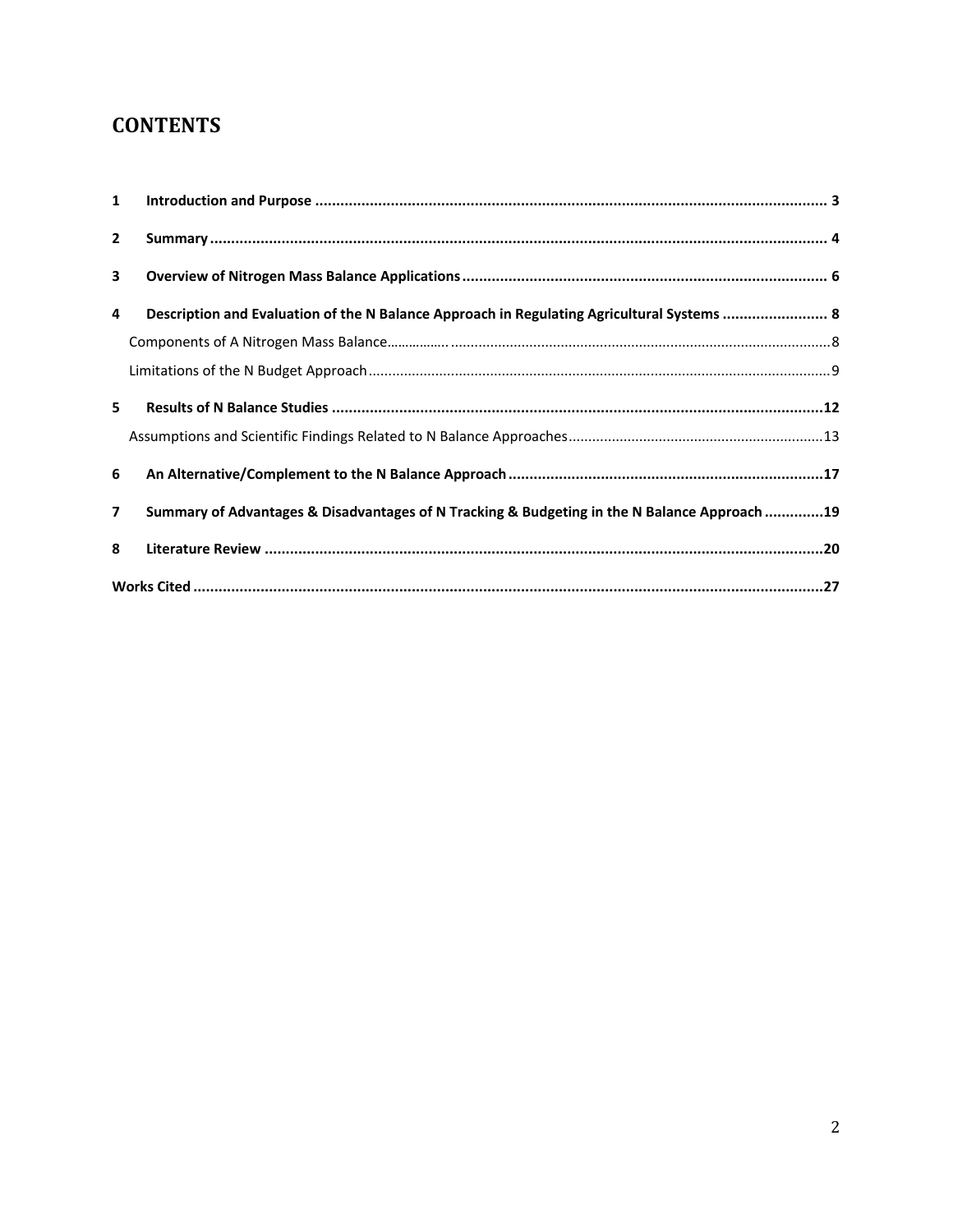### <span id="page-7-0"></span>**1 INTRODUCTION AND PURPOSE**

The Nitrogen Tracking & Reporting System Task Force (Task Force) was convened by the California Department of Food and Agriculture (CDFA) as a requirement of the State Legislature to implement Recommendation 11 of the Recommendations Addressing Nitrate in Groundwater (SWRCB, 2013). The Task Force was charged with identifying an appropriate nitrogen (N) tracking and reporting system. The objective of the Task Force was to provide meaningful and high quality data to help CDFA, the State Water Resources Control Board (SWQCB) and the Regional Water Quality Control Boards (RWQCB) address groundwater quality in nitrate high-risk areas in California.

The Final Report of the Task Force ([Final Report] December, 2013) included recommendations for certain data to be tracked and reported by growers and third parties (aggregators). These data include information related to crop type and characteristics, N fertilizer use and consumption by crop, and irrigation system. The Task Force did not specify how each of these data types would be used for the purpose of protecting groundwater; however, the data types were selected in response to the recommendation from the State Water Board Report to the Legislature (January 2013) that a N mass balance approach be pursued as a starting point. The Final Report of the Task Force acknowledged limitations of this approach as follows:

*"The benefits of the recommended nitrogen tracking and reporting system are intended, but not proven. Limitations can also be anticipated. Primary among these is the fact that the scientific knowledge currently available for understanding nitrogen's movement beyond the root zone for the many crops growing in California is limited and in some cases nonexistent, particularly in terms of calculating exact amounts of nitrogen lost to air and groundwater. Additionally, it is recognized that the timing and amount of water applied can be critical to water/nitrogen moving below the root zone and is not tracked as part of these recommendations."*

The impact and weight of these limitations were not clearly described. This document is submitted in response to the request by the State Water Resources Control Board to submit written comments to the Agricultural Expert Panel. These comments seek to describe and clarify the impact if these limitations, and illuminate why an N mass balance approach, while appropriate for large‐scale modeling applications, will have limited effectiveness in achieving the ultimate purpose of the Irrigated Lands Regulatory Program (ILRP), and how its limitations can be addressed.

Because some of the conclusions of the Task Force were unable to be fully defined during the limited time‐frame allowed, some of the more technical components were referred to the Agricultural Expert Panel, as established by the SWRCB and as required by the State Legislature (Recommendation 14). During the community forums, CDFA stated that the Final Report is considered one component of a broader analysis that includes work done by the SWRCB and the Agricultural Expert Panel specifically and therefore may be modified.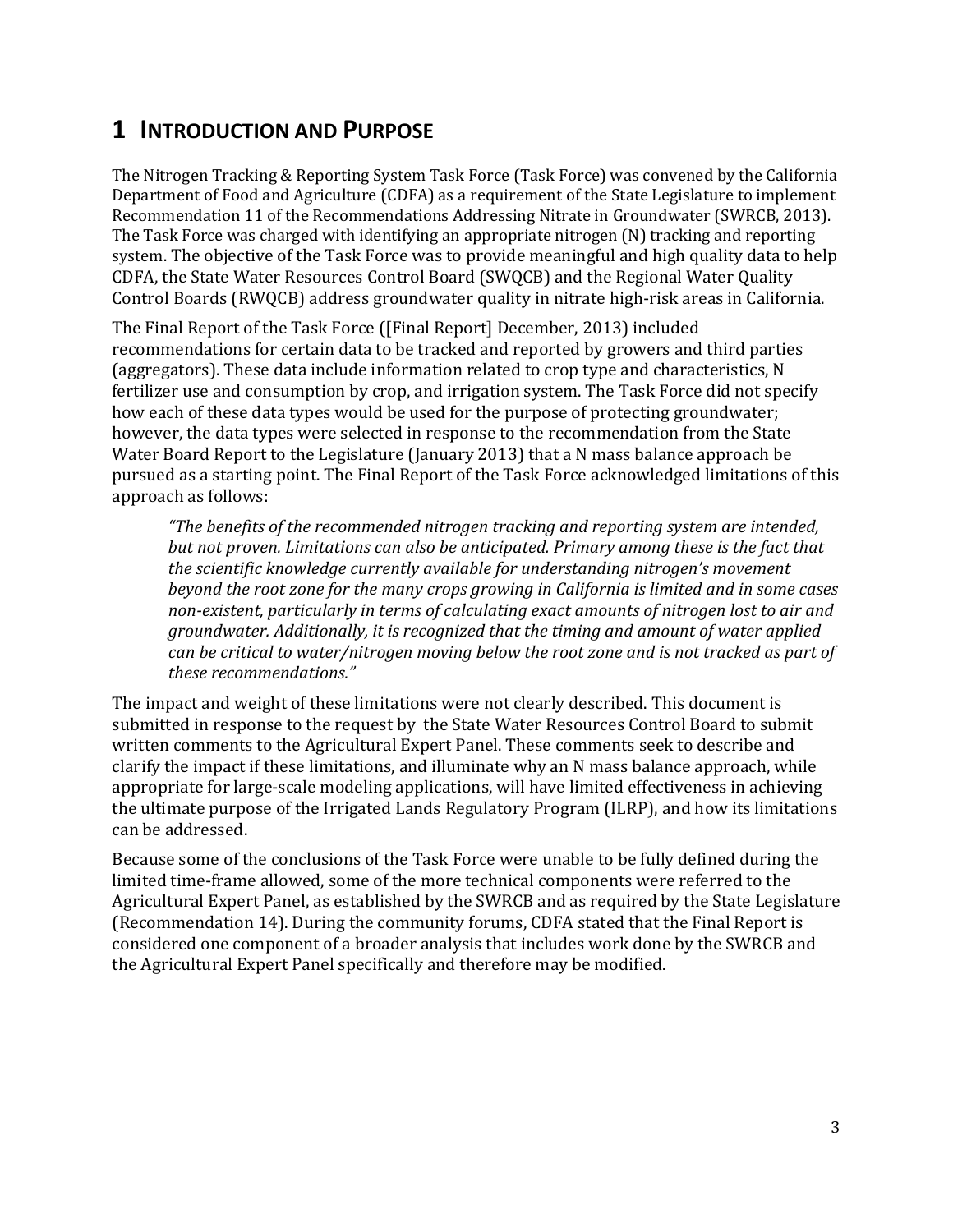## <span id="page-8-0"></span>**2 SUMMARY**

A quantitative approach of tracking and reporting N depends on the measurement of numerous components of the N cycle, and/or making assumptions about other components that are impossible or very difficult to measure because of their spatial and temporal variability. The N cycle has been studied for decades in agricultural systems, is very complex and dynamic, and N in any form can transform and change within the N cycle according to a variety of environmental and human-induced factors transient. Therefore, the mass of N in an agricultural system can only be "balanced" with great expense, time and effort to determine all the components of a complete N balance. Such mass balance requires rigorous monitoring that is impractical over large landscapes. Nitrogen "balances", as described in the Final Report, are actually partial N balances and are inherently incomplete. Though an incomplete N balance might represent what is potentially available for leaching, it does not does not truly represent and account for the variable, unmeasured pools of agricultural N that influence the amount of N available for actual leaching.

In a practical sense, partial N balances (or N budgeting) cannot accurately capture the variability of N dynamics in California agriculture at the field scale across the wide range of geography, climate and cultural practices throughout the state in a timely manner that will be useful for the regulatory purpose of the ILRP. More importantly, N budgeting can neither provide information on what is contributing to, or causing high or low nitrates in groundwater in any given scenario, because the assumption that applied N fertilizer alone correlates to groundwater nitrate concentration is only valid under certain circumstances. The key factor that links nitrate concentration in groundwater to N in soil (not only N applied) is water volume passing through the root zone, which can be measured, but has great spatial and temporal variability. Therefore, no amount of tracking, reporting and/or "balancing" N can account for or encapsulate the influence of this key factor and in turn, provide meaningful information that can be used to decrease N leaching to groundwater in agricultural systems.

Because of the great complexity and variability of the N cycle in the highly diverse agricultural systems in California, the results of N budgeting will be uncertain (as proven by numerous examples from scientific literature, described in this report), as with any attempt to quantify a natural, biologically mediated system. In addition, these results will have little use without a means to interpret their underlying cause.

This means of interpretation can be provided by using other factors known to influence N leaching, such as irrigation system type, to improve N management and immediately decrease N migration. Management factors, specifically irrigation, crop, and soil types should be documented and used in the Nitrogen Groundwater Pollution Hazard Index (NHI) or a modified version of the NHI, which might include other factors related to leaching such as effective precipitation or irrigation distribution uniformity, and those identified by the Task Force. The NHI was developed and validated specifically for California agriculture to track both management factors and crop type changes. This tool and its supporting documentation, rationale, and scientific underpinnings were developed by a team of experts in the mid-90s, convened by the SWRCB to determine the best way to assess and address nitrate leaching potential on agricultural land. The main conclusion of this expert team was that a qualitative (not quantitative) approach was the most effective and immediate way to address agricultural nitrate contamination identification, characterization, and minimization. In other words, the NHI can be used to identify: 1) where nitrate contamination is likely; 2) what is likely causing it; and 3) how to minimize it.

Though the shortcomings of an N budgeting approach cannot be entirely mitigated by using NHI, their impact can certainly be reduced. The NHI can use the same information that the Task Force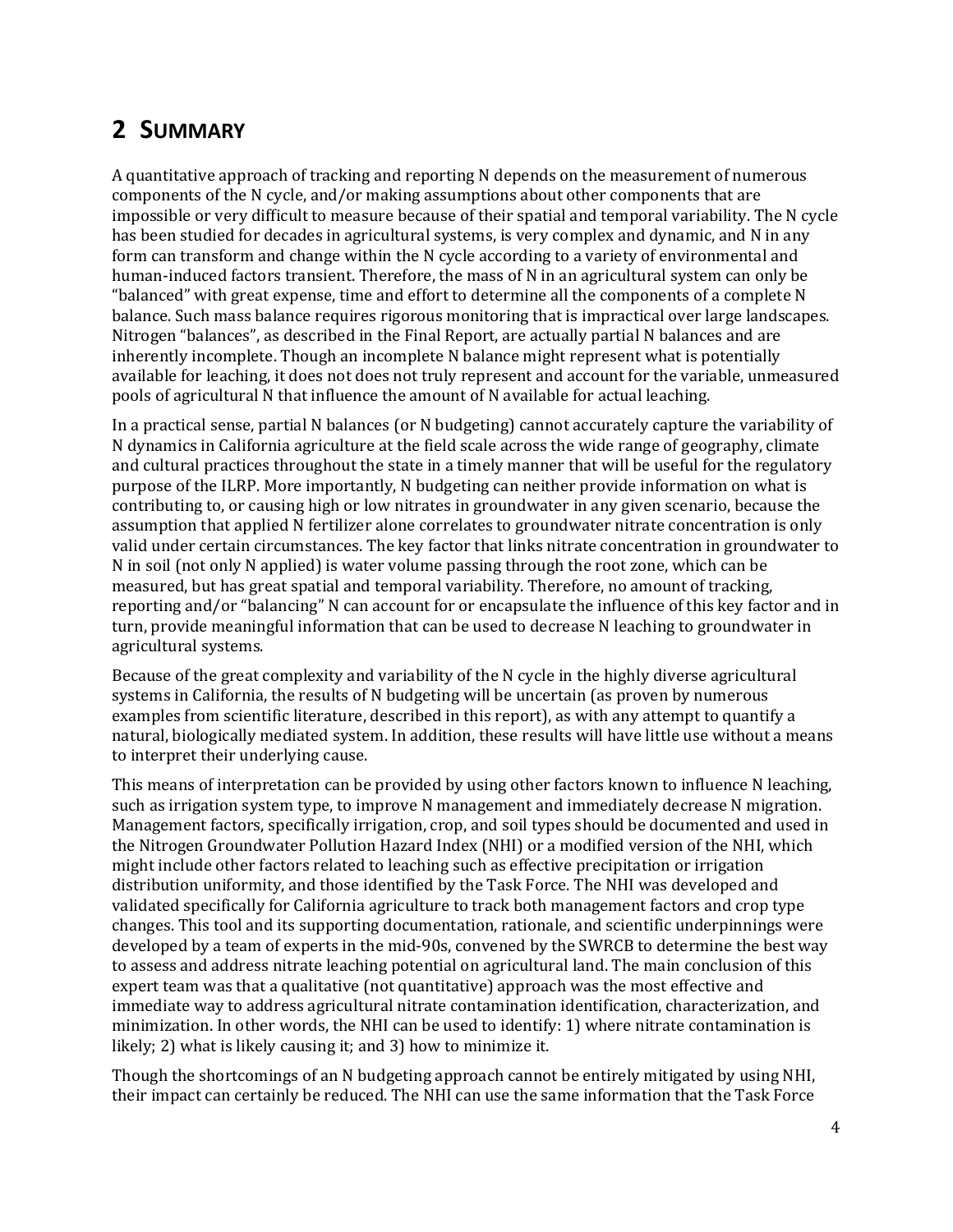identified as important, but in a more informed and educational way. Growers have no control over intrinsic site factors (e.g. soil type) that influence N leaching, but they do have control over specific vulnerability, which refers to the specific management factors such as fertilizer N and irrigation management that impact N leaching. Therefore, strategies intended to reduce nitrate in groundwater that do not consider specific vulnerability (management factors) in combination with intrinsic variables are likely to be unsuccessful.

At best, the N tracking and reporting approach should be modified with a system that addresses what growers can control and improve – N management, irrigation management, specifically irrigation uniformity – through BMPs, improvements in crop production (to allow for more uptake) and improved N application management. An inaccurate partial N balance will serve as a poor approximation of N status in agricultural systems, potentially erroneous regulatory requirements, and thus, inappropriate management decisions. At the least, the quantitative approach to N tracking should be supplemented with a methodical system that focuses on collecting information that can be used to make decisions that will successfully manage agricultural N to protect groundwater statewide.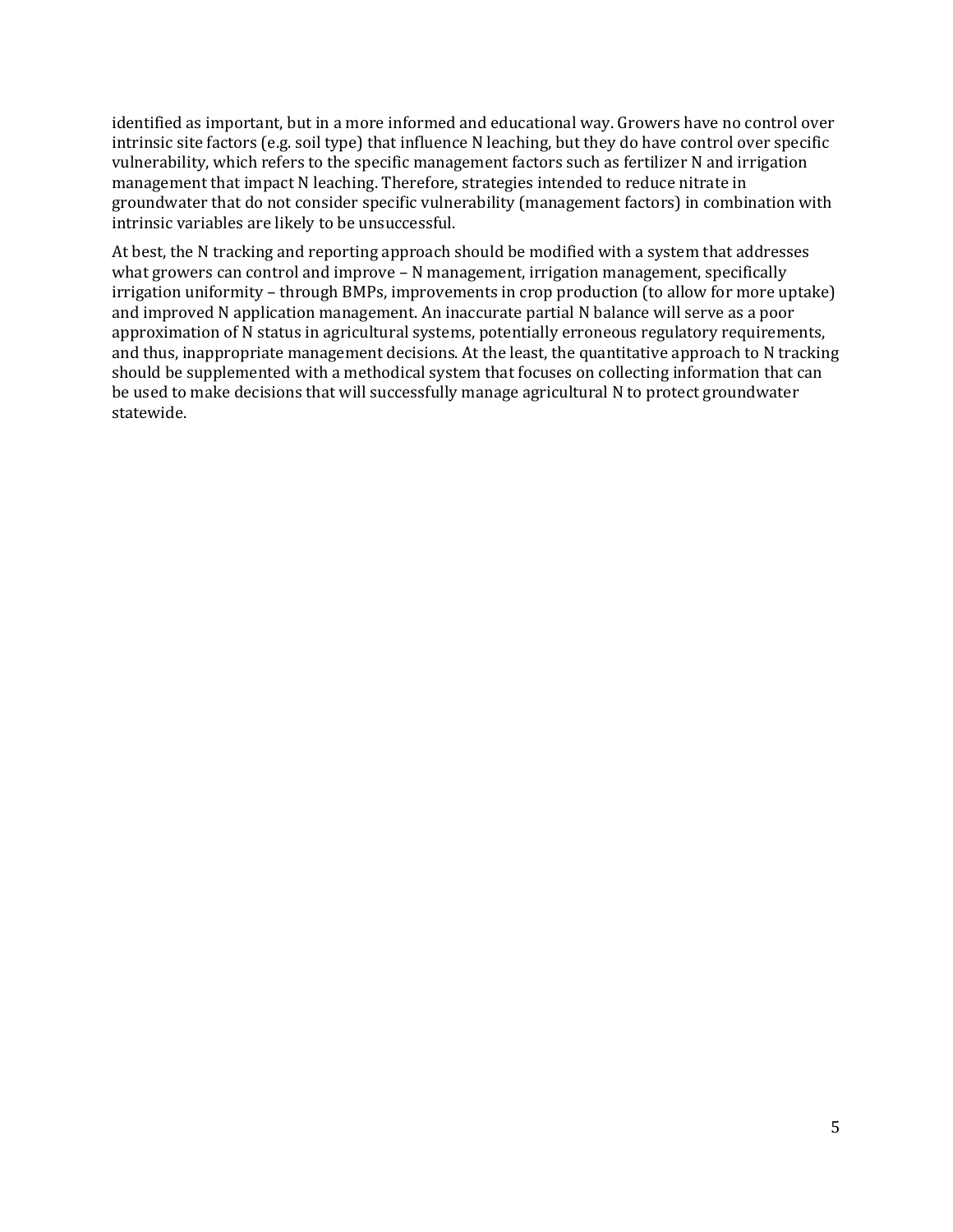## <span id="page-10-0"></span>**3 OVERVIEW OF NITROGEN MASS BALANCE APPLICATIONS**

Approaches proposed in the ILRP have been made in the context of guiding documents, specifically:

- 1. The UC Davis Report for the SWRCB SBX2 1 Report to the Legislature (Harter and Lund, 2012); and
- 2. Recommendations based on the UC Davis report from the SWRCB to the legislature, Recommendations Addressing Nitrate in Groundwater (SWRCB, 2013).

The purpose of the former document was to provide insight into the extent and status of nitrate contamination in groundwater, and identify ways to address it. The purpose of the latter document was to make specific recommendations, based on the former, on how to address nitrate contamination through specific regulatory processes.

The Harter and Lund (2012) report determined groundwater nitrate loading from agriculture using the cropland inputs and outputs in the context of a N mass balance, where the sum total of all inputs (one of many being synthetic fertilizer) equals the sum total of all outputs (one of many being leaching of N below the root zone). This approach was also used in the California Nitrogen Assessment (CNA), an effort to compile data and analyze trends for the purpose of informing policy and agricultural practice (http://nitrogen.ucdavis.edu ). This approach is useful in developing a gross inventory of relative N pools in a particular agricultural system to gain understanding of how N flows between components, and the relative proportion of each component. The N mass balance is also a convenient and easily understandable way to portray the N cycle as it relates to a particular activity, in this case farming. It is depicted in Harter and Lund (2012) as an orderly, logical, mathematical set of relationships that can be determined with a combination of data and assumptions. Although simplified relative to a more detailed N mass balance approach, this method of determining and portraying groundwater nitrate in relation to other pools of N at a gross scale was an appropriate use of the N balance approach for these purposes.

The SWRCB (2013) report then recommended the N mass balance approach as a framework and methodology to track and report N in farming systems, for the ultimate purpose of decreasing groundwater nitrate contamination and preventing further degradation. This step in the process, from identifying and characterizing the problem to recommending how to solve the problem, is where the detailed field‐scale N dynamics were overlooked.

In actuality, the N cycle is not a neat, orderly, set of mathematical relationships; it is a highly variable, transient cycle of ever‐changing interactive relationships that are exceedingly difficult to quantify. An N balance is a model that is only as accurate as the data that informs it. Conducting an N balance requires large amounts of frequently measured data, for which accurate sources are not necessarily available, and the variability many times unpredictable. To achieve true balance, assumptions must be made about certain elements which are highly variable. For this reason, conducting N balances to determine farm‐ or regional‐scale agricultural N pools over the large and diverse agricultural area in California has high potential for error.

In addition, conducting an N balance alone, even with good data, does not provide information on what management change is needed to alter the N cycle in a way that decreases N leaching. In fact, the N balance approach promotes the idea that decreasing N inputs of a certain variety will necessarily decrease N outputs of a certain variety (e.g. decreasing N fertilizer inputs will decrease N leaching). This assumption is only valid under certain circumstances, largely because of the interaction of N with water via irrigation, as well as differences in plant vigor and subsequent plant uptake mechanisms. Therefore, interpreting the results of an N balance, for the purposes of managing (not describing) N requires the methodical collection and application of other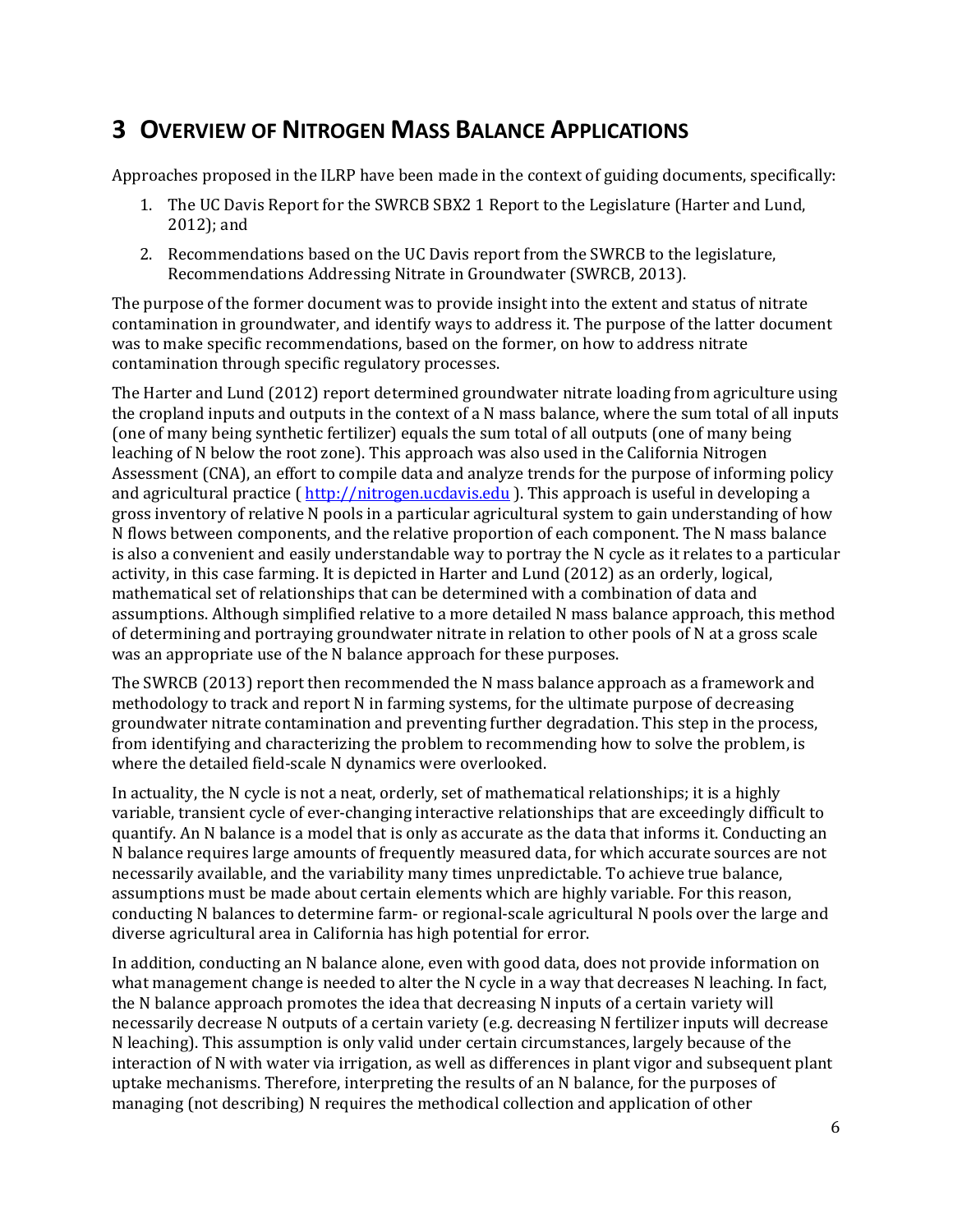information such as cropping systems, management and irrigation practices, N management, and soil physical, chemical and biological attributes that have a major influence on N leaching.

For these reasons, the N balance approach, though appropriate for other purposes, namely a more gross understanding of the pools of N in a larger system (e.g. agriculture in general), is not an effective tool for achieving the goals of the ILRP which is to regulate at a much more refined level. This document includes:

- a general summary of the findings of numerous scientific studies that support this rationale,
- a detailed review of these findings,
- and an alternative method for further understanding, supplementing, modifying and/or selectively using the N balance approach.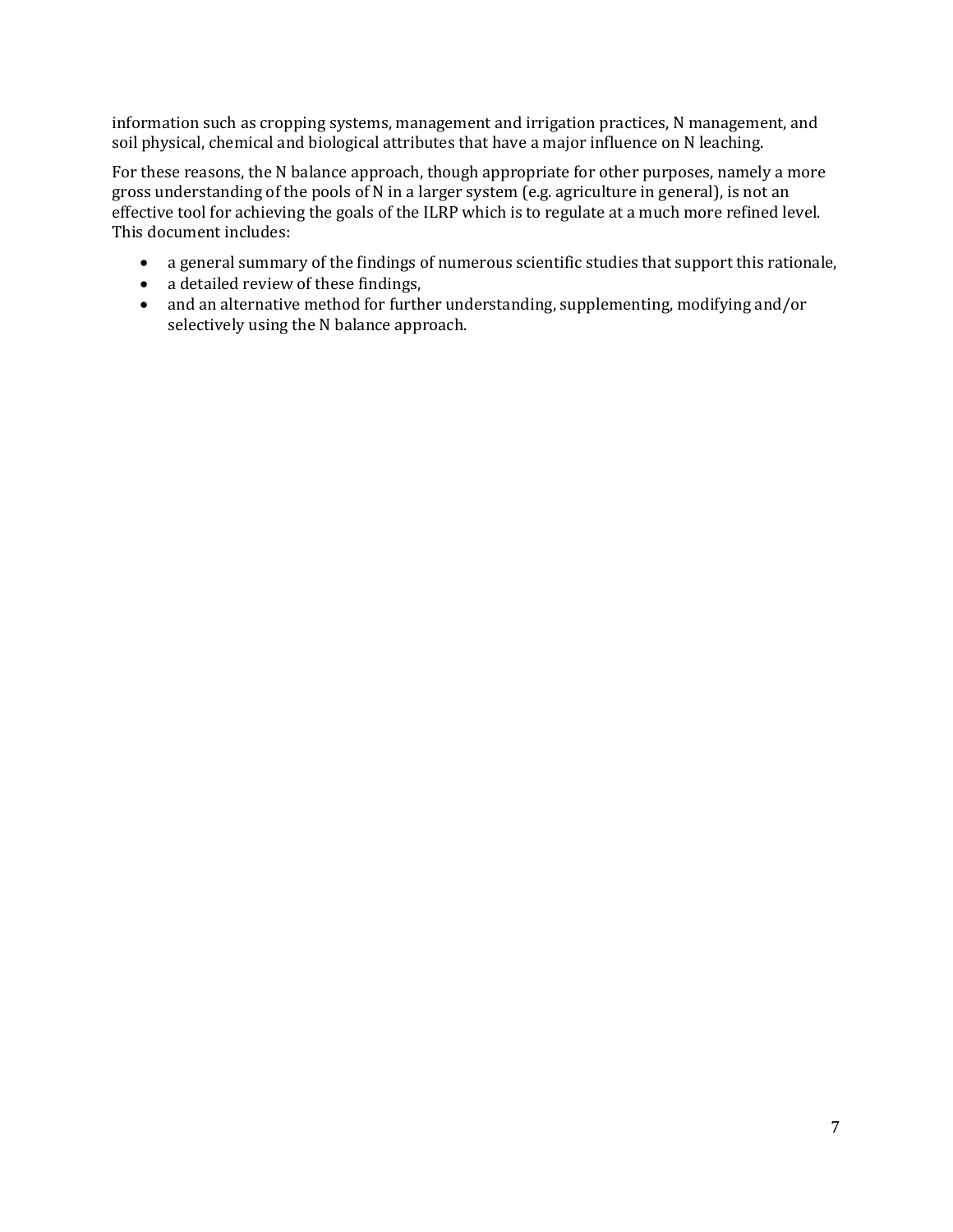# <span id="page-12-0"></span>**4 DESCRIPTION AND EVALUATION OF THE N BALANCE APPROACH IN REGULATING AGRICULTURAL SYSTEMS**

The quantitative approach of tracking, reporting and budgeting N for the purpose of developing an N balance depends on the measurement of one or more components of the N cycle. The result of this type of assessment, such as nitrate concentration in groundwater, which is what is generally used to determine the status of leached N, is a measurement that is assumed to be an accurate indicator of the N status of a particular scenario. This value is then categorized as being over or under a threshold, and is also used as a benchmark to compare future measurements and determine whether N leaching potential has decreased after steps are taken to reduce N leaching potential. Evaluating this approach requires an understanding of the N cycle in the context of agricultural systems.

### **COMPONENTS OF A NITROGEN MASS BALANCE**

Nitrogen in the soil is found in several forms, including:

- 1. Organic N in soil humus;
- 2. Inorganic N, such as ammonium, nitrite and nitrate; and,
- 3. Gaseous forms (such as ammonia and  $NO<sub>x</sub>$  forms).

Mineralization is a combination of two biological process that convert organic N to ammonium (ammonification), which can then be converted to nitrate by another biological process called nitrification. Plants use both nitrate and ammonium. The rate at which these transformations occur depends on many factors, including moisture, temperature and biological activity, which are interdependent of soil type and management as well as environmental conditions. All fertilizer N, whether it is organic or inorganic, can be transformed into nitrate, which is the form of N that is mobile in water. **The only way that N reaches groundwater is by water through leaching.**

Nitrogen is otherwise lost from the soil‐plant system through volatilization and denitrification, processes that convert N to gaseous forms, which are also biologically mediated and highly variable between sites, seasons, and years. Nitrate is leached when water moves beyond the root zone and transports the nitrate in the soil solution at that time. The N cycle in agricultural systems is illustrated in Figure 1.

One concept that has been used as an indicator of N management is N use efficiency (NUE). Though it has several definitions, it is generally understood as the ratio of N consumed and exported by the crop to the amount of N applied. NUE greater than 100% is not ever sustainable over an extended period of time because one must account for N losses described previously. NUE can be greater than 100% for one or more years if the amount of mineralized organic N is substantial as compared to the amount of N applied. Because NUE is a ratio of N taken up by the crop to the amount applied, the numerical value is also affected by yield that controls the amount of uptake. Applying low amounts of N that causes a low yield frequently causes an increase in the NUE number. Indeed, some yield commonly can be achieved without applying any N for a year or two. This results in a NUE value of infinity. So every value from much less than 100% to infinity are possible making it an imperfect indicator of the effectiveness of N management.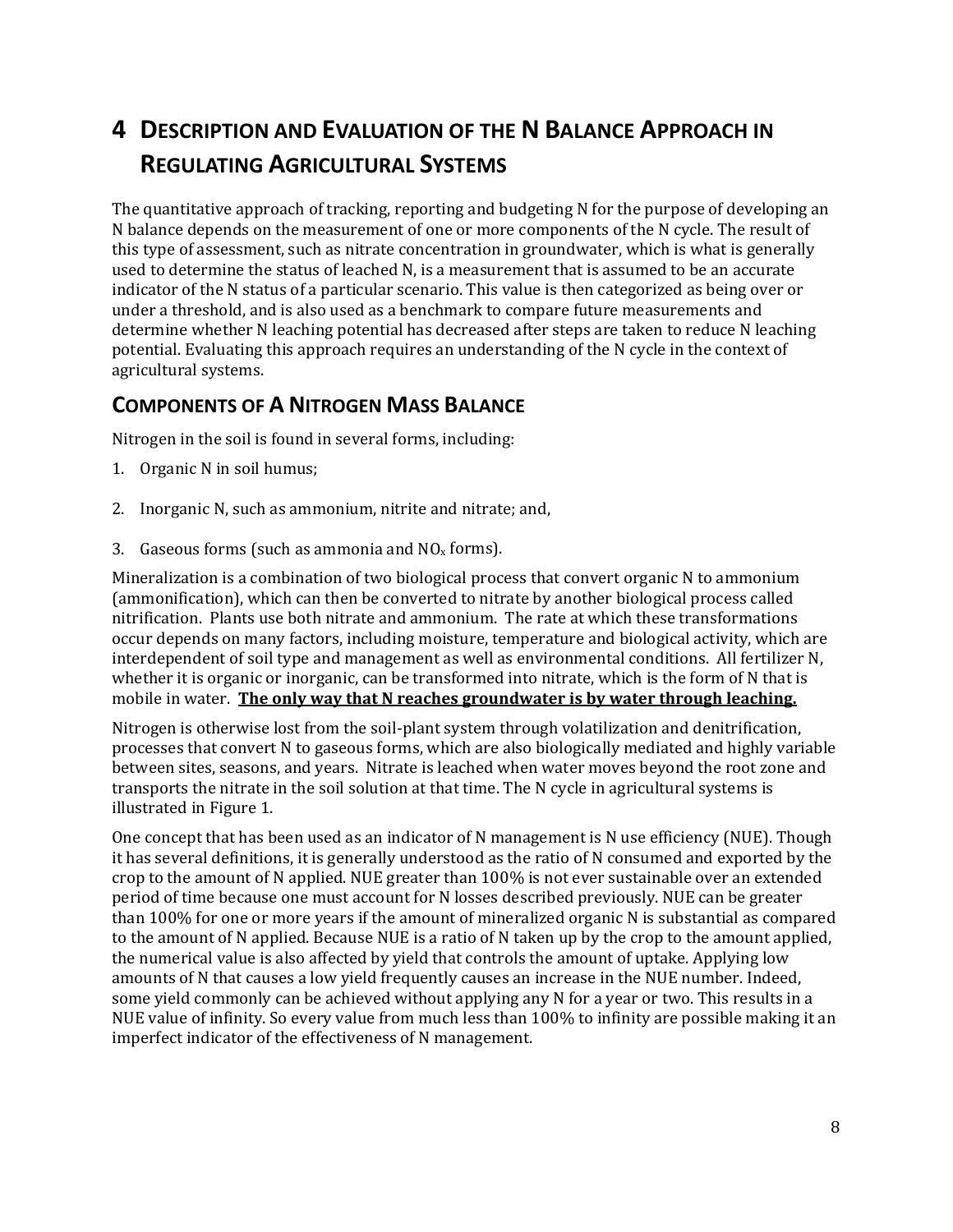# The Nitrogen Cycle

<span id="page-13-0"></span>

**Figure 1. The N cycle in an agricultural system**

### **LIMITATIONS OF THE N BUDGET APPROACH**

It would appear in Figure 1 that the N cycle in agricultural systems is similar to a bank account; if all the credits (or N inputs) and debits (or N outputs) could be quantified then we could know with certainty how much N resides in the system and where. Unfortunately, that is not a valid comparison due to the dynamic nature with the "account" itself and the many variables that affect it. It could also be assumed that N must reach equilibrium or "balance" at some point. However, N in agricultural systems is unique because its behavior is affected by both natural biological interactions and imposed management. Therefore, N in agricultural systems:

- . Exists in several pools, many of which are poorly understood (such as organic N);
- Is biologically mediated, and is therefore affected by environmental factors as well as management;
- **Is extremely variable; and,**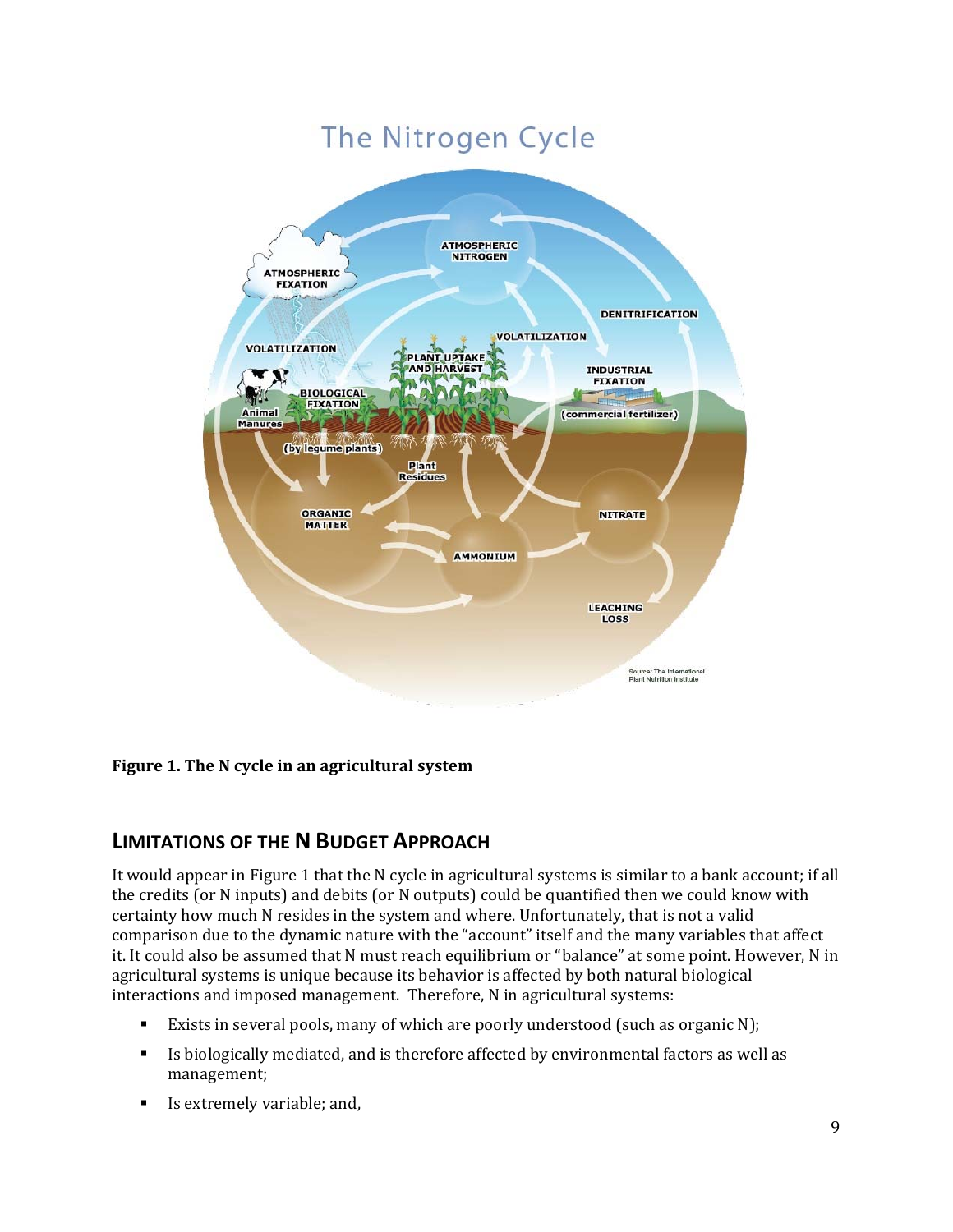Is constantly involved in transformations (additions and losses) and always seeking equilibrium but not achieving it.

In other words, the N cycle in an agricultural system is very complex and dynamic, and N in any form is transient. Therefore, the mass of N in an agricultural system can never truly be "balanced" without assuming the size of N pools, and the rate and nature of how these pools transform. An N budget, which estimates how much N is in each form and where it is in the system, can be used to estimate certain components of the N cycle. However, it cannot be used to describe the entire N cycle in any system at any given point in time, make assumptions about other parts of the N cycle that are not measured, or, in the case of the ILRP, be used in an attempt to make inputs and outputs of N equal each other in this type of system.

The N cycle as illustrated in Figure 1 contains many N pools with connecting arrows. A very complex network is portrayed. However, the cycle is even more complex than shown. The following provides examples of the extreme complexity of the actual N cycle.

Organic matter is listed in one pool. However, there are several different organic chemicals and each should have their designated pool. There is an arrow directed from the organic pool to ammonium that may be extended to nitrate. The arrows merely depict the directions of flow and not the rate of flow. The rate of conversion of organic N to inorganic N decreases exponentially with time. Each pool has its unique rate of conversion. Also the conversion is very temperature dependent and soil temperatures vary with time of year. A complete depiction of mineralization of organic N would contain several pools, each with different rates of mineralization.

There are arrows from ammonium and nitrate to plants. The rate of flow depends on plant uptake which varies greatly with time as well as the growing conditions of the crop. If the N supply at any time is not adequate to supply the full crop demand, yield is reduced. Any factor that affects plant growth such as weather, disease, pest damage, drought etc. will modify the crop demand at any time and can vary widely.

An arrow is from the nitrate pool labeled as leaching loss. Water flow through the soil is the transporting medium and thus, the controlling factor in leaching nitrate. One could illustrate a water cycle on an agricultural field in a manner that the nitrogen cycle is depicted in Figure 1. Computing the leaching loss would require interconnecting the water cycle with the nitrogen cycle. The water cycle contains components that are rate dependent and interactive with plant growth. A true depiction of leaching loss would entail the overlay of the water and nitrogen cycles and results even more complexity.

Nitrogen is a "moving target"; for this reason, it is difficult, if not impossible to quantify N in any given form. For this reason, N balances are widely used in scientific studies to isolate, quantify, or predict specific N pools and acquire relative understanding of the N cycle; however, they are seldom successful in quantifying or characterizing a complete agricultural N system on which to base management decisions or institute regulatory restrictions or requirements.

The limitations of a quantitative N balance approach outweigh the potential advantages, which include the following:

- 1. Absolute values provide benchmarks that in time, can provide useful comparisons in helping to understand the fate of N in agricultural systems;
- 2. Measurements provide valuable information about status of N groundwater contamination; and,
- 3. The relative proportions of N pools can be portrayed at a gross scale to improve general understanding of N in the environment.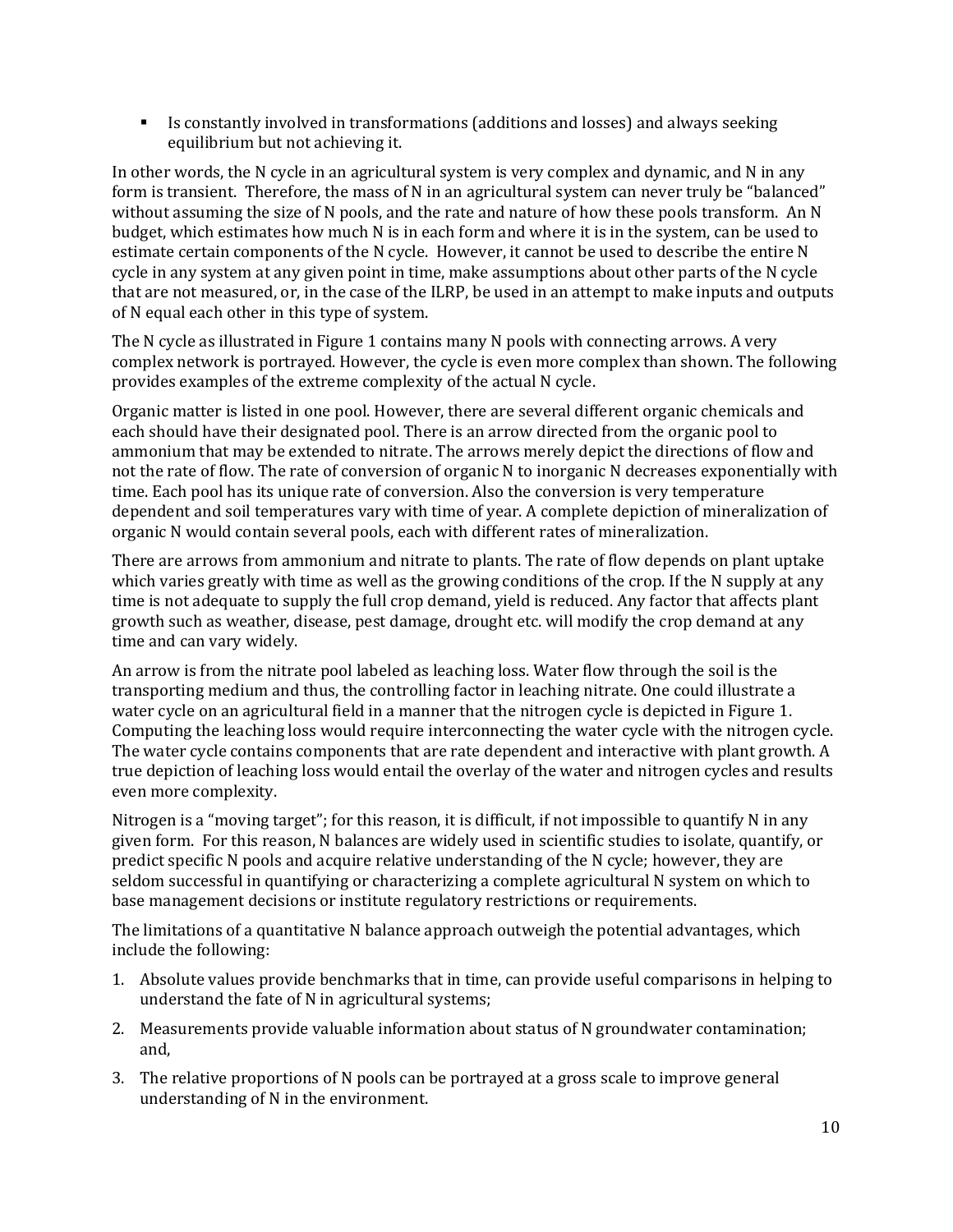The first advantage is thwarted by the lack of data requirements proposed in the Task Force Report to achieve an accurate N balance; absolute values are only useful if they are accurate and reflect the true status of N but are not useful if they are "precisely wrong." The second and third advantages can only be realized at much larger scales, as have been evidenced by statewide efforts such as the CNA and Harter and Lund (2012).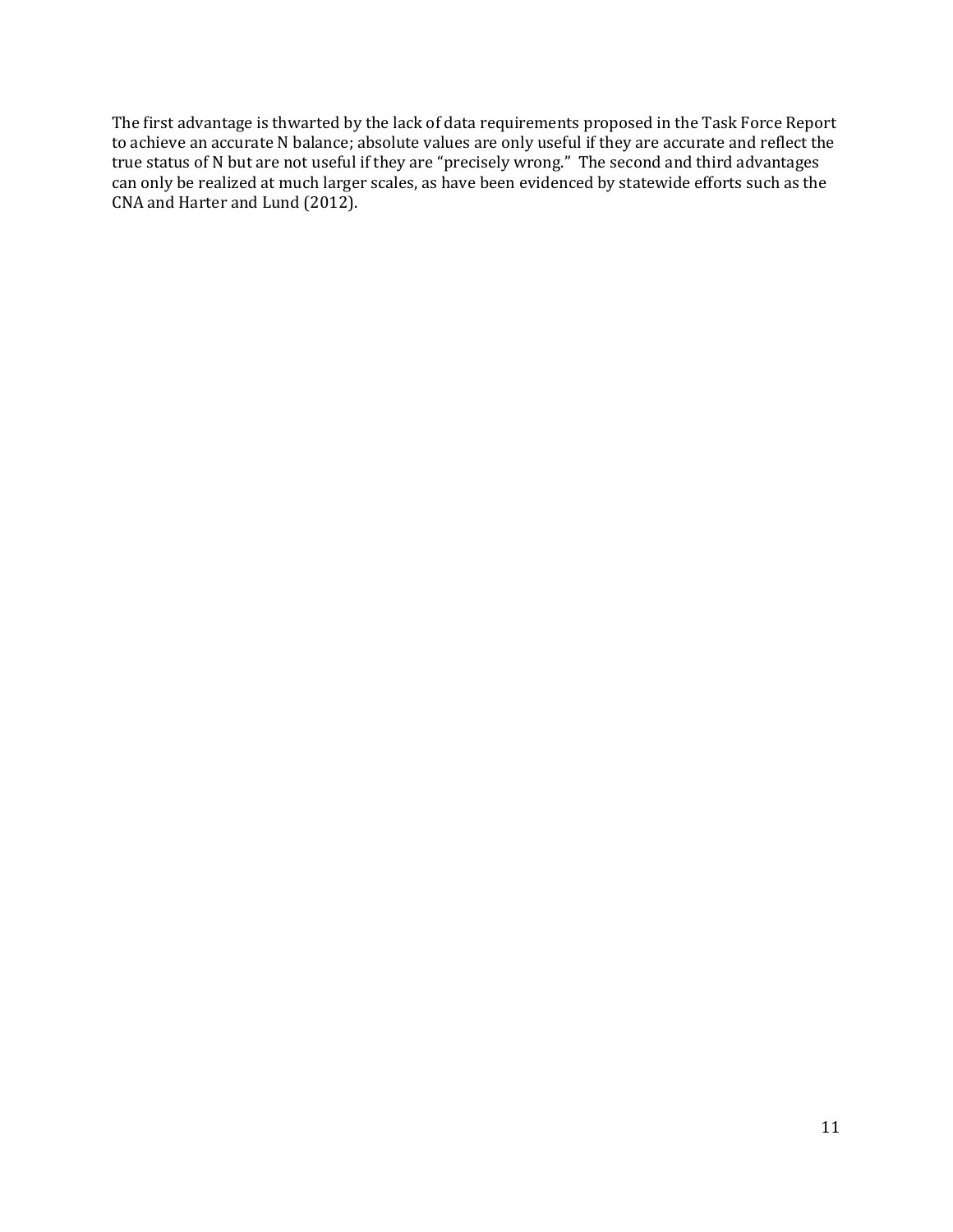# <span id="page-16-0"></span>**5 RESULTS OF N BALANCE STUDIES**

Because of the complexities of the N cycle in agricultural systems, many studies have attempted to quantify the many pathways, pools and forms of N in agricultural systems. The results of these studies have two important commonalities:

- 1. The results are extremely variable from year to year, from site to site, and within seasons; and,
- 2. They do not provide any information, from a management perspective, about *why* particular N parameters (such as groundwater nitrate) are what they are and therefore cannot be used to make management decisions.

A detailed review of these studies is provided in the literature review at the end of this document. Because N is and has always been the most studied agricultural nutrient, experiments focused on N research number far too many to include here. The studies included in this review were selected because of their focus on one or both of the following research objectives:

- Using an N balance approach to describe N flows; and,
- Measuring specific inputs and/or outputs of N in specific agricultural systems

The high variability exhibited in N studies means that there is great potential for error when assumptions from one scenario are applied to others, which must be done when N is tracked and reported on a statewide scale. Considering that N needs to be tracked and reported on approximately 10+ million acres across a wide range of soils, climates, and practice regimes, the amount of data required to apply an N budget approach is unreasonable and would likely produce erroneous results. Conclusions from the literature review are summarized below.

### **SUMMARY OF CONCLUSIONS**

- 1. Nitrogen *cannot* be budgeted so that N fertilizer input is equivalent to crop consumption.
- 2. Cropping systems necessarily accumulate residual N at the end of the growing season because of the nature of plant physiology and optimizing resource efficiency.
- 3. Residual N and/or N fertilizer applied is *not* necessarily related to amount of N leached.
- 4. Reducing N fertilizer application rates does *not* necessarily minimize N leaching.
- 5. No individual factor on its own (soils, crop types, irrigation methods, climatic conditions or N management) can account for the potential of a site to leach nitrate.
- 6. Of farm management practices, the amount of nitrogen leached *primarily* depends on the amount of water percolating through the root zone and the nitrate concentration in the soil profile.
- 7. Irrigation system management, maintenance, and uniformity are key factors, not accounted for in N balance approaches, in minimizing leaching.
- 8. Quantification by assumption of certain N cycle processes (i.e. mineralization, denitrification, etc.) is not a valid approach to completing N balances at the field scale.
- 9. The N balance approach is *not* an adequate tool for minimizing N leaching at the field scale.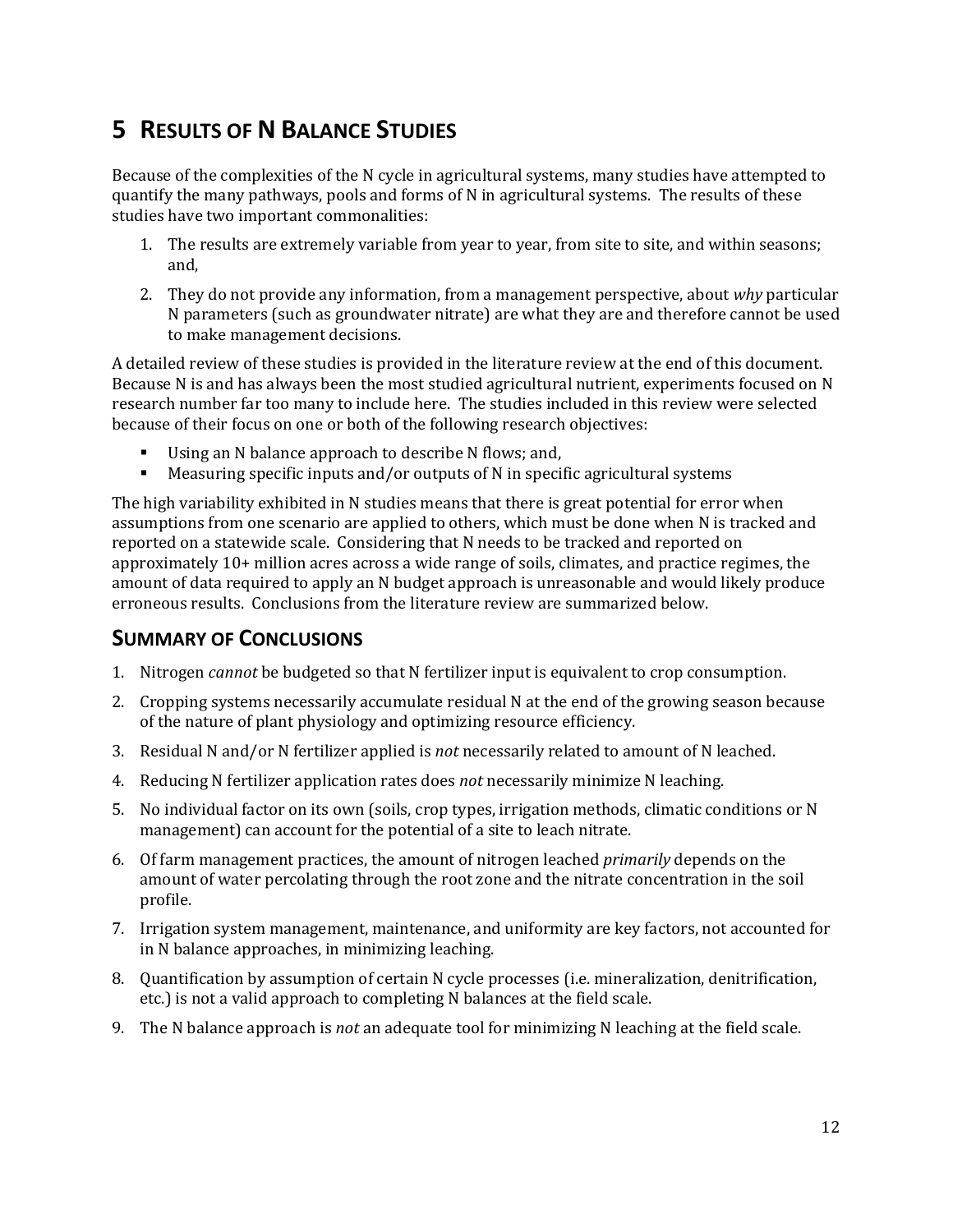### <span id="page-17-0"></span>**ASSUMPTIONS AND SCIENTIFIC FINDINGS RELATED TO N BALANCE APPROACHES**

The N balance approach implies numerous assumptions that are largely associated with the use of N concentration in soil water and/or groundwater as an indicator of how N is managed on the surface of an agricultural field, and how surface applied N should be managed to reduce N leaching risk. Many of these assumptions are not scientifically valid because they have been disproven by agricultural studies in California and elsewhere. Although the Task Force Report states the Recommendation is not intended to provide scientific analysis, as stated above, SWRCB, 2013 Recommendation 11 directs the Task Force to, "…identify appropriate nitrogen tracking and reporting systems, and potential alternatives, that would provide meaningful and high quality data to help better protect groundwater quality."

The scientific limitations of the recommendation to provide "high quality data" should be covered in the limitations section of the Task Force Report. The assumptions and the scientific findings that disprove them are listed and described as follows:

1. **Assumption:** The concentration of N in soil water and/or groundwater is correlated with the amount of N fertilizer applied, and can be used with an N mass balance to manage N fertilizer applied.

**Scientific Finding:** The amount of N leached to groundwater does not correlate well with the amount of N applied alone, though it does correlate well with the drainage volume, and with drainage volume *and* N applied as co‐factors.

Typically, the concentration of nitrate in groundwater or soil water is measured without measuring the rate of water flow. The reason the rate of water flow is not measured is because it is impossible to measure it accurately at any given time because of its spatial and temporal variability (Letey and Vaughan, 2013; Broadbent and Rauschkolb, 1977). Therefore, the discharge load is difficult, if not impossible, to determine. The measure of N concentration has little meaning by itself, because N concentration in groundwater is not directly related to N fertilizer applications. Studies show unequivocally that the best correlation with leached N is a combination of drainage volume and amount of N fertilizer applied, indicating that both of these causal factors are important in assessing and improving N leaching risk (Letey and Vaughan, 2013; Wang et al, 2013; De Vos et al., 2000;)

For example, very efficient systems result in high N concentrations in soil water, but these high concentrations may never reach the aquifer because of low downward movement of water. Conversely, inefficient irrigation systems or high water duties result in low N concentrations in soil water; however, over time high drainage volume would result in a high amount of N being leached to the aquifer. In this case, N concentrations by themselves would lead to incorrect conclusions about N leaching risk potential, and in turn, changes in management that would not serve to reduce N leaching risk.

Additional studies that support this finding are reviewed in the Literature Review and include: Feaga et al. (2004); Randall and Iragavarapu (1995); Gaines and Gaines (1994); and Tindall et al. (1995); Wang et al. (2013); Burrow et al. (1998).

2. **Assumption:** Reducing N fertilizer application reduces N leaching.

**Scientific Finding:** Reducing N applied does not necessarily result in a corresponding reduction in N leached, and may lead to *increased* leaching. Nitrogen leaching is only reduced if the N applied is over what is needed for maximum yield, and then is reduced to equal or below what is needed for maximum yield. Except for conditions of maximum yield, a reduction in the amount of N applied does not induce an equal reduction in the amount of N leached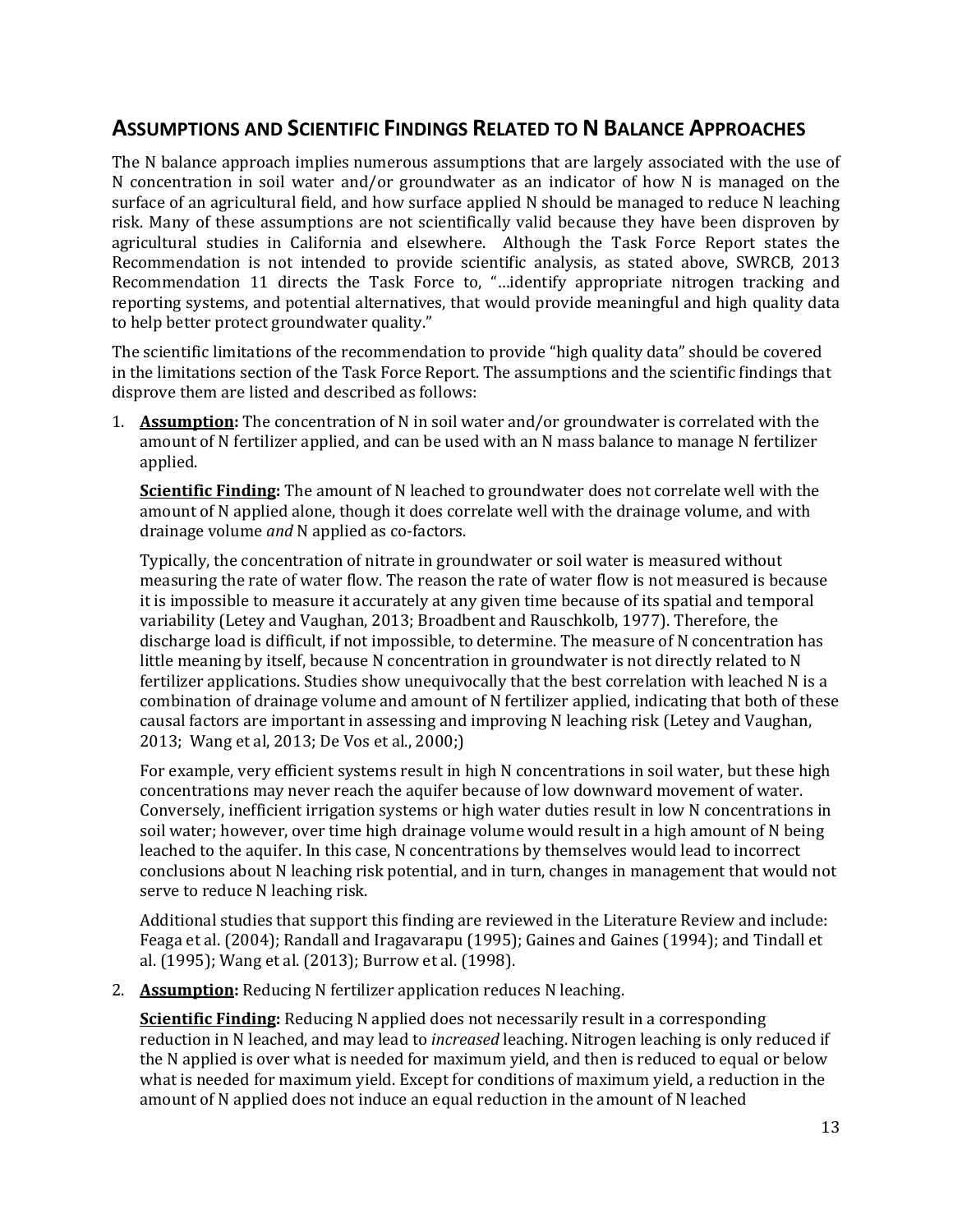(Rosenstock, 2013; Letey and Vaughan, 2013; Broadbent and Rauschkolb, 1977). This results from the relationship between N uptake and crop vigor. As more and more fertilizer N is applied, the rate of increase in yield decreases and reaches a point where further N application does not result in additional yield. This reduction in N uptake leaves more N available for N leaching. Conversely, reducing N fertilizer applications below a rate needed for maximum yield in hopes of reducing N leaching can lead to reduced crop vigor, poor N uptake, poor yield, and resulting reduction in evapotranspiration, which results in greater probability of over-irrigation increased deep percolation, and hence, more leaching. Therefore, reducing N fertilizer applications can sometimes result in *more* N leaching because of adverse impacts on plant vigor and N uptake.

Additional studies that support this finding are reviewed in the Literature Review and include: Pang et al. (1997); Altman et al. (1995); Fix and Piekielek (1983).

3. **Assumption:** The concentration of N in groundwater and soil water represents current N status on the surface of the overlying field and correspondingly, current management practices.

**Scientific Finding:** There are temporal and spatial components that must be considered. The transport time between nitrate leaving the root zone and reaching first‐encountered groundwater can be anywhere from days to decades, depending not only on depth to groundwater, but soil heterogeneity in the root zone, vadose zone, deep vadose zone; and also on irrigation management practices (Harter and Lund, 2012; Pratt et al. 1972; Fogg et al., 1995). Also, groundwater contamination is not a one‐dimensional phenomenon and is influenced by vertical and horizontal water movement. Therefore, assessing the N status of an agricultural system using an indicator such as groundwater does not represent the current N status of the fields directly above or the many factors that influence it that are currently in use in many cases. In addition, studies show soils may retain more fertilizer N over the long term (up to 15 percent) than previously assumed (Sebilo et al., 2013).

4. **Assumption:** Irrigation management is less important than N fertilizer management in reducing N leaching risk.

**Scientific Finding:** In California, irrigation is one of two key factors that determine how much N leaches to groundwater  $-1$ ) residual nitrate in the soil profile, and 2) volume of water that passes through the root zone. If nitrate can only reach groundwater through the movement of water, then it is reasonable that the amount of water that leaches through the root zone is not just a contributing factor to N leaching risk, but is an *essential* factor. Growers have applied what might be considered "excessive" irrigation water for numerous reasons (salinity management, lack of irrigation uniformity, poor irrigation management, etc.), all of which are significant management concerns in agricultural production and cannot be ignored in addressing N leaching risk factors.

In addition, excessive drainage resulting from excessive irrigation has been found to be the cause of N fertilizer over‐application, not the other way around. In other words, growers have been found to over-apply N because excessive/inefficient irrigation causes greater losses of N, and this reduces crop yield (Letey and Vaughan, 2013). This finding underscores the importance of irrigation management, because it can be used to minimize leaching losses, and in turn minimize over‐application of fertilizer N.

Studies that support the finding that irrigation factors (specifically, uniformity) is equally important as applied or residual N in soil include Waskom (1994); Feaga et al. (2004); Barragan et al. (2010); Pang et al. (1997), Allaire‐Leung et al. (2001); Wang et al. (2013); Letey et al. (1979).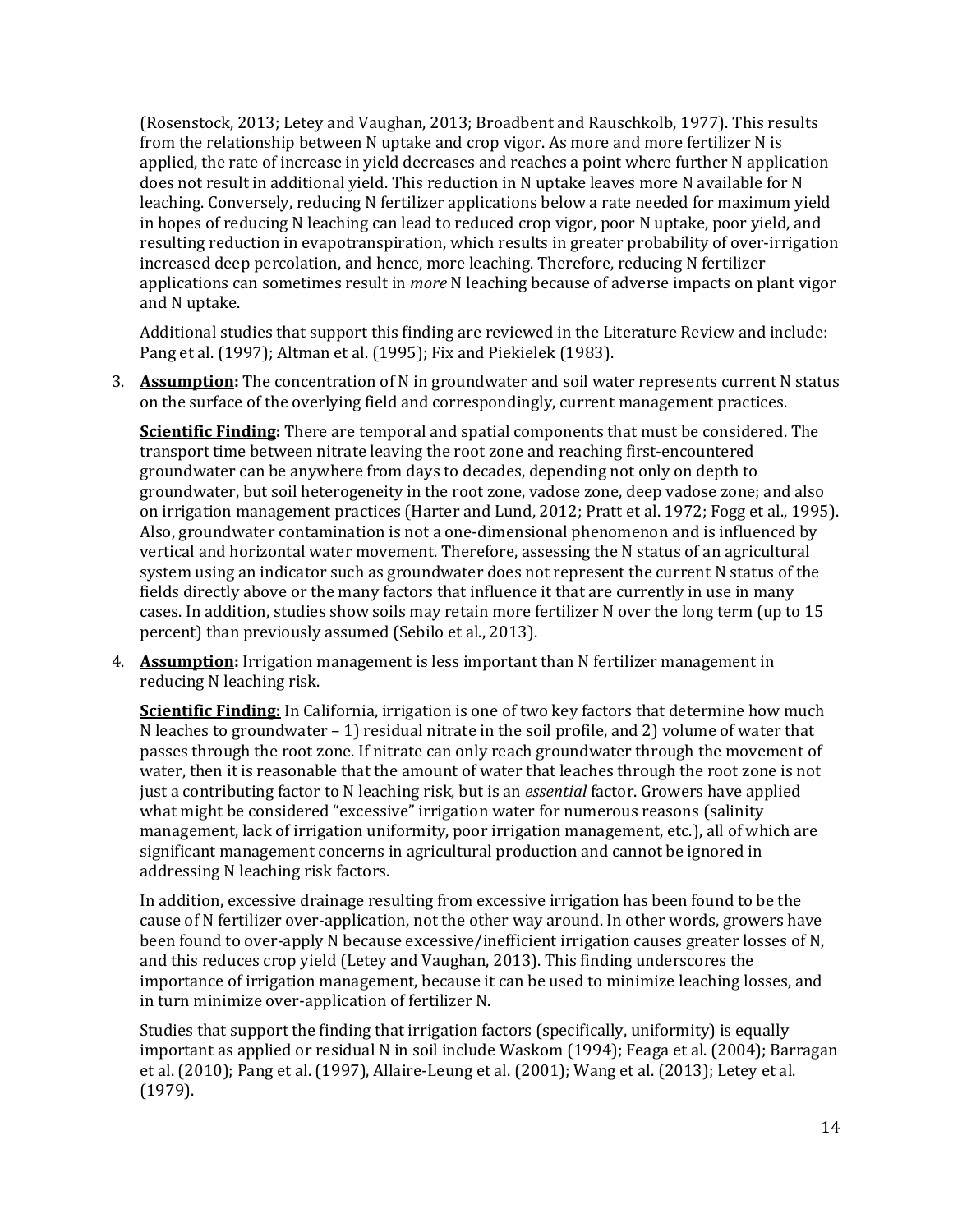5. **Assumption:** The N balance approach is an adequate tool for characterizing agricultural N losses to leaching at the field scale, and ultimately minimizing N leaching at the field scale.

**Scientific Finding:** The uncertainties associated with the N balance approach result in a broad range of "results" which are not ultimately useful in minimizing N leaching to groundwater in agricultural systems. The great variability in N leaching and the processes that influence it not only between cropping systems but within them, have been documented numerous times in scientific literature (including but not limited to Randall and Iragavarapu, 1995; Altman et al., 1995; Aschmann et al.,1992; Denton et al., 2004). N balance approaches have been rejected by numerous initiatives intended to effect change at the field scale (Waskom, 1994, Feaga et al. 2004, Gross et al., 2010). Attempts at using the N balance approach to quantify leaching are generally limited to simulation modeling, and are not always successful when their results are compared to field data. Uncertainties include the temporal and spatial variability of N losses such as volatilization and denitrification, and long term soil retention of applied N (Sebilo, 2013).

One example of the limited success of using an N balance approach to predict nitrate in groundwater is that of **Botros et al. (2011)**. These authors used various approaches in conjunction with standard hydrologic modeling techniques to estimate groundwater nitrate at the UC Kearney agricultural experimentation site. They concluded that the simple root zone mass balance model was limited in its ability to predict the low total nitrate mass measured in the deep vadose zone or the large variability of nitrate observed in the deep vadose zone at the field site. They further concluded that the results of their study raised questions about our understanding of the fate of nitrate in the vadose zone. Additionally, they suggest that not all vadose zone water can be modeled with current techniques, yet needs to be considered for "*simulating nitrate transport under conditions of cyclical infiltration with gravity dominated convective flux*". In other words, downward movement of irrigation water cannot be described accurately. If downward movement of irrigation water is key in determining the amount of N that leaches to groundwater, but we have no means to describe it, then it is unlikely that attempts to balance N in this complicated system will yield meaningful results.

Additional studies that support this finding are reviewed in the Literature Review and include Burrow et al. (1998); Delgado (2008); and Nolan 2001.

The main reason why these assumptions do not hold true for many agricultural systems is because they do not consider the complex interactions between plant response to yield, plant response to water, plant response to N, and interactions of N with water, which are not inherent in the N budget approach.

### **CONCLUSIONS**

The current approach commonly used in hydrogeological studies to minimizing the impact of agricultural N on groundwater quality, as described by Denton et al. (2004), is to evaluate nitrate leaching by monitoring root zone nitrate levels up to a 6‐foot depth. Nitrogen balance models are then used to estimate the impact of N fertilizer on groundwater quality. The same authors state, "*The common assumption is that nitrate losses to below approximately six feet represent the amount of nitrate leached into ground water. This assumption is justified for many areas in the US, where ground water is found at depths of less than 10 to 20 feet*". In conclusion, the authors state, "*Our current understanding of the spatial variability of hydraulic properties and their impact on nitrate fate and transport below the root zone is therefore limited and based on greatly simplified models.*"

The National Research Council (1993) determined that groundwater vulnerability depends on both *intrinsic vulnerability* and *specific vulnerability*. Intrinsic vulnerability is the result of soil and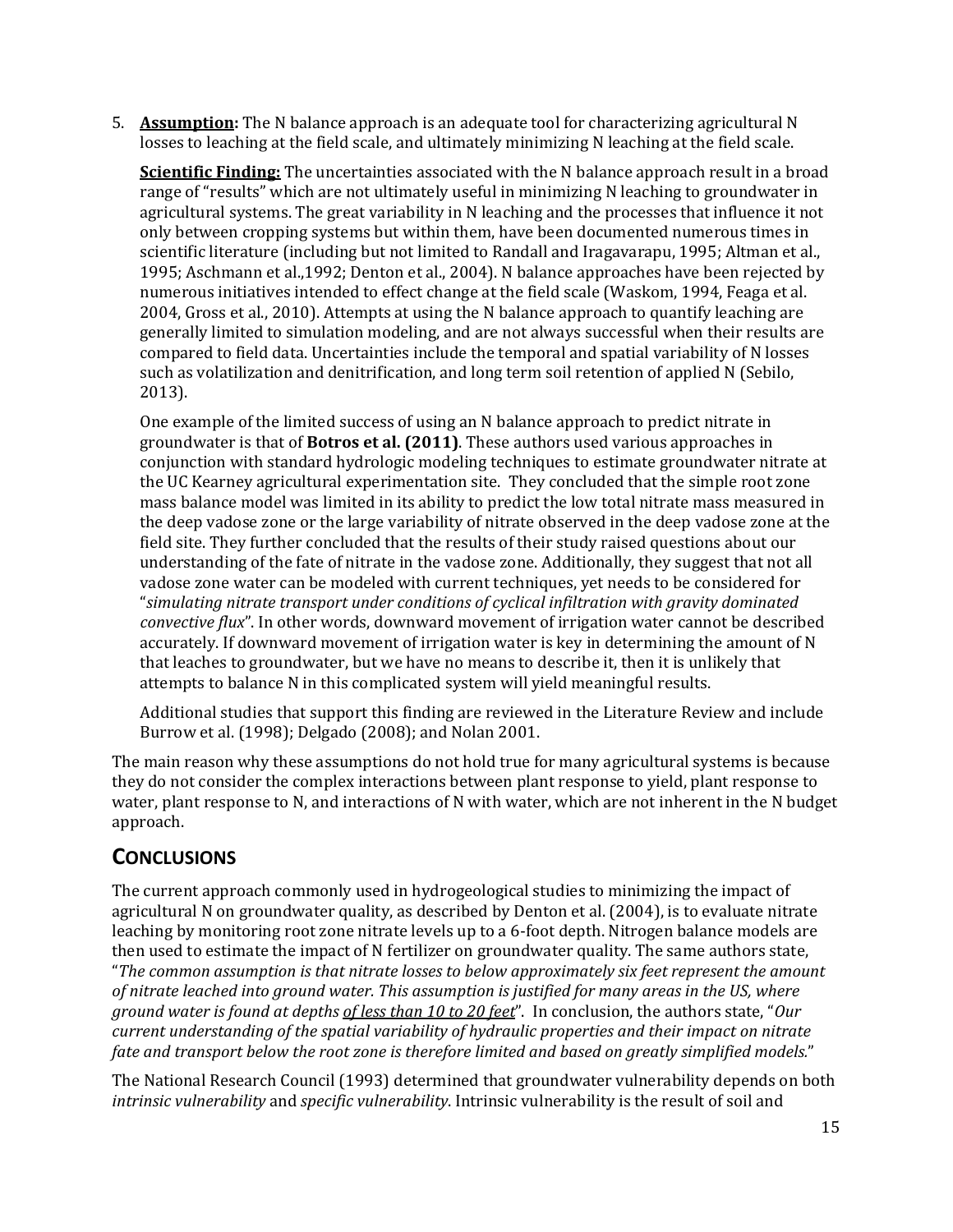hydrogeologic factors that cannot be controlled by a grower. Specific vulnerability consists of the vulnerability that results from crop type, irrigation system, and other management factors. Growers have no control over intrinsic vulnerability, but they do have control over specific vulnerability. Therefore, strategies intended to reduce nitrate in groundwater that do not consider specific vulnerability (management factors) *at the field scale* are likely to be unsuccessful. This is largely because groundwater/soil water N concentration measurements taken out of context of management practices can easily lead to erroneous conclusions, reflected in the assumptions listed above.

If the ILRP is underpinned by these assumptions, it will not necessarily be successful at protecting groundwater and will likely waste financial, human and natural resources. The N tracking and reporting approach should employ a system that addresses what growers can control, such as N fertilizer management (form, placement, and timing) and irrigation management (time and amount of application). At a minimum, the quantitative approach to N tracking should be supplemented with a methodical system that can track management practices and use them as interpretive tools to make decisions that will successfully manage agricultural N to protect groundwater statewide.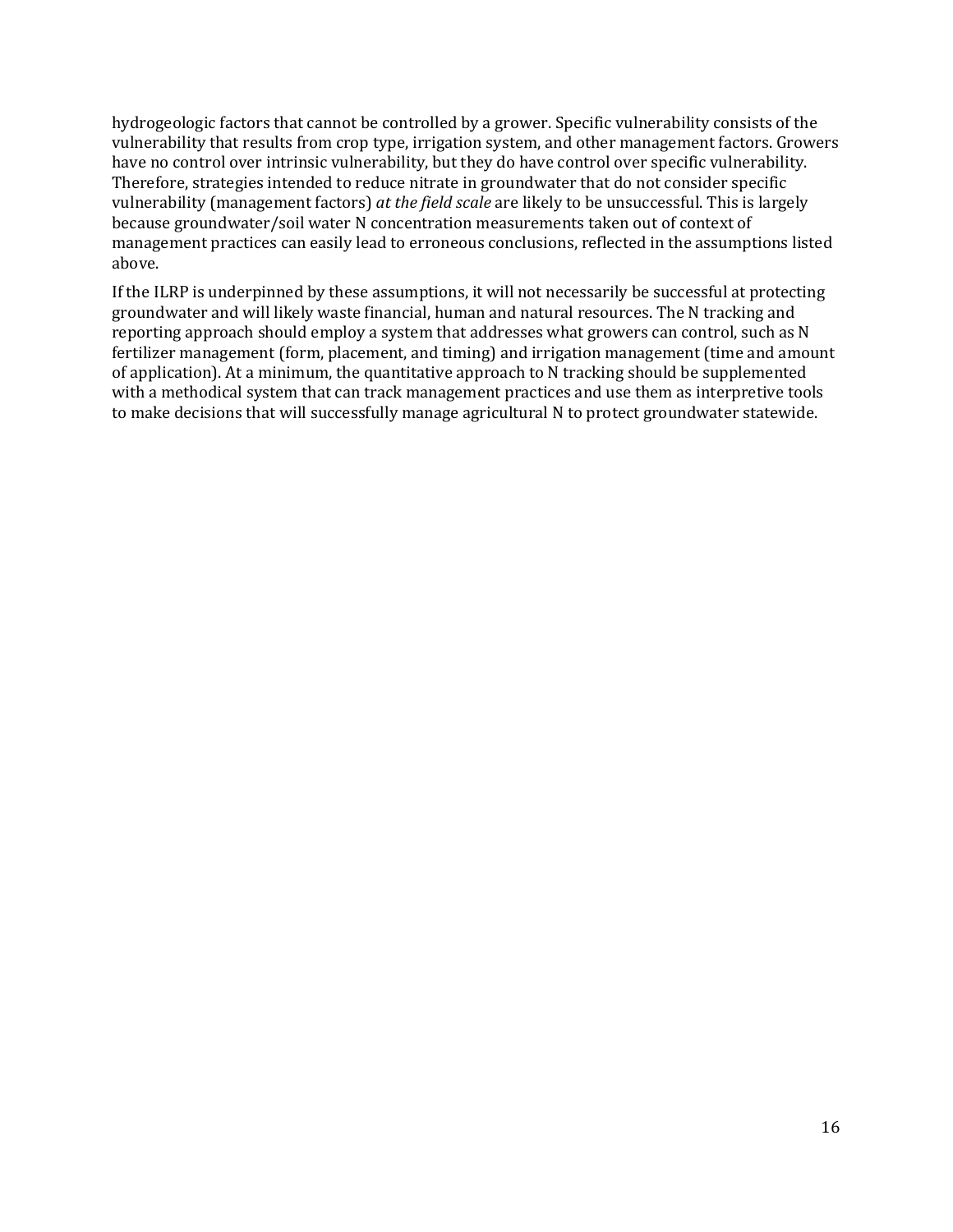# <span id="page-21-0"></span>**6 AN ALTERNATIVE/COMPLEMENT TO THE N BALANCE APPROACH**

Because numerous studies have shown that there is little correlation between groundwater nitrate concentration and N fertilizer applied alone, the values of N cycle components derived from N balance approaches have little meaning if they are not coupled with information about what intrinsic factors (such as soil type and depth to groundwater) and/or how management factors contribute to the cause of the level of nitrate contamination. And since management is the only thing that growers can control, *modifying management practices and choices at the field scale is the only way growers can decrease groundwater nitrate contamination overall.* 

Therefore, it is imperative that the N tracking and reporting protocol, which will be used state‐wide for the purposes of protecting and preventing further degradation of groundwater for beneficial uses, incorporate a method for compensating for the two main shortcomings of the N budgeting approach, namely:

- 1. **N budgeting alone cannot accurately capture the variability of N dynamics in California agriculture** across the wide range of geography, climate and cultural practices throughout the state in a timely manner that will be useful for the purpose of the ILRP.
- 2. **N budgeting cannot necessarily provide information on what is contributing to or causing high or low nitrates in groundwater** in any given scenario, because the assumption that N fertilizer applied correlates to groundwater nitrate concentration has been shown to be invalid in many cases.

In other words, tracking and reporting N for the purpose of conducting an N balance alone will not completely protect groundwater from degradation because it does not account for or include the impacts of management practices, which are key factors in nitrate leaching. The influence of management factors on leaching has been documented in numerous studies, specifically in California (see Literature Review at the end of this document). Management factors must also be tracked and reported to determine the source of nitrate, and used to provide context for quantitative, inherently uncertain N budgeting. Management factors must also be tracked and reported to determine if strategies to better manage N and reduce leaching are successful.

The Nitrogen Tracking and Reporting Task Force included several components of agricultural systems in their recommendations on what to monitor for purposes of implementing the ILRP. Clearly, the intent of including components such as N fertilizer applied, N in irrigation water, and N removed in crop yield is to use them in a partial N balance. However, the data needs specified in the Final Report in no way provide the necessary data for a complete N balance. Because of the great complexity and variability of the N cycle in the highly diverse agricultural systems in California, the results of an N balance approach will be uncertain, as with any attempt to quantify a natural, biologically mediated system, especially with poor and/or incomplete input data**.** A farm‐gate N mass balance that only measures N fertilizer going in and estimates crop consumption N going out does not account for the N cycle within, the dynamics of which significantly influence leaching. **In addition, these results will have little meaning without a means to interpret their underlying cause.**

This means of interpretation can be provided by tracking other factors known to influence N leaching, such as irrigation system type. Though it has not been specified how these factors will be used in the tracking and reporting system in the Final Report, they would serve as meaningful data if they were used in a scientifically valid methodology to identify the localized, underlying causes of groundwater nitrate concentrations. If they are not used this way, but merely reported as part of a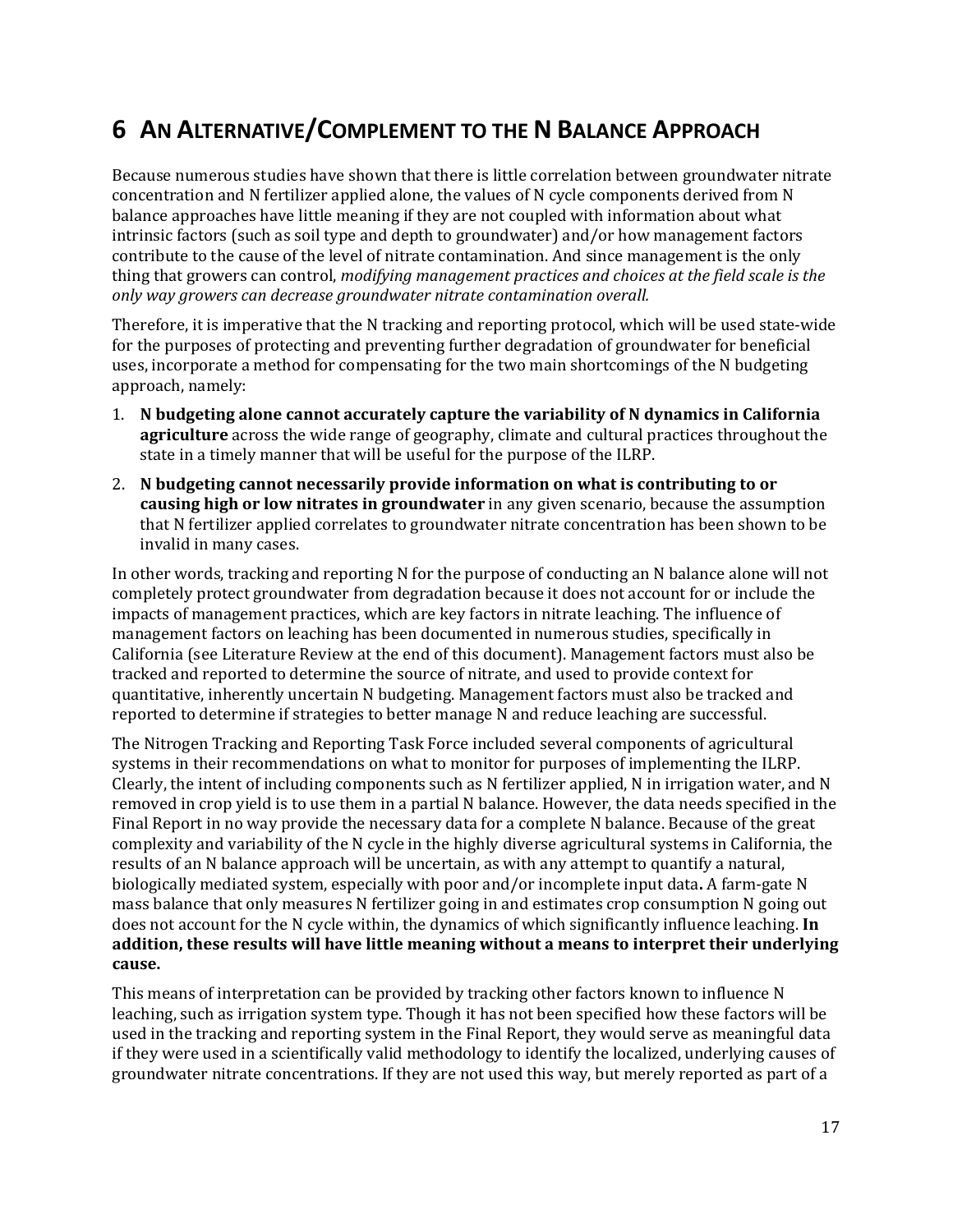comprehensive tracking strategy without defined purpose or analysis approach in mind, they will result in wasted time, effort and resources.

Management factors, specifically irrigation practices and type, should be documented along with crop type and soil type (at a minimum) and used in the NHI, which was developed (University of California Agriculture and Natural Resources ) and validated (Wu et al., 2005) specifically for California agriculture, to track both management factors and crop type changes. The NHI tool was developed as a first step in a Best Management Practice (BMP) approach. The NHI provides a field‐ scale rating of the potential for nitrate leaching, but it also identifies the major factor that is contributing to this potential. It can be used in its simplest form with basic on‐farm information, or can be refined for regions with common irrigation systems, soil types, etc. Paired with GIS resources and landscape information, it is a powerful tool for assessing groundwater pollution vulnerability specifically for N and for guiding BMPs. Using the NHI as a way to track, assess, and modify management factors would serve two purposes:

- 1. **The NHI could be used to provide insight into the causative factors of N budget results.** Without such an interpretive tool, there is no way to determine what is causing N concentrations that are either measured or determined through an N budget. For example, crop type has a major influence on N budgeting because different crops have different rooting depths and uptake patterns. A change in irrigation system type from surface flood to micro‐irrigation would dramatically change the potential for nitrate leaching. This may not be observed immediately in groundwater monitoring results and reflected in an N budget if groundwater is at great depth; however, an NHI assessment would capture the change in nitrate leaching risk beneath the root zone. The NHI serves as a built-in education tool that provides meaningful and practical information to growers, who will ultimately effect positive change towards decreasing groundwater nitrate contamination.
- 2. **The NHI would serve as a means of validating, verifying, and providing context for N budgeting results,** which are likely to be highly uncertain (and potentially inaccurate) given the high variability and unknown dynamics of N cycles in wide‐ranging California agricultural systems. For example, if the N budget and NHI approaches yield dissimilar results for a particular site, this would indicate that more investigation into site‐specific factors must be considered. In this way, the NHI can be used to verify the results of the N balance, given the latter's expected variability in accuracy.

The SWRCB accepted this approach when this work was developed (Plant Nutrient Management TAC Report, [http://www.waterboards.ca.gov/water\\_issues/programs/nps/tacrpts.shtml](http://www.waterboards.ca.gov/water_issues/programs/nps/tacrpts.shtml)), as part of the SWRCB Initiatives in Nonpoint Source Management program, but it could not be implemented at the time because the indexing information for the factors that determine N leaching potential (soils, crop types, and irrigation system types) was not completely available. However, this information is now available and this constraint no longer exists.

Though the shortcomings of an N budgeting approach cannot be entirely mitigated by using NHI, the impacts can certainly be reduced. Specifically, one of the factors that directly determines amount of N leached below the root zone is volume of water that passes through the root zone. This factor is excluded from N budget approaches because it is not part of the N cycle per se. Most importantly though, it cannot be measured on a large scale. Therefore, no amount of tracking, reporting and/or budgeting N can account for or encapsulate the influence of this key factor. However, a methodical system of tracking and relating management factors to groundwater nitrate can provide irrigation management information that would serve as a useful proxy for this important determinant of N leaching.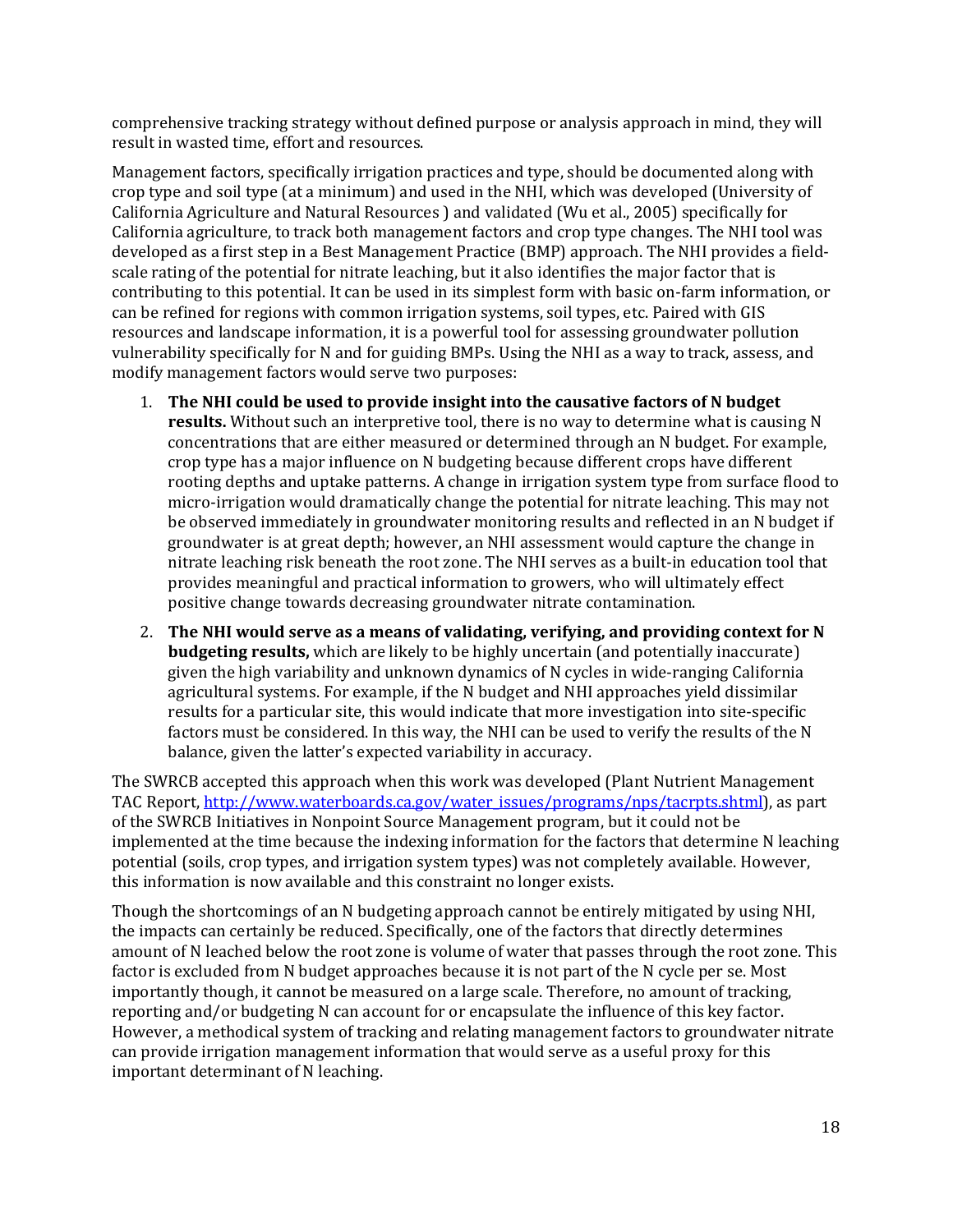# <span id="page-23-0"></span>**7 SUMMARY OF ADVANTAGES AND DISADVANTAGES OF N TRACKING AND BUDGETING FOR USE IN THE N BALANCE APPROACH**

In summary, the advantages and disadvantages of using a quantitative N balance approach to assess and decrease N leaching are summarized below:

#### **ADVANTAGES**

- Measurements of N in any part of the N cycle provide benchmarks that in time, can provide useful comparisons in helping to understand the fate of N in agricultural systems.
- Measurements of N can provide valuable information about status of N groundwater contamination as it currently exists, regardless of how or when it achieved that status.
- The relative proportions of N pools can be portrayed at a gross scale to improve general understanding of N in the environment.

#### **DISADVANTAGES**

- When N measurements are not evaluated in context of management practices for the purpose of managing N, erroneous conclusions can result.
- Absolute values of some N status indicators, such as groundwater, do not reflect current N leaching; rather, because of long transport times, they frequently reflect legacy N contamination.
- The N balance approach that usually results from N cycle component tracking is extremely complex and difficult to accomplish, resource intensive and requires major assumptions that call the accuracy of the balance into question.
- Absolute values of N cycle components only provide information about that particular component, and do not necessarily provide information about other components of the N cycle.
- Absolute values of N indicators do not provide any information about the causal factors of that component's status. Further analysis is necessary to make the value useful.
- N tracking and budgeting approaches are data-rich; they require the collection of large amounts of detailed data that is not available at the farm gate.
- These approaches are generally inefficient and do not yield quick results, largely because of the large amounts of data required and the nature and variation of N cycling.
- Scientific uncertainty and potential for erroneous conclusions does not support the Recommendation's use in a regulatory program such as ILRP.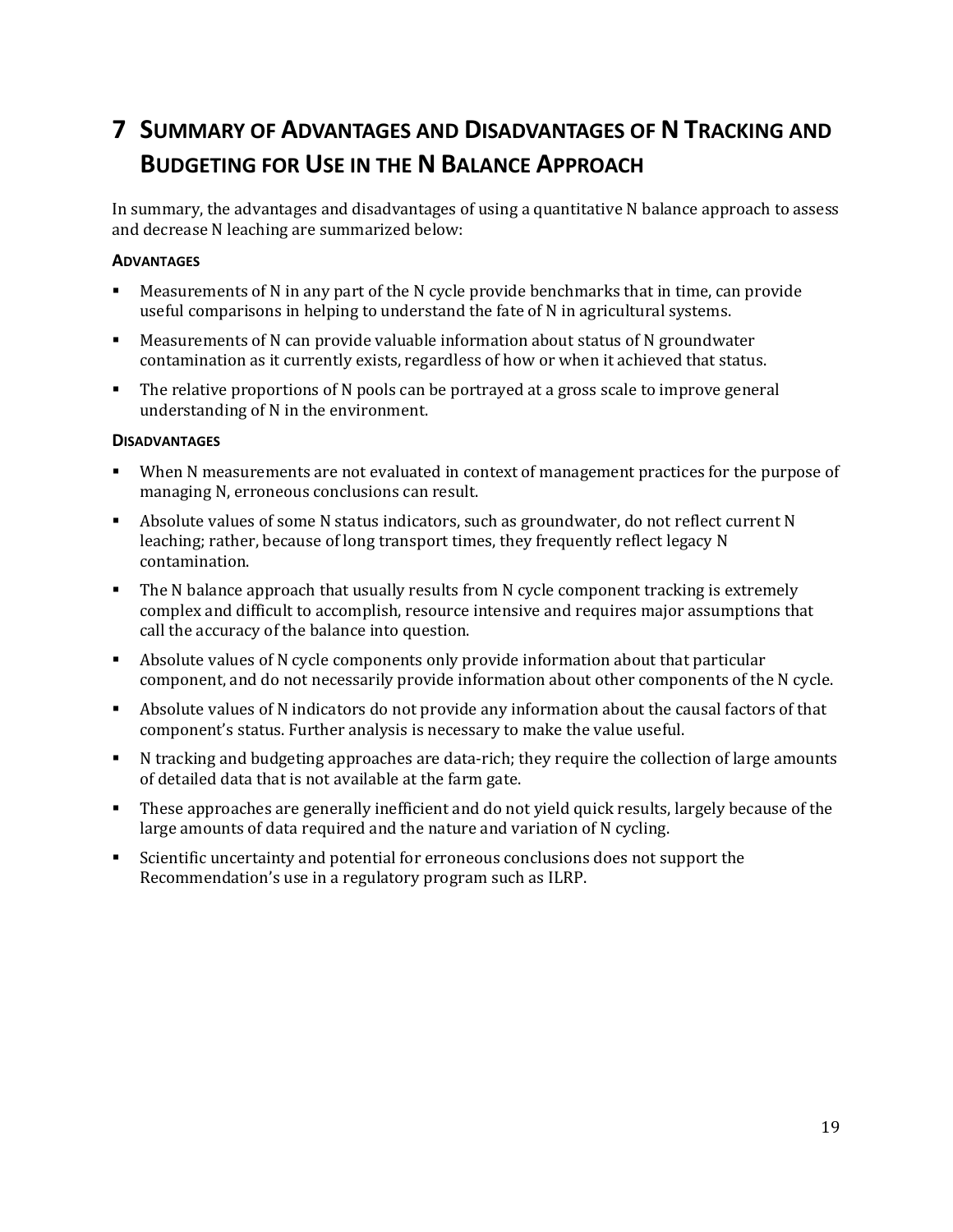## <span id="page-24-0"></span>**8 LITERATURE REVIEW**

The following conclusions represent what is generally known about N leaching in crop systems based on findings in published, scientific literature. This literature represents only a small fraction of the peer-reviewed scientific resources published on N fate in agricultural systems; it has been selected and included because it is particularly relevant to the objective of determining what factors influence N leaching, and how those factors can be measured and controlled to protect groundwater resources in California.

### **CONCLUSIONS**

#### **1. Nitrogen cannot be budgeted so that N fertilizer input is equivalent to crop consumption.**

"One fact emerges when one considers the mechanism of N transport to plant roots. It is impossible to *extract all the soluble mineral N from soil solution without suffering decreased plant growth. The* consequence of this fact is that there will always be some soluble N that can be leached beyond the *root zone when "excess" water is applied. The amount and concentration of N leached depends on several dynamic and temporal factors…."* **University of Arizona et al. (undated).**

This conclusion is recognized widely in the scientific literature on agricultural N. Biological efficiencies are always less than 100%, largely because of the constant fluctuation in growing conditions that influences a plant's ability to take up nutrients. In other words, optimum growing conditions are never constant. A general rule of thumb is that N fertilizer uptake efficiency is 50 percent, on average, for agricultural crops (**Meyer, 2008**). However, typical fertilizer N uptake efficiencies of major agronomic crops range from less than 30 to greater than 70% because of several factors. First, it is not possible for a plant to deplete the entire inorganic N from the soil solution. As the nitrate and ammonium concentrations decrease in solution, the rate of N uptake also decreases, in a relationship similar to substrate‐enzyme reactions.

**Harter and Lund (2013)** also acknowledged this important conclusion and determined that "*Due to unavoidable N losses*, *complete crop recovery of all applied inputs is impossible to sustain. Our approach in this report is to identify and describe practices and technologies that are potentially available to growers for achieving high crop N use efficiencies, and for reducing, but not eliminating, nitrate leaching to the groundwater from cropped land.*"

#### **2. Cropping systems necessarily accumulate residual N at the end of the growing season because of the nature of plant physiology and optimizing resource efficiency.**

Minimal N concentrations in the soil are required to result in N influx into crop roots. In addition, some N losses (volatilization or leaching) from the root zone are inevitable during the season. As a result, not all of the N supplied will be available for plant uptake. Finally, and perhaps most importantly that to achieve maximum or near maximum yields, N must be supplied at high levels. According to Mitscherlich's Law, as N supply increases, there is a decrease in the incremental yield increase per unit of N input.

As a result, N use efficiency invariably decreases at high levels of N input that are required to achieve maximum yield. On the other hand, if minimal N is supplied so that the soil N is depleted to near zero to minimize nitrate leaching potential, there is an insufficient concentration of soil N to drive maximal rates of N uptake (**Broadbent and Rauchkolb, 1977)**, and crop yield will be limited. For this reason, the presence of residual soil N at the end of a growing season is inevitable in intensively managed cropping systems that are achieving near maximum or maximum economic yields (**Hermanson, et al., Undated**).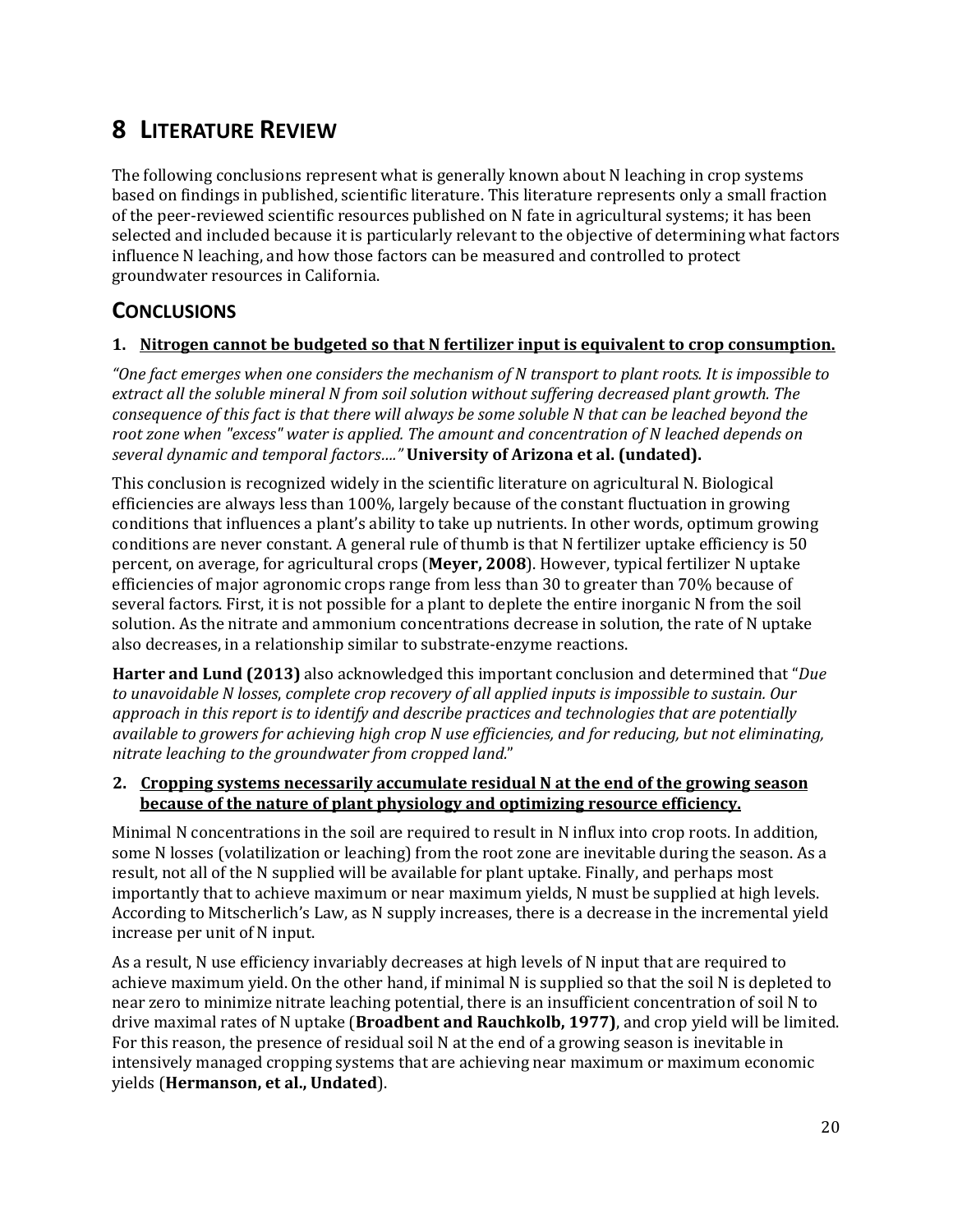### **3. Residual N and/or N fertilizer applied is not necessarily related to amount of N leached.**

The findings of **Broadbent and Rauschkolb (1977)** demonstrate that N application rates alone are not always enough to predict N leaching. **Olson (1982)**, after working on the fate of N applied in the fall using labeled‐N and agronomic rates in winter wheat, found that from all the leaching produced during the winter time, only about 10% of it came from the fertilizer nitrogen. **Burrow et al. (1998)** found that nitrate in domestic wells could not be correlated with N fertilizer applications on adjacent farmland. These results are consistent with the results of **Broadbent and Rauschkolb (1977)**, who suggested that the dilution effect of applying more irrigation, which may lower the concentration of nitrate, may also result in more N leached over the long term.

Researchers investigating other forms of N loss, such as nitrous oxide  $(N_2O)$  have reported similar results. **Hoben et al. (2011), Linquist et al. (2012),** and **Van Groenigen et al. (2010)** all showed that these losses are not necessarily related to N applied.

Some authors have suggested that N leaching can be better predicted by the amount of residual or surplus N remaining after crop uptake, which is largely a function of N use efficiency. **Rosenstock et al. (2013)** cite the N2O studies listed above to support their suggestion that "*the best indicator of potential nitrogen loss into the environment is the "surplus" N, which is the difference between the N applied as fertilizer and the N taken up by the crop*." However, the relationship between N applied, residual N, yield and N2O emissions may not necessarily apply to leachable nitrate. **Hart et al. (1993)**, working with labeled‐N in winter wheat, indicated that most of the labeled‐N was presumably mineralized during the fall and winter when the losses are high and crop demand is low. They concluded that leaching of  $NO<sub>3</sub>$ -N from cereals comes predominantly from mineralization of organic N, not from residual unused N. These results call the assumed direct relationship between residual or surplus N and leached N into question.

### **4. Reducing N fertilizer application rates does not necessarily minimize N leaching.**

The findings of a major National Science Foundation Research Applied to National Needs (RANN) Program study conducted on the relationship of N fertilization to water pollution potential in California are summarized in **Broadbent and Rauschkolb (1977)**. This multi‐year study demonstrated that addition of N fertilizer beyond that needed for maximum crop yield increases the amount of N that can potentially be leaching. However, at rates of N required for maximum yield, the amount of N remaining in the soil is small, representing little that is available for leaching. Therefore, little can be achieved by reducing N fertilizer applications to below the amount needed for maximum yield; yield is sacrificed and leaching potential is not affected.

**Rosenstock et al. (2013)** state that applying a greater amount of N fertilizer in and of itself is not necessarily harmful, but the fraction of excess applied is what is harmful. **Pang et al. (1997)** support these findings; in irrigation quantity and uniformity study, concluding that N leaching was very low when the N application was close to crop N uptake and slightly higher when the uniformity coefficient of the irrigation was 90%. When N application exceeded N uptake, N leaching increased dramatically for all uniformity levels. **Rosenstock et al. (2013)** further state that for almost every one of 33 crops evaluated in their study, yields and N uptake increased with greater N supply. They suggested that their findings indicate that growers of the 33 commodities evaluated have become more agronomically N-efficient over the last 40 years and that for most crops, less N is applied per unit of product.

These findings would indicate that optimizing fertilizer application to meet total N crop demand would minimize N leaching. However, Altman et al. (1995) reported NO<sub>3</sub>-N losses from crops amounting to 24 to 55% of the N applied at economic optimum rates (typically providing for near maximum crop yields). **Jego et al. (2008)** demonstrated that on a high N‐uptake crop such as sugar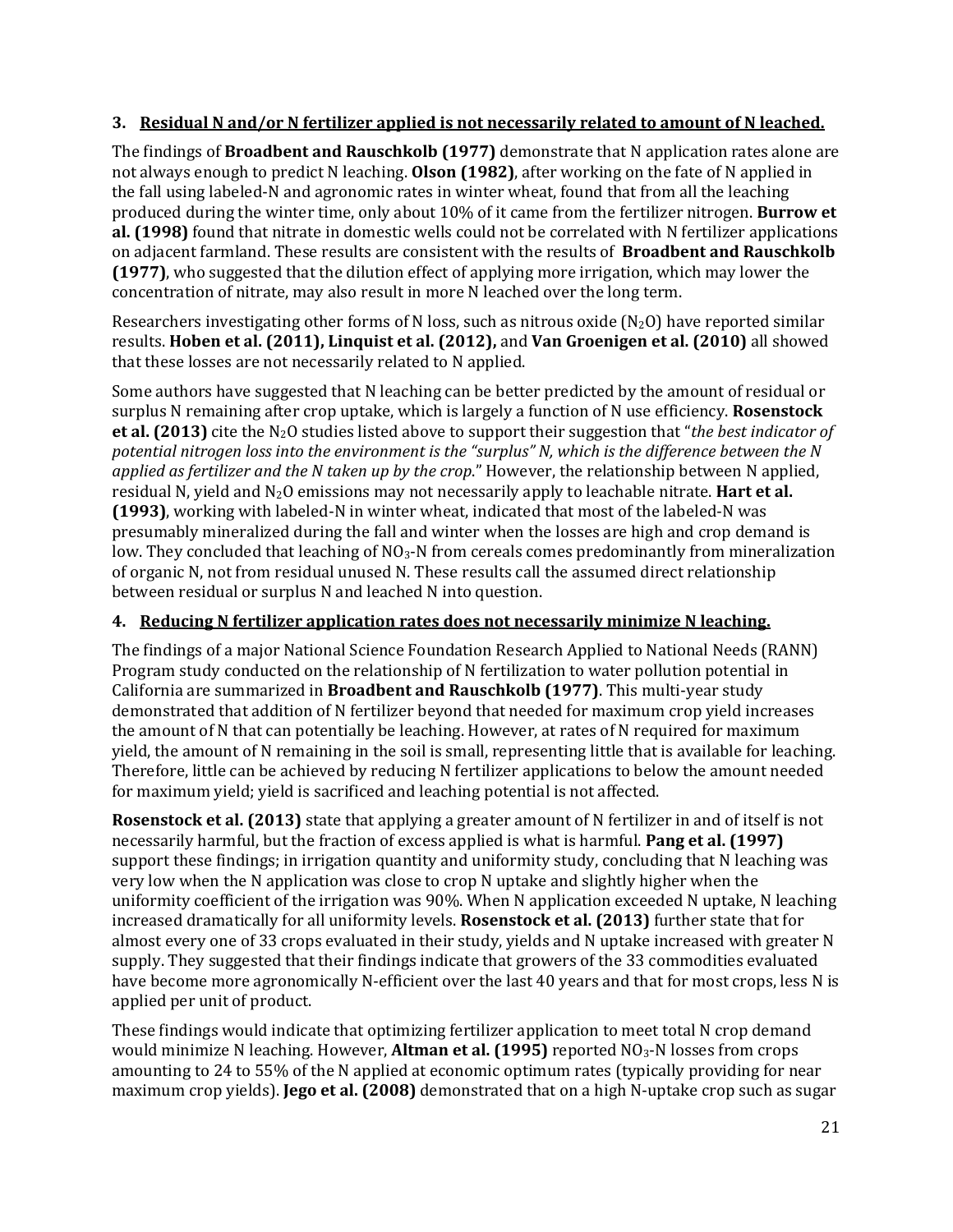beet, N application rate did not influence the amount of N leached. In Pennsylvania, the apparent recovery of N fertilizer (ammonium nitrate) applied at the economic optimum N rate in 42 experiments averaged 55% (**Fix and Piekielek, 1983**). Therefore, even when using optimum fertilization rates, a potential exists for fertilizer N to accumulate in the soil with subsequent risk of loss through leaching. The missing link that was not addressed in these studies is the amount and timing of water passing through the soil profile and when.

#### **5. No individual factor on its own (soils, crop types, or irrigation methods) can account for nitrate leaching; leaching potential of a site depends on soil properties, management, irrigation, crop type, and climatic factors.**

This concept provides the foundation for numerous strategies of addressing groundwater N contamination, including that of the **National Research Council Groundwater Vulnerability Assessment (1993)**. Reducing the assessment and management of agricultural N to the result of an N balance is inappropriate in approach, even in consideration of management factors. Management factors must be assessed and given equal weight to N leaching potential in order to determine the true causes, and provide the ability to address those causes.

*"While soil, climatic, and geologic characteristics of the site strongly influence leaching potential, management practices finally determine the amount and extent of N leaching. Conscientious management of irrigation water is critical to proper N management."* (**Waskom, 2013**)

Increasing irrigation efficiency and uniformity reduces the amount of water drained through the soil, and decreases the amount of  $NO_3$  and other contaminants leached. Proper N rates and good irrigation management are the most critical components of N management. Attempting to minimize leaching by budgeting N fertilizer applications alone will not necessarily ensure the lowest possible leaching if irrigation uniformity and management are not addressed.

#### **6. The amount of nitrogen leached depends primarily on the amount of water percolating through the root zone and the nitrate concentration in the soil profile, for which there is great spatial and temporal variability.**

*"NitrateN concentration in groundwater is a function of the quantity of water recharging the aquifer and the rate of N loss from the surface."* (**Feaga et al. 2004**)

Concentration data collected over the 5‐year study were averaged with respect to flow. Flow‐ weighted averaging is an appropriate method to represent the average concentration over multiple sampling events, or when more than one sampler is measuring an event. To find a flow-weighted average for a 5‐year period, for example, the total mass of nitrate collected divided by the total volume of water collected would be the 5‐year flow‐weighted average. Flow‐weighted averages are better than simply averaging monthly  $NQ_3$ -N concentrations because the method can prevent misleading data caused when sampling events that collect small volumes have very high concentrations. (**Feaga et al. 2004**)

This nitrate concentration is strongly influenced by N application rates, methods and management. Cropping systems may be a major factor in regulating nitrate movement below the root zone and toward the water table. Rooting depth, water requirement, water‐use rate, N‐uptake rate, and time of water and N uptake are all factors involved in nitrate leaching that can be affected by choice of cropping system and associated management. For nitrate leaching to occur, appreciable concentrations of nitrates must be present in the root zone at the time that water is percolating.

Perhaps the greatest uncertainty when measuring or predicting deep water percolation and associated nitrate leaching in soil deals with the heterogeneous pore distribution in the root zone where microbial N cycling can greatly alter N availability for leaching. Large pores created by shrinking and swelling of clays, decomposition of roots, and faunal activity can accelerate water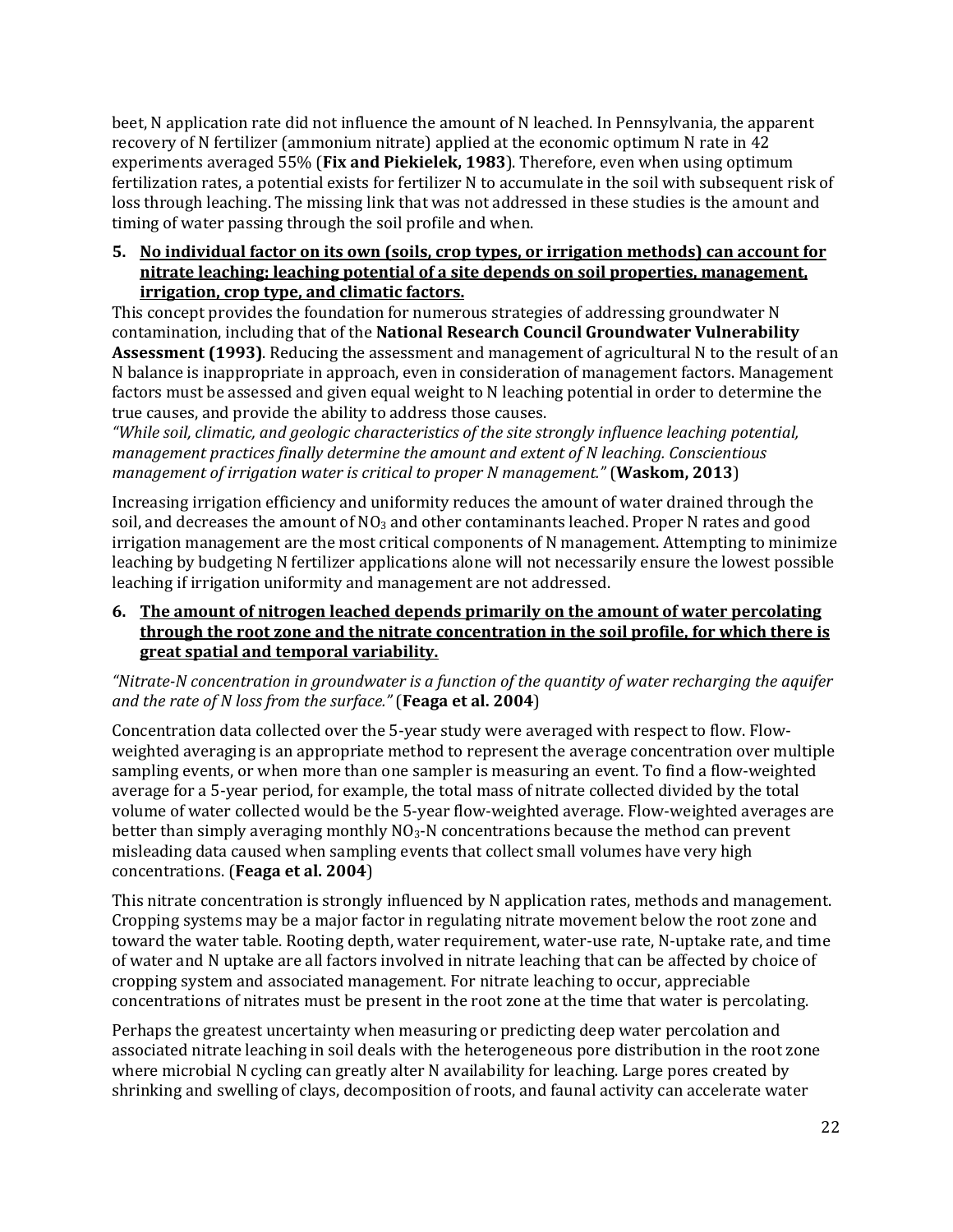movement (two to five times higher for soils without obvious macropores, and as much as twenty times for soils with cracks). This increased water movement will have different effects on nitrate leaching depending on N concentration of those areas of the soil "bypassed" by infiltrating water, the rate of water application, the N concentration of infiltrating water, and other factors. The net result, however, is generally one of increased N amounts being transported beyond the reach of crop roots. **Aschmann et al. (1992)** detected flushes of nitrate and other ions and attributed them to preferential flow through the profile.

**Randall and Iragavarapu (1995)** also showed that the amount of N leaching is related to the amount of percolating water. They conducted a study on a poorly drained clay loam soil in Minnesota with continuous corn and N fertilization rates of 200 kg N/ha for several years (fertilizer N was applied as one dose in the spring before planting). They found that annual losses of  $NO<sub>3</sub>$ -N in the tile water ranged from 1.4 to 139 kg/ha. In dry years, losses generally were equivalent to less than 3% of the fertilizer N applied, whereas in the wet years, losses ranged from 25 to 70% of that applied.

**Gaines and Gaines (1994)** indicated that soil texture affects NO3‐N leaching. In coarser soils, NO3‐ N will leach faster than from finer ones. The addition of peat in sandy soils helps in reducing the velocity of N leaching. However, **Tindall et al (1995),** in a laboratory analysis, indicated that leaching of  $NO<sub>3</sub>$ -N was significant in both clay and sandy soils. They concluded that in clay soils leaching occurred less rapidly than in sandy soils. Nevertheless, after enough time, 60% of the NO<sub>3</sub>-N was leached from the clay soils.

These studies highlight the challenge identified by **Broadbent and Rauschkolb (1977)** in assuming that nitrate concentration in the soil profile is related to the nitrate concentration that will reach the aquifer. In the NSF study that evaluated the interaction of N fertilizer treatments and irrigation treatments, they found that higher N concentrations were associated with less irrigation, while lower N concentrations were associated with higher irrigation treatments, because of the dilution effect. The important measure, however, is how much total N mass is transported to groundwater, which clearly cannot be determined from N concentration measurements alone.

**La Folie (2000)** concluded that it is difficult under non‐uniform irrigation to manage either water or N application to achieve high yields without N leaching or water and nitrogen stress, as a consequence of the spatial variability in water and nitrogen fluxes. The authors recognize that farmers commonly apply excess N as insurance against deficiency, or in response to excess deep percolation (**Letey et al,2013)**, but they also state that "*in agricultural practice, irrigation is probably less uniform than under experimental conditions, and more N fertilizer may have to be applied to attain the same yield. Consequently, it remains essential to optimize both mean irrigation depth, and the amount and timing of fertilization*".

#### **7. Irrigation system management and maintenance ensuring high uniformity, not necessarily efficiency, is a key factor in minimizing leaching.**

**Feaga et al. (2004)** describe the influence of irrigation uniformity on nitrate leaching thusly:

*The effects of an improperly maintained irrigation system on nitrate leaching potential are similar to overirrigation. An improperly maintained irrigation system will not distribute water evenly throughout the field. Uneven irrigation can set off a chain of events that effectively cause the grower to require additional fertilizer applications. Consider an irrigation system that applies water excessively to certain parts of the field and deficiently in others. Portions of the field receiving the bulk of this water will have higher NO3 leaching rates. Other parts of the field will be underwatered. In response, the grower will increase the irrigation*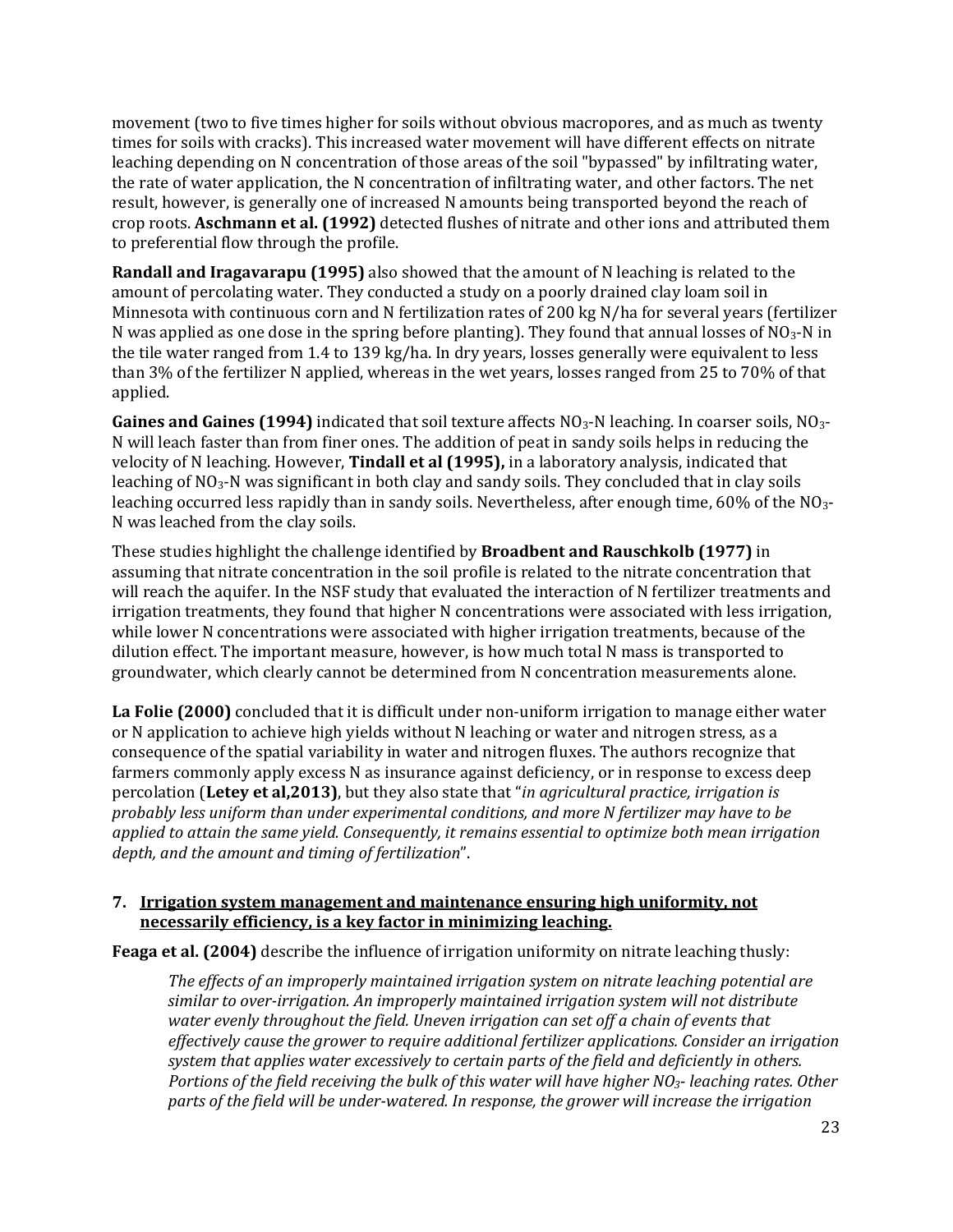*amount to ensure that the drier areas are receiving enough water. Now the leaching potential in the wetter areas will further increase. Nitrogendeficient plants in the overirrigated areas will require additional fertilizer, assuming that the grower is able to realize the problem in time to counteract the deficiency. Crops in the drier areas of the field will have a N surplus.*

**Barragan et al. (2010)** also suggested that water distribution uniformity in micro‐irrigation systems, in addition to irrigation efficiency and other management strategies was influential in achieving environmental quality. Their work did not involve field experiments. **Pang et al. (1997),** as mentioned above, also demonstrated that irrigation system uniformity in sprinkler systems impacted nitrate leaching; specifically, leaching increased as uniformity decreased from 100 to 75 percent. They used a CERES model. **AllaireLeung et al. (2001)** concluded that irrigation uniformity did not have a significant effect on nitrate leached; however, the irrigation uniformities used in their field study on carrots grown on coarse-textured soil were all above 80 percent. Therefore, their results were not inconsistent with those of Wang et al. (2013). **Wang et al. (2013)** noticed by reviewing the literature that simulation models might tend to over‐estimate the significance of irrigation uniformity on nitrate leaching, compared to results from field studies. So they conducted a field experiment on spring corn (in semi‐humid conditions) to test the influence of nitrate applied, soil nitrate residual, and irrigation uniformity on nitrate leaching. They reported that all three of these factors contributed to nitrate leaching and recommended that irrigation uniformity remain above 60% to minimize nitrate leaching.

Therefore, the scientific literature to date supports the conclusion that irrigation uniformity, amongst other strategies, is key in minimizing nitrate leaching.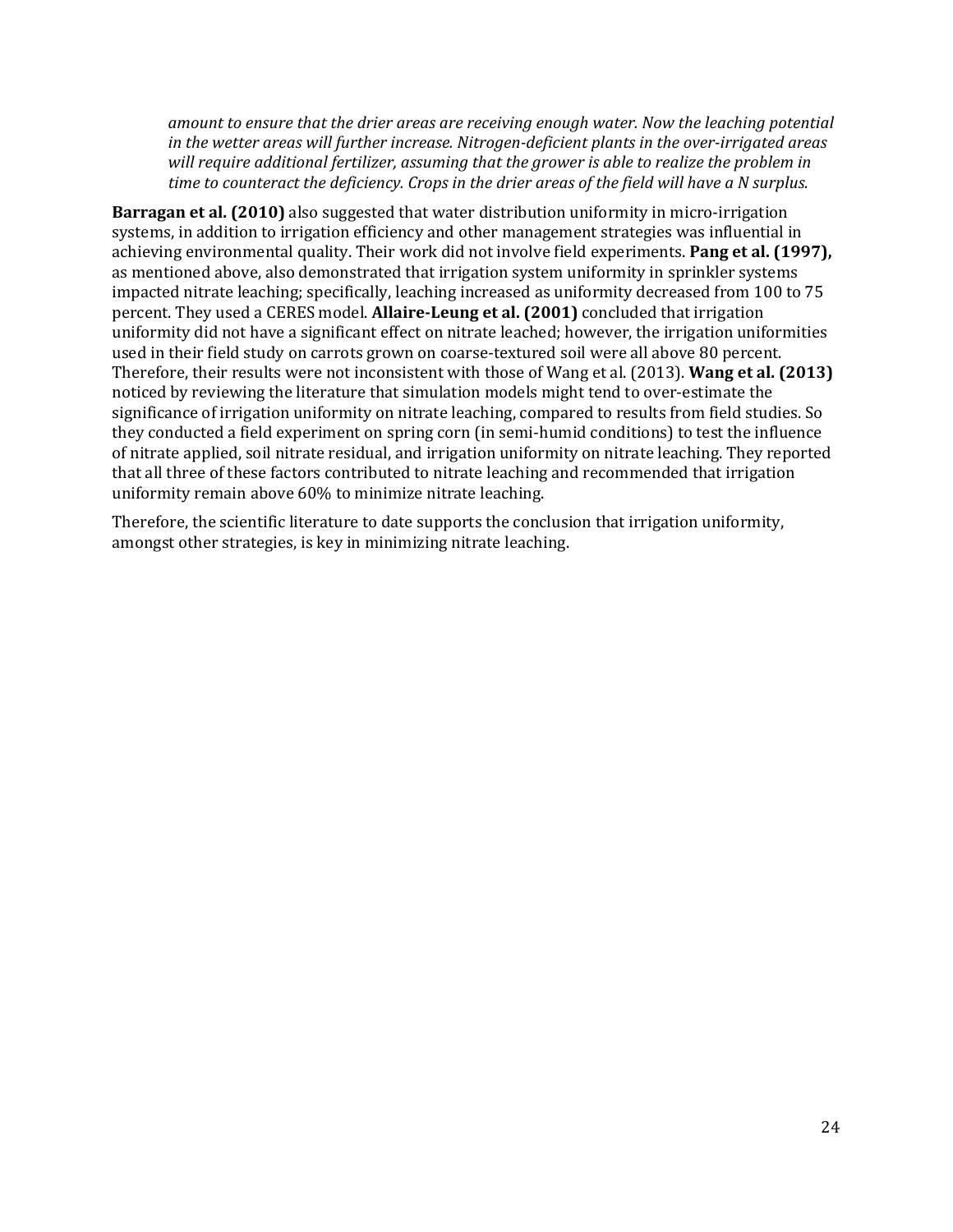#### **8. Quantification by assumption of certain N cycle processes is not a valid approach at the field scale.**

Volatilization is a biologically mediated N loss pathway that is highly variable and cannot be assumed to be constant across sites, seasons, or years. Volatilization can occur whenever free ammonia is present near the surface of the soil. The ammonia concentrations in the soil solution will increase by applying ammonia‐based fertilizers or decomposable organic materials to neutral or alkaline soils. The amounts of ammonia volatilized are small when N materials are incorporated into the soil, and ammonia losses are also low (≤15% of applied N) when ammonia‐based fertilizers are applied in the surface of acidic or neutral soils.

Ammonia volatilization is a complex process involving chemical and biological reactions within the soil, and physical transport of N out of the soil. The method of N application, N source, soil pH, soil cation exchange capacity (CEC), and weather conditions influence ammonia emissions from applied N. Conditions favoring volatilization are surface applications, N sources containing urea, soil pH above 7, low CEC soils, and weather conditions favoring drying. Precise estimates of ammonia emissions are only possible with direct local measurements. Depending on application conditions, general ranges would be 2 to 50% emissions for soil pH > 7 and 0 to 25% emissions for soil pH < 7. If the N source is mixed into an acid soil, the emissions are usually greatly reduced (0 to 4% lost) (**Meisinger and Randall, 1991**).

Similarly, denitrification can represent significant N loss in agricultural systems, and cannot be assumed to be a constant value. Compared to volatilization, denitrification emissions in agricultural systems are generally lower, however can be significant in some high water table/reduced soil environments. Emissions of  $N_2O$  were found to be lower than 5 to 7 % of the applied N, even at high application rates of 680 kg N/ha/year (**Ryden and Lund, 1980**). Similarly, **Mosier et al. (1986)** reported that, on well-drained clay-loam soil sown with corn in 1982, 2.5% of the 200 kg N/ha applied as  $(NH_4)_2SO_4$  was lost as N<sub>2</sub>O or N<sub>2</sub>. The following year, only a loss of 1% could be measured from the same soil sown with barley.

Conversely, considering possible inputs to the N cycle aside from inorganic N fertilizer applications, mineralization is another biologically mediated process where the decomposition of organic matter can contribute up to 50% or more of the plant required N (**Gardner et al., 2009)**. Determining the N contribution from this process is very difficult as climatic and other biological factors can have a significant bearing on the rate of release of N in a plant available form.

### **9. The N balance approach is an inadequate tool for minimizing N leaching at the field scale.**

"If N efficiencies can be estimated, why can't a cookbook approach be used to ensure that crops are *being fertilized at a rate to maximize efficiency and minimize N available to leaching? In reality, natural processes and seasonal variation make exact N balances difficult to achieve."* (Feaga et al. 2004).

Nitrate leaching is exceedingly difficult to quantify with an N balance and correlate with agricultural fields spatially. **Stenger et al. (2002)** used geospatial statistics to try to characterize  $NO<sub>3</sub>–N$  at a small plot scale, and found that nitrate and water contents showed a low proportion of structural variance and their distribution patterns were not stable with time. **Delgado (2008)** also stated that "*Agriculturalrelated nitrogen (N) losses are negatively impacting groundwater, air, and surface water quality. The complexities of the N cycle have made estimating these losses extremely difficult*."

This fact is implicit and acknowledged in large-scale N balance efforts. For example, the CNA study information states: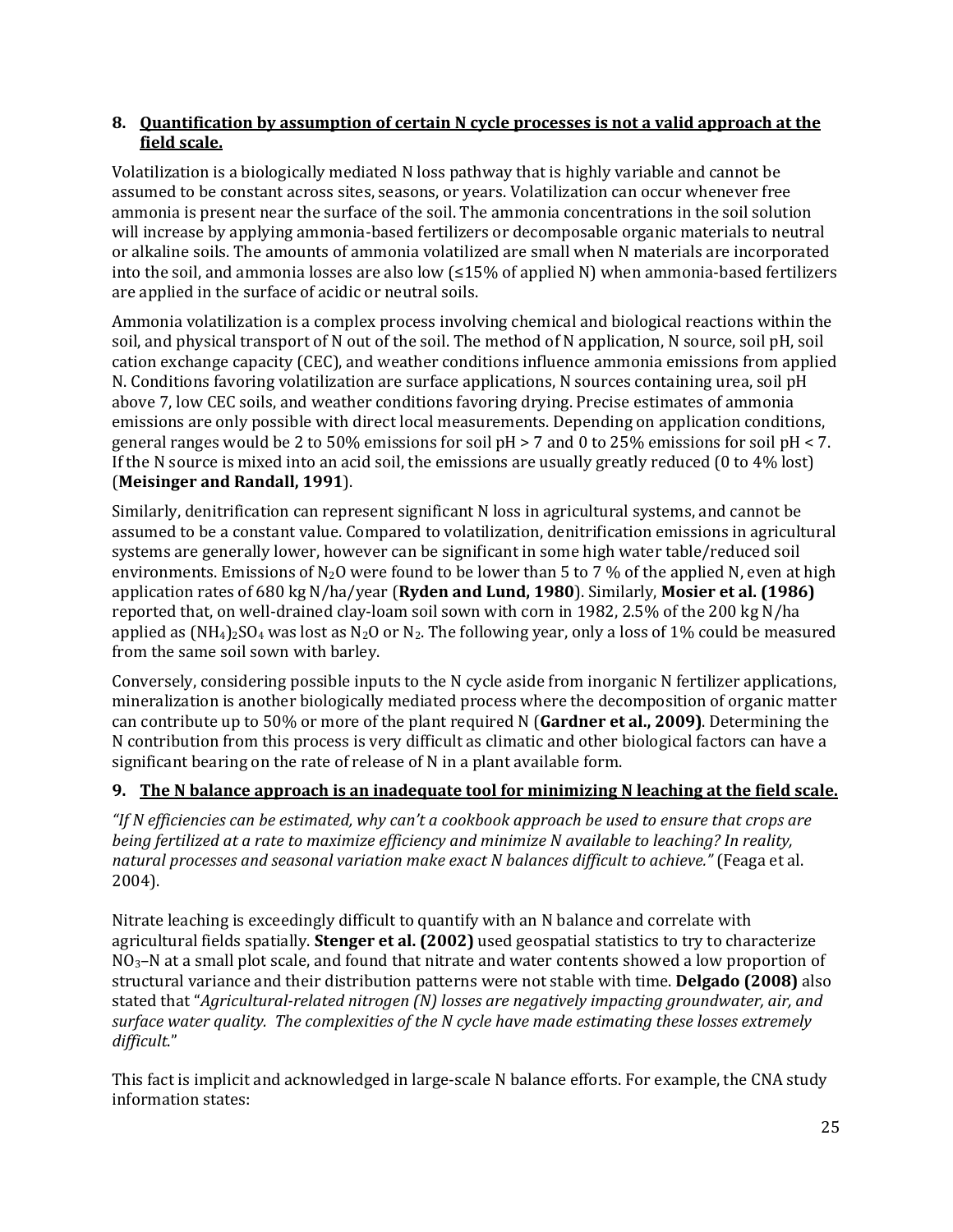*A mass balance is an efficient and scientifically rigorous method to track the flows of N in a system. The underlying premise of a mass balance is that all of the reactive N entering (i.e., inputs) the study area must be exactly balanced by N leaving (i.e., outputs) and N retained in the study area (i.e., change in storage). A mass balance approach is very useful to compare the* size of N flows and also to identify gaps in understanding the size and directions of these flows. *Some flows are difficult to quantify they are highly variable in time and/or space, or there are simply no methodologies to easily measure or predict the flows. Nevertheless, knowledge of the relative magnitude of the flows is needed to make informed management and policy decisions for targeting N reductions.* 

Describing the mass balance approach as "efficient and scientifically rigorous" may be appropriate for large-scale assessments, but is questionable for the purposes of managing field-scale N, and applying regulatory requirements with the aim to modify agriculture to decrease groundwater leaching. Though numerous scientific studies have used N balance approaches to gain understanding of the N cycle, all of these studies identify uncertainties with this approach and acknowledge the use of major assumptions to achieve "balance." Though the high variability of N flux is recognized by the CNA effort, there is no indication of how these uncertainties are addressed. Information from this initiative further states:

*The range…places nitrate (NO3) storage in groundwater as one of the major nitrogen sinks in the state, but highlights the uncertainty around some chemical processes, particularly in difficulttomonitor locations such as aquifers.*

This statement is important because the foundation of the ILRP is to monitor groundwater nitrate concentration *in aquifers* and use it as an indicator of N leaching. Regardless of the accuracy or inaccuracy of N mass balances, their results ultimately do not identify specific causes of nitrate leaching and how to change management practices at the farm scale to address them. Therefore, the N balance approach might be useful for determining gross estimates of N pools and flows, but it is not useful for addressing specific farm management to effect change in real-time or potential N leaching across a wide and varied landscape.

One example of the unsuccessful use of the N balance approach to predict nitrate in groundwater is that of **Botros et al. (2011)**. These authors used various approaches in conjunction with standard hydrologic modeling techniques to estimate groundwater nitrate at the UC Kearney agricultural experimentation site. They concluded that the simple root zone mass balance model was limited in its ability to predict the low total nitrate mass measured in the deep vadose zone or the large variability of nitrate observed in the deep vadose zone at the field site. They further concluded that the results of their study raised questions about our understanding of the fate of nitrate in the vadose zone. Additionally, they suggest that not all vadose zone water can be modeled with current techniques, yet needs to be considered for "*simulating nitrate transport under conditions of cyclical infiltration with gravity dominated convective flux*". In other words, downward movement of irrigation water cannot be described accurately. If downward movement of irrigation water is key in determining the amount of N that leaches to groundwater, but we have no means to describe it, then it is unlikely that attempts to balance N in this complicated system will yield meaningful results.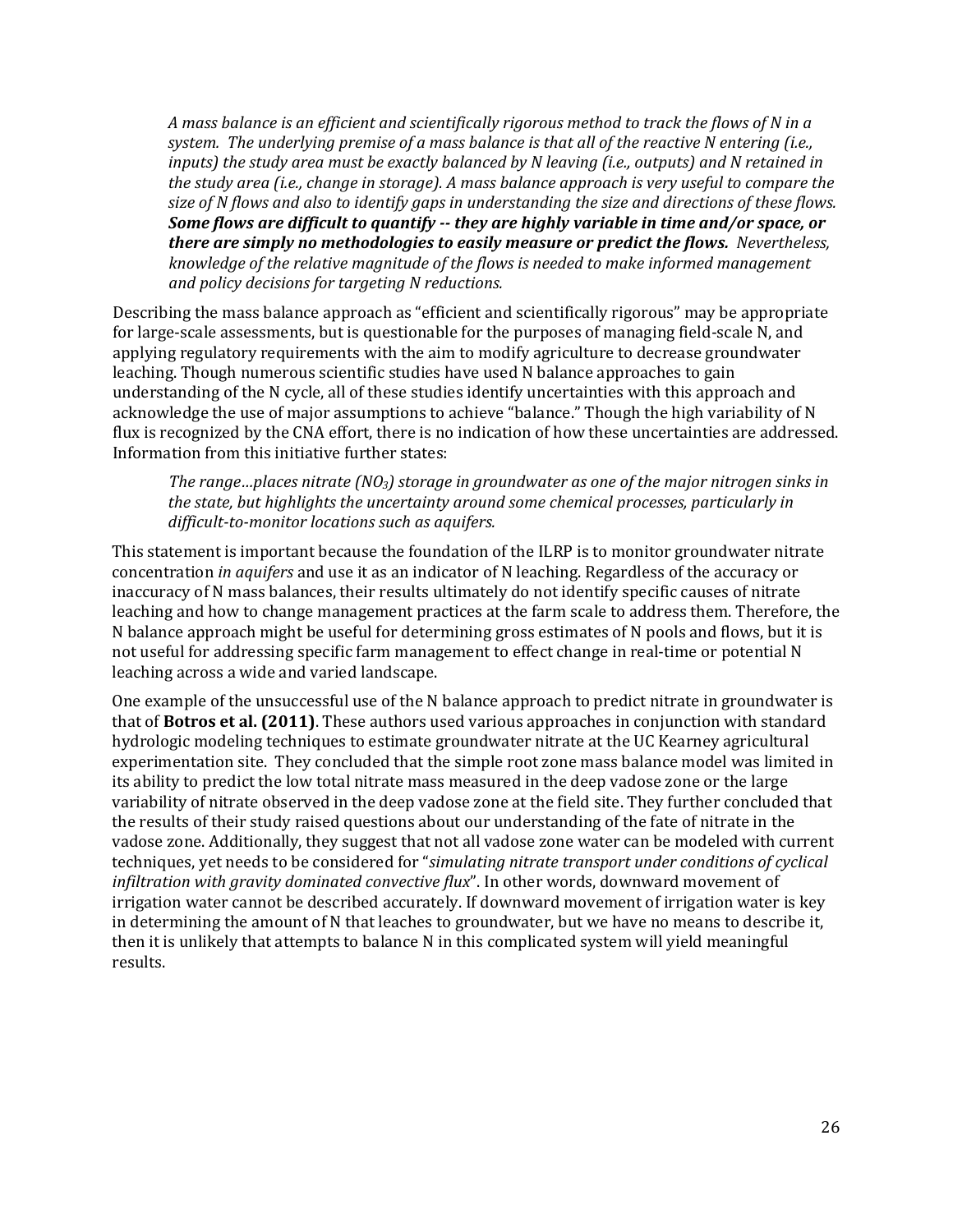### <span id="page-31-0"></span>**WORKS CITED**

Allaire‐Leung, S.E., L. Wu, J.P. Mitchell, B.L. Sanden. 2001. Nitrate leaching and soil nitrate content as affected by irrigation uniformity in a carrot field.

Barragan, J; Cots, L; Monserrat, J; Lopez, R; Wu, IP. 2010. Water distribution uniformity and scheduling in micro-irrigation systems for water saving and environmental protection. Biosystems Engineering 107 (3): 202.

Broadbent, F. E. and R.S. Rauschkolb. 1977. Nitrogen fertilization and water pollution. California Agriculture, May 1977.

Burrow, K. R., S. V. Stork, and N. M. Dubrovsky. 1998. Nitrate and pesticides in ground water in the eastern San Joaquin Valley, California: Occurrence and trends. USGS Water Resources Investigations Report 98‐4040, Sacramento, CA. 33 pages.

De Vos. J.A., D. Hesterberg, and P.A. C. Raats. Nitrate leaching in a tile‐drained silt loam soil. 2000. Soil Sci. Soc. Am. J. 64:517‐527.

Delgado, J.A., 2002. Quantifying the loss mechanisms of nitrogen. J. Soil Water Conserv. 57(6):389‐ 398.

Delgado, J.A., M.Shaffer, C.Hu, R. Lavadao, J. Cueto‐Wong, P. Joosse, D. Sotomayor, W. Colon, R. Follett, S. DelGrosso, X.Li, and H. Rimski‐Korsakov. 2008. An index approach to assess nitrogen losses to the environment. Ecological Eng. 32:108‐120.

Denton, M., T. Harter, J.W. Hopmans, W.R. Horwath. 2004. Long‐term nitrate leaching below the root zone in California tree fruit orchards. Final Report/Technical Completion Report to California Department of Food and Agriculture, Fertilizer Research & Education Program, University of California Water Resources Center, California Tree Fruit Agreement.

Fogg, G.E., D.E. Rolston, E.M. LaBolle, K.R. Burow, L.A. Maserjian, D. Decker, and S.F. Carle, 1995. Matrix diffusion and contaminant transport in granular geologic materials, with case study of nitrate contamination in Salinas Valley, California: Final Technical Report submitted to Monterey County Water Resources Agency and U.S. Geological Survey in fulfillment of Water Resources Research Award No. 14‐08‐0001‐G1909, 65 pp.

Feaga, J. R. Dick, M. Louie, J. Selker. 2004. Nitrates and Groundwater: Why Should We Be Concerned with Our Current Fertilizer Practices? Agricultural Experiment Station, Oregon State University Special Report 1050.

Gardiner J.N., Drinkwater, L.E. 2009. The Fate of Nitrogen in Grain Cropping Systems: A Meta‐ Analysis of 15N Field Experiments. Journal of Applied Ecology. 19:2167‐84.

Gross, C., J.A. Delgado, M.J. Shaffer, D. Gasseling, T. Bunch, and R. Fry. 2010. A Tiered Approach to Nitrogen Management: A USDA Perspective. Ch. 15 *in* Advances in Nitrogen Management for Water Quality. Ed. J.A. Delgado and R.F> Follett. 424 pp. Soil and Water Conservation Society.

Hermanson, R., W. Pan, C. Perillo, R. Stevens, C. Stockle. Undated. Nitrogen Use by Crops and the Fate of Nitrogen in the Soil and Vadose Zone. Washington State University and Washington State Department of Ecology Interagency Agreement No. C9600177. Publication No. 00‐10‐015.

Hoben, J.P., R. Gehl, N.Millar. 2011. Nonlinear nitrous oxide N2O response to nigrogen fertilizer in on‐farm corn crops of the US Midwest. Glob. Change Biol. 17:1140‐52.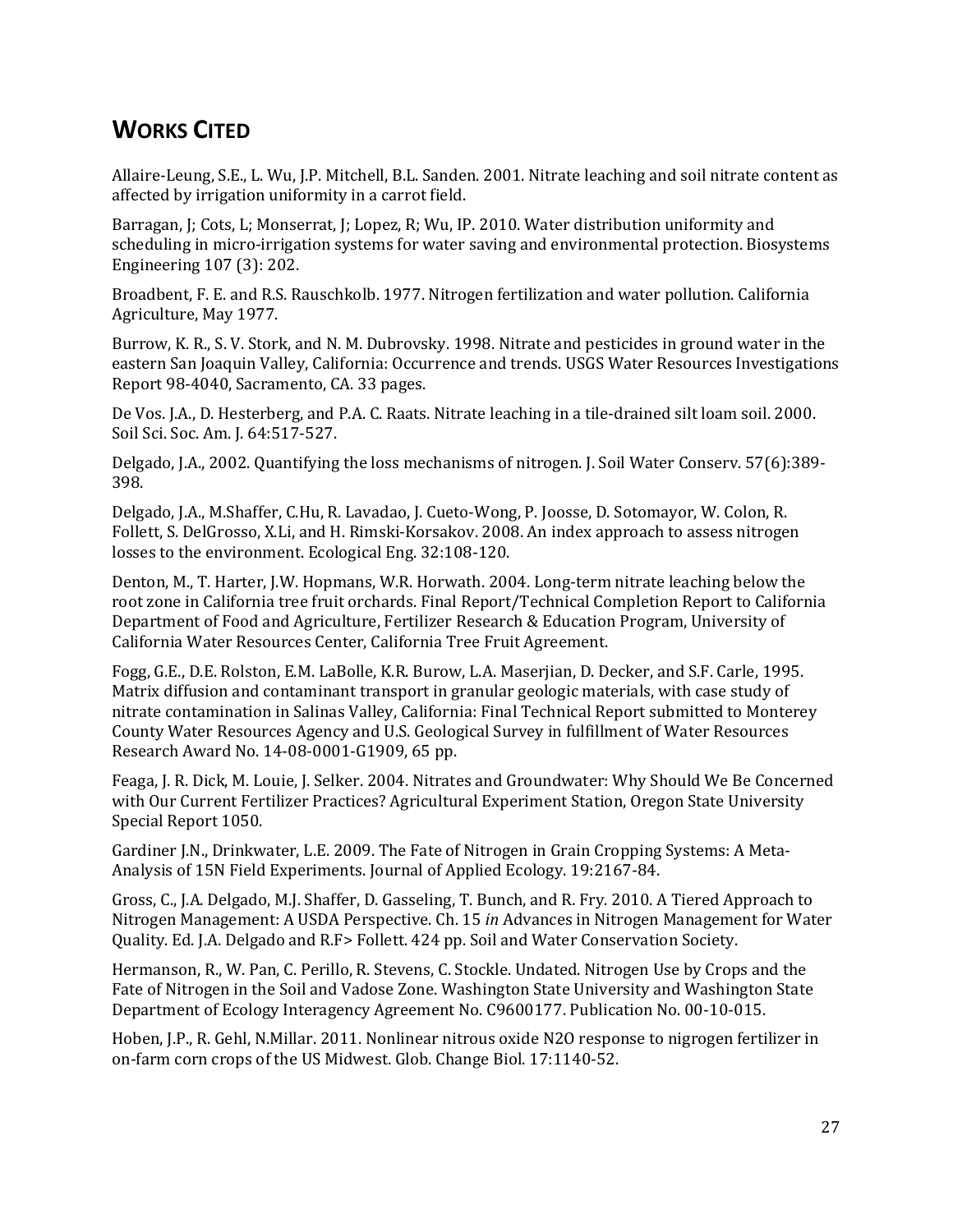Jégo, G. and Martinez, M. and Antiguedad, I. and Launay , M. and Sanchez‐Pérez, José‐Miguel and Justes, Eric. 2008. Evaluation of the impact of various agricultural practices on nitrate leaching under the root zone of potato and sugar beet using the STICS soil–crop model. (2008) Science of the Total Environment, vol. 394 (n°2‐3). pp. 207‐221. ISSN 0048‐9697.

La Folie, F., R. Mary, L. Bruckler, Stephane Ruy. 2000. Modelling the agricultural and environmental consequences of non‐uniform irrigation on a maize crop. 2. Nitrogen balance. Agronomie 20:625‐ 642.

Letey J, Blair JW, Devitt D, Lund LJ, Nash P. 1977 Nitrate-nitrogen in effluent from agricultural tile drains in California. Hilgardia 9:289‐319.

Letey J, Pratt PF, Rible JM. 1979. Combining water and fertilizer management for high productivity, low water degradation. Cal Agr 33(2):8‐9.

Letey, J. and P. Vaughan. 2013. Soil type, crop and irrigation technique affect nitrogen leaching to groundwater. California Agriculture 67(4):231‐241.

Letey, J., J.W. Blair, D. Dewitt, L. J. Lund, and P.Nash. 1977. Nitrate‐nitrogen in effluent from agricultural tile drains in California. Hilgardia, 45(9):289‐319.

Linquist, B., K.J. van Groenigen, M.A. Adviento‐Borbe. 2012. An agronomic assessment of greenhouse gas emissions from major cereal crops. Glob. Change Biol. 18:194‐209.

Lund, L. J., D. C. Adriano, and P. F. Pratt. 1974. Nitrate concentrations in deep soil cores as related to soil profile characteristics. J. Environ. Qual., 3: 78‐82.

Meyer, R.D. 2008. Fertilizer Application Management. Pistachio Short Course presentation.

Nolan, B. T. 2001. Relating nitrogen sources and aquifer susceptibility to nitrate in shallow ground waters of the United States. Ground Water, 39(2):290‐299.

Olson, R. V. 1982. Immobilization, nitrification, and losses of fall‐applied labeled ammonium‐ nitrogen during growth of winter wheat. Agron. J. 74: 991‐995.

Pang, X.P., J. Letey, and L. Wu. 1997. Irrigation quantity and uniformity and nitrogen application effects on crop yield and nitrogen leaching. Soil Sci. Soc. Am. J. 61:257‐261.

Pratt, P.F., W. W. Jones, and V. E. Hunsaker. 1972. Nitrate in deep soil profiles in relation to fertilizer rates and leaching volume. J. Environ. Qual., 1: 97‐102.

Rosenstock, T.S., D. Liptizin, J. Six and T.P. Tomich. 2013. Nitrogen fertilizer use in California: Assessing the data, trends and a way forward. California Agriculture 67,1:68‐79.

Ryden J.C. and L.J. Lund . 1979. Nature and extent of directly measured denitrification losses. pp 355‐416. In: P.F. Pratt (Principle Investigator) Final Report to the National Science Foundation for Grant nos. GI34733X, GI43664, AEN74‐11136 A01, ENV76‐10283 and PFR76‐10283. Nitrate in Effluents from Irrigated Lands. University of California, May 1979.

Sebilo. M., B. Mayer, B. Nicooardo, Gilles Pinay, and A. Mariotti. 2013. Long‐term fate of nitrate fertilizer in agricultural soils. 10.1073/pnas.1305372110.

State Water Resources Control Board. 2013. Recommendations Addressing Nitrate in Groundwater. Report to Legislature.

Stenger, R., E. Priesack, F. Beese. 2002. Spatial variation of nitrate‐N and related soil properties at the plot‐scale. Geoderma 105:259‐275.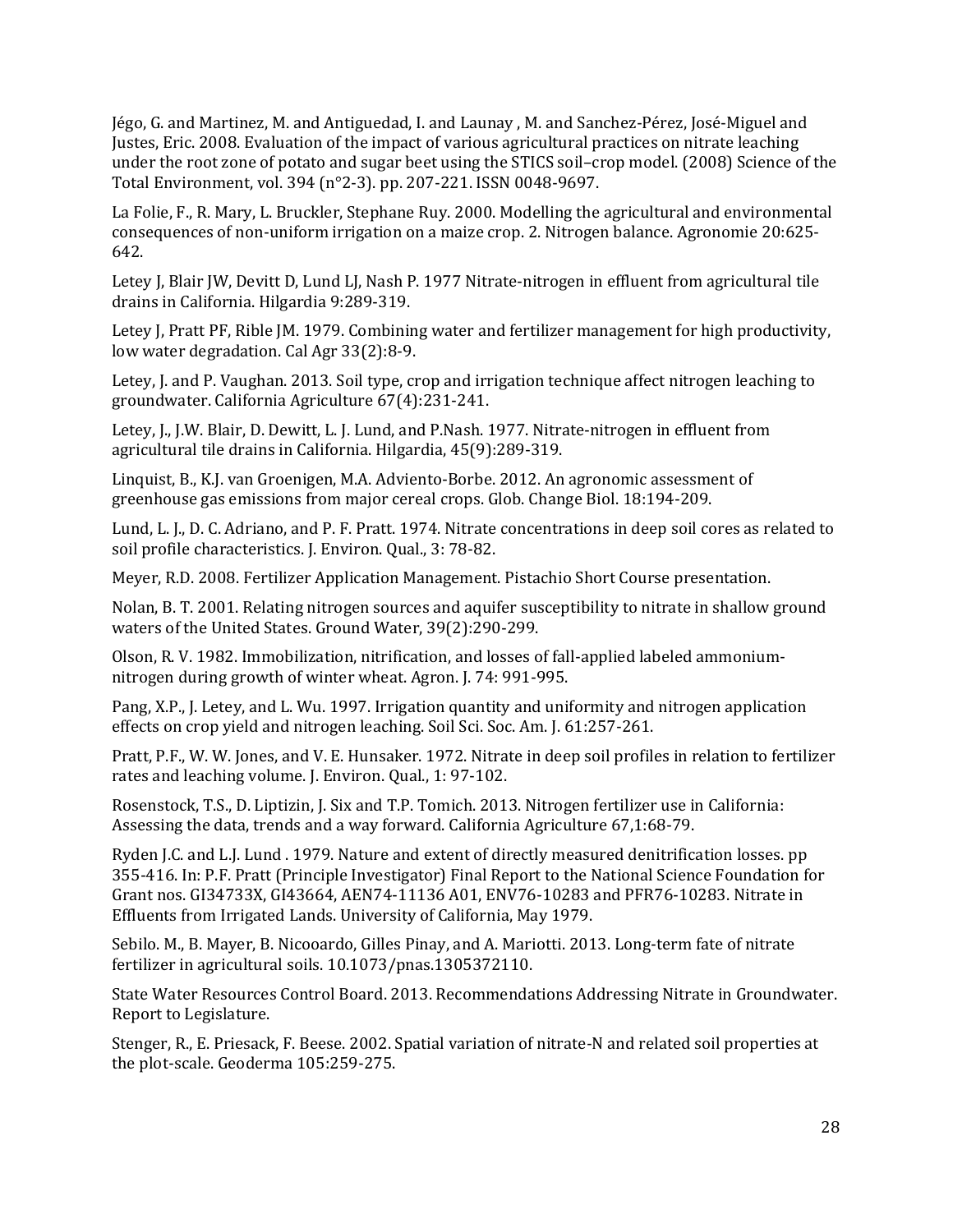Tindall, J.A., R.L. Petrusak, and P.B. McMahon. 1995. Nitrate trans port and transformation processes in vadose porous media. J. Hydrol. (Amsterdam) 169:51–94.

University of Arizona, University of California Center for Water Resources, Southwest State and Pacific Islands Regional Water Quality Program, University of Arizona, University of California, University of Hawaii, University of Nevada, American Samoa Community College, Northern Marianas College, College of Micronesia, University of Guam, College of the Marshal Islands, Palau Community College. Dynamics of Nitrogen Availability and Uptake. A supporting document for the UC Center for Water Resources Nitrate Groundwater Pollution Hazard Index.

Wang, Z., J.Li, and Y. Li. 2013. Effects of drip irrigation system uniformity and nitrogen applied on deep percolation and nitrate leaching during growing seasons of spring maize in semi‐humid region. Irrigation Science December, 2013. DOI 10.1007/s00271‐013‐0425‐x (published online).

Waskom, R.M. 1994. Best Management Practices for Nitrogen Fertilization. Colorado State University Cooperative Extension. Bulletin XCM‐172.

Wu, L., Letey, J., French, C., Wood, Y. & Birkle, D. (2005) Nitrate leaching hazard index developed for irrigated agriculture. Journal of soil and water conservation, 60, 90–95.

University of California Agriculture and Natural Resources. Nitrate Groundwater Pollution Hazard Index. [http://ciwr.ucanr.edu/Tools/Nitrogen\\_Hazard\\_Index/.](http://ciwr.ucanr.edu/Tools/Nitrogen_Hazard_Index/) Accessed January 20, 2014.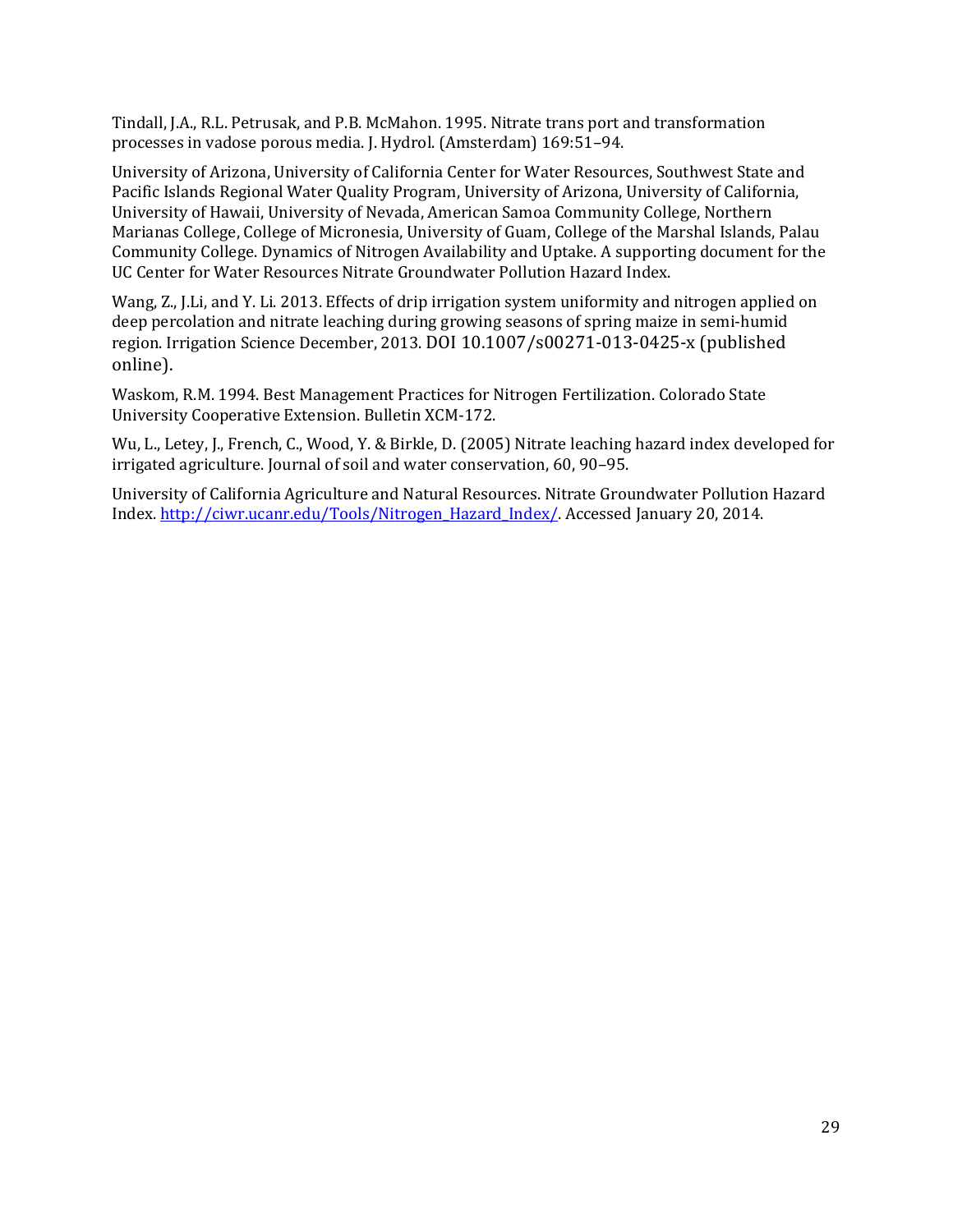# Attachment 2

# Nutrient Technical Advisory Committee Report to the State Water Resources Control Board (1994)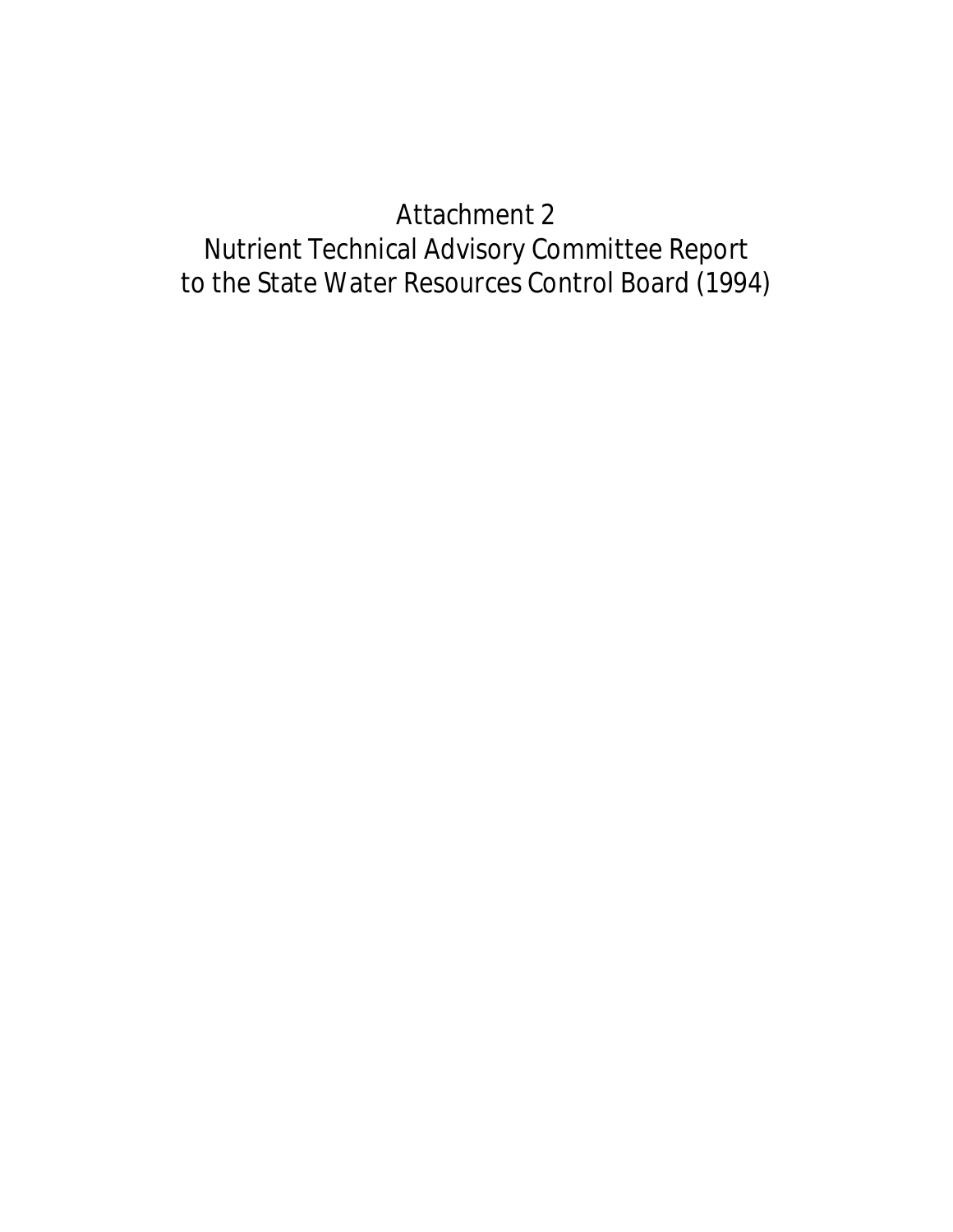### **NUTRIENT TAC REPORT**

#### **EXECUTIVE SUMMARY**

The surface and ground waters of California can be impaired by nutrient leaching and runoff from agricultural and other sources. For the past eight months, Nutrient Technical Advisory Committee (TAC) members have worked hard and carefully to develop recommendations for nutrient management in California which meet the varied interests of those who have a stake in the quality of California's waters.

The TAC recommends that all growers participate in a mandatory self assessment program to determine their potential risks of contributing to nutrient-related nonpoint source pollution, and to develop a management plan to minimize their potential contribution to water quality degradation in California.

The completion of hazard index determines whether a grower must prepare a written nutrient management plan incorporating management practices proposed by the TAC. Hazard index scores can range from two to nine, with a score of six or greater triggering the requirement for a written nutrient management plan. Hazard index scores of less than six exempt the grower from having to prepare a written nutrient management plan, but the completion of a risk assessment matrix and a year-end evaluation is still required.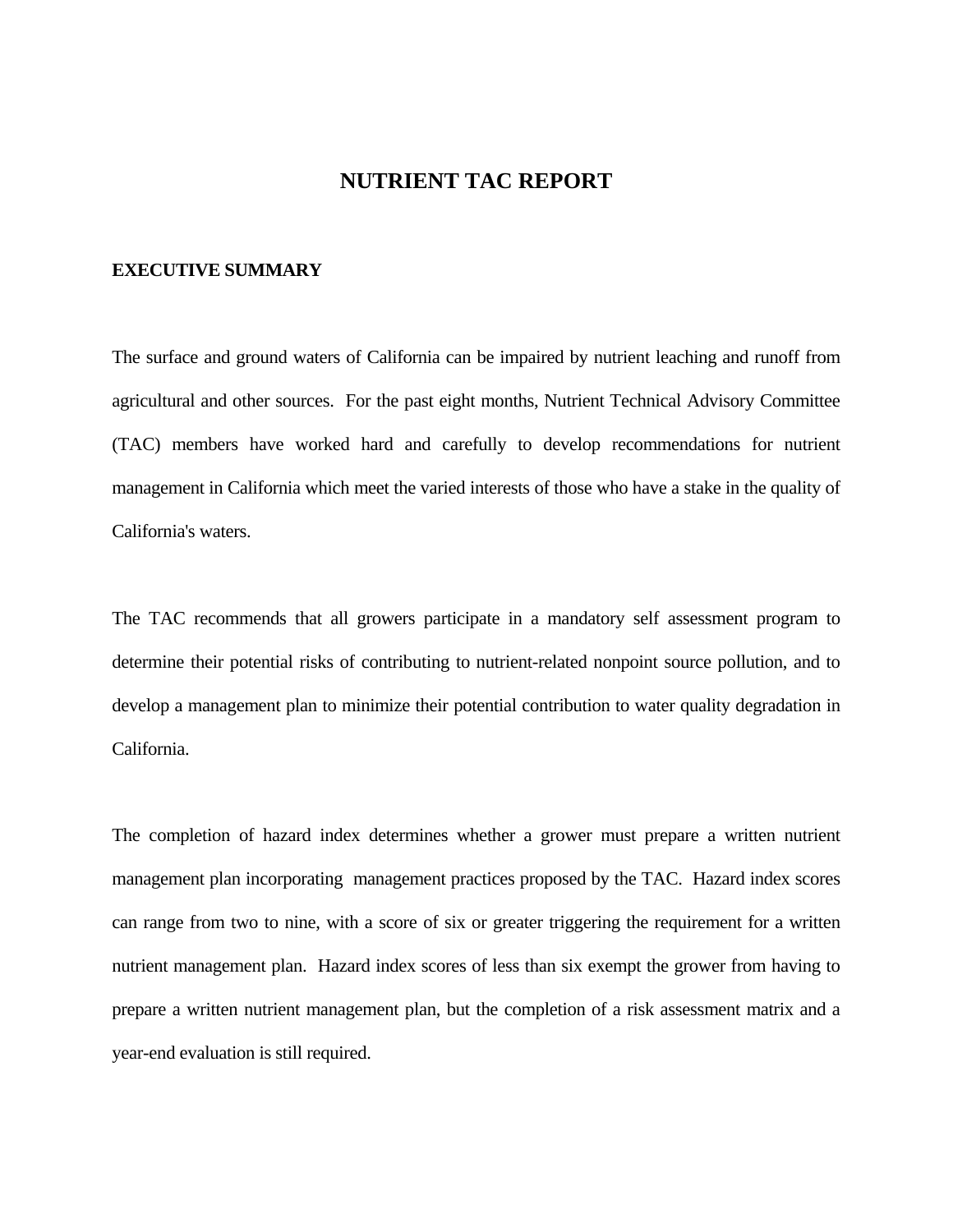Section I of this report describes the TAC's purpose, goal and problem statement. A summary of the interest-based approach used to arrive at the TAC's recommendations is also provided. The recommendations of the TAC and descriptions of the proposed management practices appear in Section II. Section III outlines how the recommendations should be implemented and enforced, and describes the institutional changes and educational outreach efforts critically needed for successful implementation of the recommended management strategy. Section IV describes the TAC's required evaluation of the management measures contained in the Coastal Zone Act Reauthorization Amendments guidance document prepared by the Environmental Protection Agency and the National Oceanic and Atmospheric Administration.

Finally, the members of TAC wish to express their gratitude to the State Water Resources Control Board (Board) and its staff who bravely embarked upon an interest-based approach to arrive at fair and equitable solutions to California's nonpoint source pollution problems. The members of the TAC believe firmly that the solutions derived from this approach are far more likely to be accepted by the agricultural community and Board alike, an important first step in improving the quality of California's waters to the benefit of all citizens. The TAC looks forward to seeing its recommendations included in California's nonpoint source management program.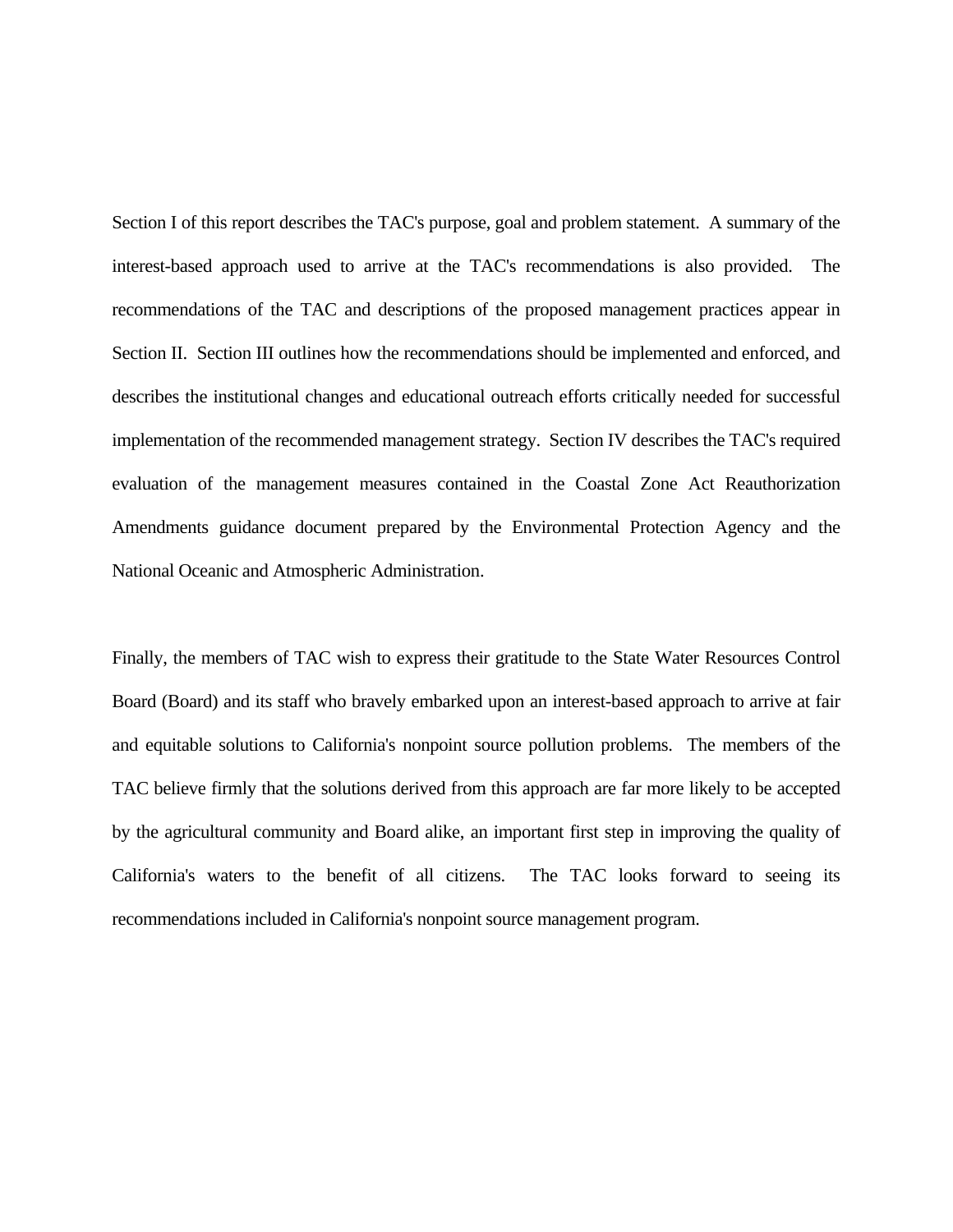### **SECTION I**

### **INTRODUCTION**

The Coastal Zone Act Reauthorization Amendments (CZARA, 1990) require states to develop and implement plans for reducing nonpoint source runoff from specific source and land use categories. As part of this mandate, US EPA and NOAA jointly prepared a guidance document specifying management measures that would fulfill CZARA requirements. The California Water Resources Control Board (SWRCB) and the California Costal Commission (CCC) share responsibility for implementing CZARA requirements. In response to this mandate, the SWRCB conducted a comprehensive review of its existing Nonpoint Source Management Program and incorporated a step into the process that would verify usefulness of the US EPA/NOAA management measures for California conditions. Where necessary, alternatives to the CZARA requirements are proposed.

For review of the NPS Program, the SWRCB/CCC used committees for technical and policy guidance. They solicited Technical Advisory Committee (TAC) membership from a broad base of interests related to nutrient application activities in agricultural operations. Fifteen people (Appendix I) contributed to the Nutrient TAC, attending eight full day meetings and developing the recommendations presented in this report.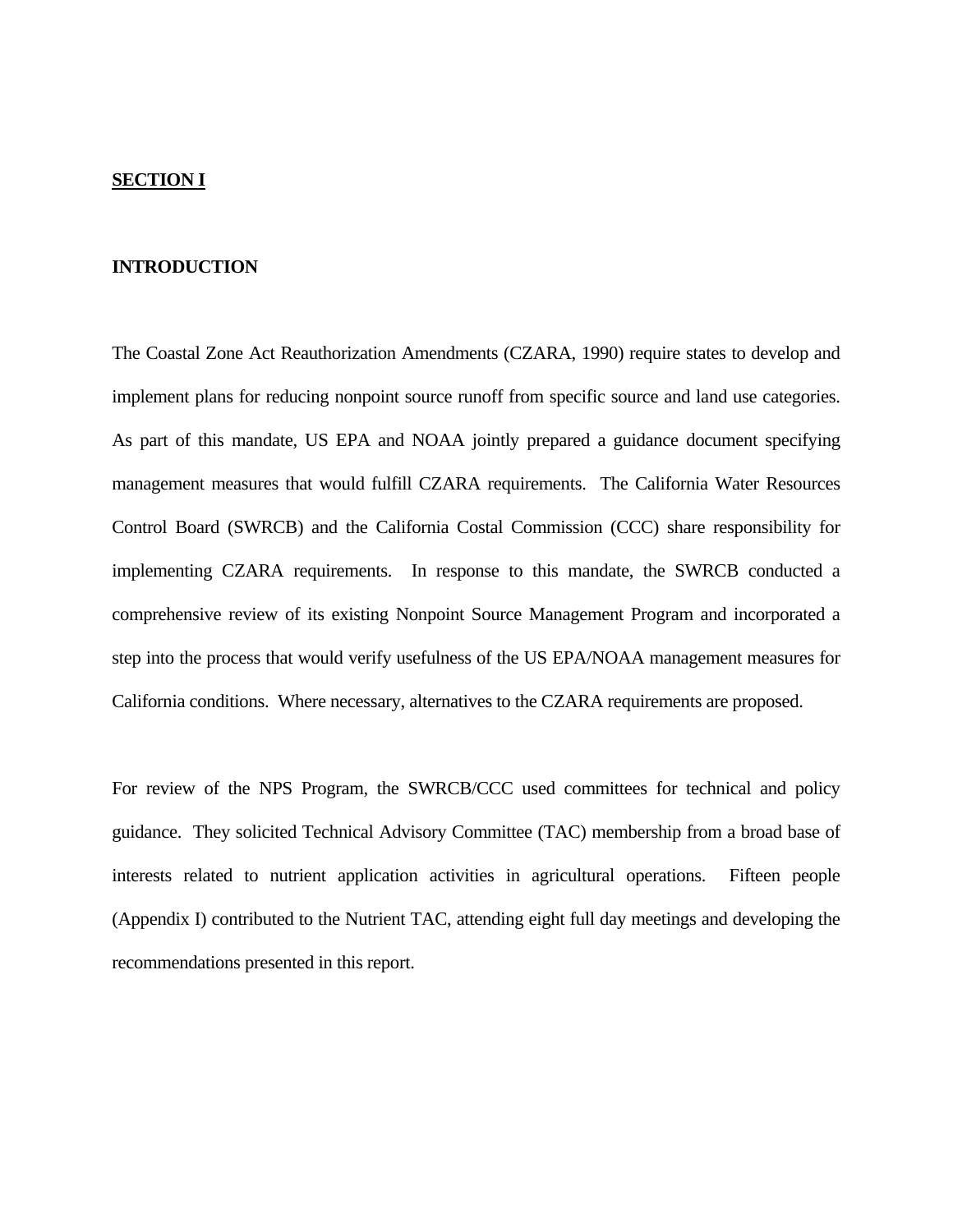## **GOAL**

Nutrient TAC members agreed to follow the process advocated by the SWRCB in order to meet an agreed goal for identifying statewide water quality problems due to nutrient runoff, and to seek creative solutions to these problems.

### **PROCESS SUMMARY**

The SWRCB/CCC recommended that the TAC use an interest-based process to evaluate the NPS Program while providing the regulated community early opportunity to respond and recommend potentially viable solutions to pollution problems. The process requested that members identify NPS nutrient runoff or leaching problems due to crop production, identify all stakeholders and their interests, propose solutions, compare proposed solutions to stakeholder interests, and then compare solutions with CZARA requirements. The Nutrient TAC followed this process. A comprehensive list of stakeholders and their interests is presented in Appendix II, and a final stakeholders list is provided in Appendix III.

### **PROBLEM STATEMENT**

Initially the group attempted to describe the nature of problematic nutrient runoff. TAC members considered the SWRCB's Program/Problem Statement, SWRCB 1994 Water Quality Assessment (WQA) Report of impairment of beneficial uses of state surface and ground waters, and findings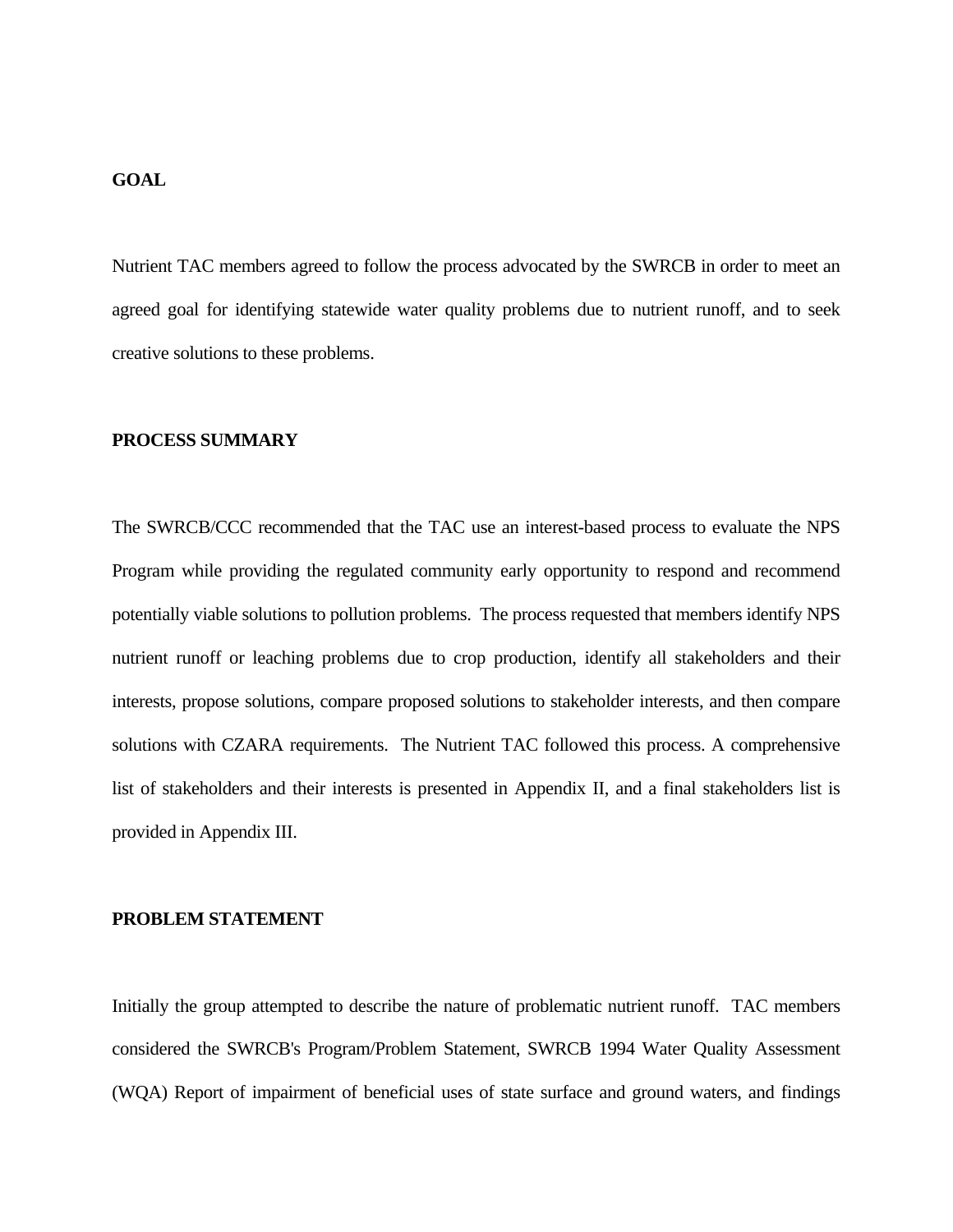from the 1988 nitrate Working Group report *Nitrate in Drinking Water, 1988, SWRCB* (referenced in Appendix III). The group then brainstormed nutrient sources, arriving at the primary concern over nitrogen. TAC members then discussed priority of affected waters, and decided to consider impacts to both surface and ground water equally. The group further redefined terms and formulated the following problem statement:

**The state's surface and ground waters can be impaired due to nutrient runoff and leaching from agricultural and other sources. The focus of the TAC will be on nutrient management associated with agricultural activities.**

### **BACKGROUND INFORMATION**

BMP's are the current means of controlling nonpoint source pollution in the area of nutrient management. The options available to the SWRCB for implementation of BMPs under current nonpoint source pollution plans include voluntary, regulatory based encouragement, and waste discharge requirements. Generally, the Porter Cologne Water Quality Act ( 13360) does not allow the State and Regional Water Boards to specify the manner of compliance when issuing waste discharge requirements. In other words, waste discharge requirements must be structured in terms of the result to be obtained (e.g. characteristics of the discharge or condition of the disposal area for receiving water). This regulatory mechanism lends itself to regulating discharges where compliance with the discharge restrictions can be verified. Such is the case with point sources and some nonpoint discharges where the discharge occurs through a pipe, or ditch. However, most nonpoint discharges are diffuse in nature and there are many sources within an area (i.e. sediment runoff to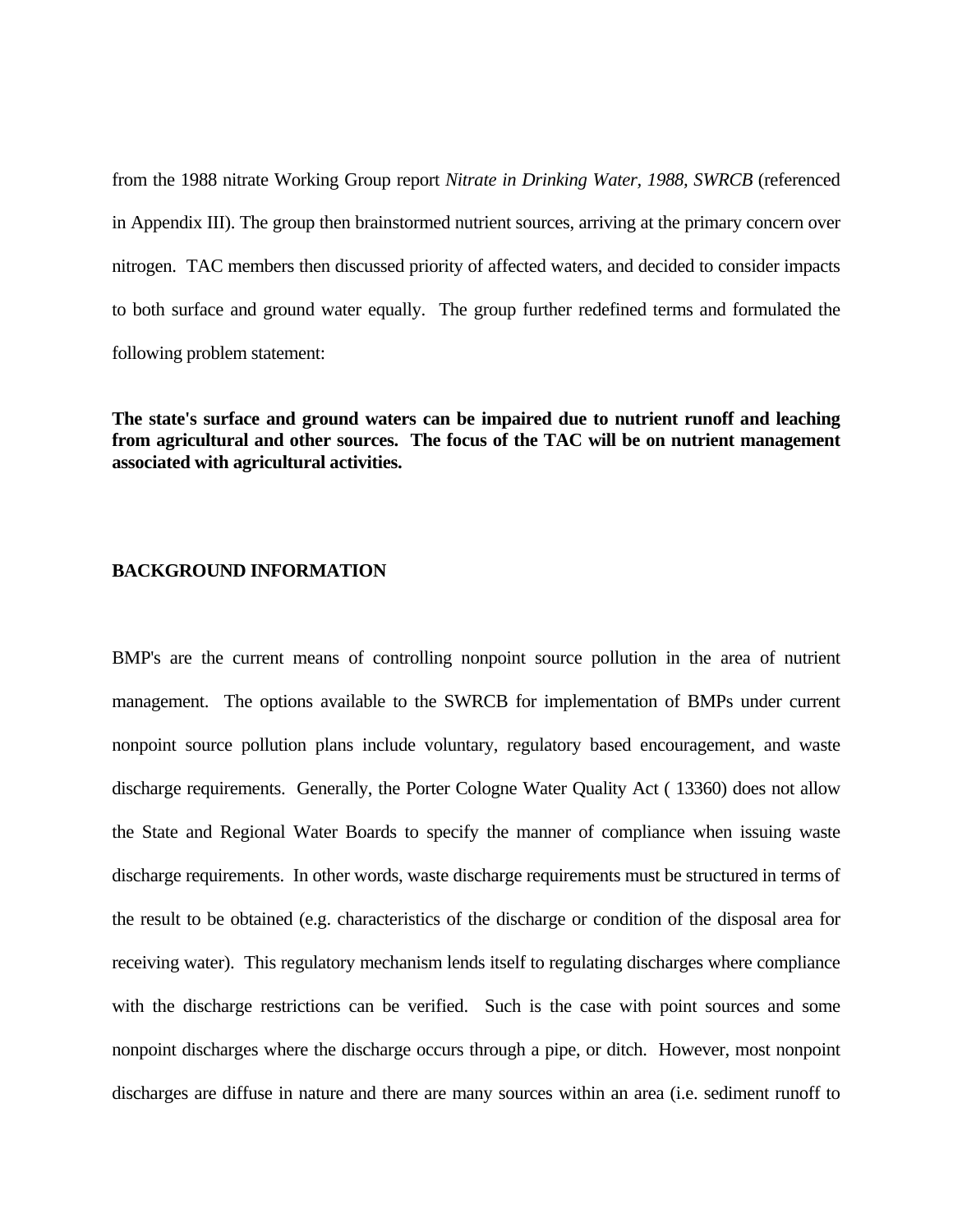streams from grazing operations or various types of nonpoint source pollution to groundwater from farming operations) including natural sources. Thus, discharges from an individual source can not be readily measured and relative contributions to a water body from an individual source can not be determined. Additionally, the effectiveness of the BMPs are not completely observable. It may take many years before water quality improvements are noticed. Therefore, in situations where voluntary or regulatory based encouragement have not been successful in implementing BMPs, there are no additional regulatory tools available to enforce implementation.

In addition to the above options, the Regional Water Boards may also adopt discharge prohibitions or waive waste discharge requirements in exchange for implementation of BMPs. Discharge prohibitions would be difficult to adopt for the type of nonpoint pollution previously described because the discharge cannot be monitored and individual contributions assessed. Under this type of release, a regional board cannot prove that a discharge that threatened water quality occurred. Again, if an individual is not willing to implement BMPs in lieu of waste discharge requirements, there are no additional regulatory remedies available.

The regional boards may also enter into Management Agency Agreements with other agencies which have management control of land use (e.g., Bureau of Land Management, Department of Forestry), or who have authority to specify BMPs. Such is the case with control of pesticide runoff into the Sacramento River from pesticide use in rice production. While some of these agreements have been successful, other agencies do not have a mission which provides for the protection of water quality, or they may not have the resources or initiative to enforce such activities. Initially, not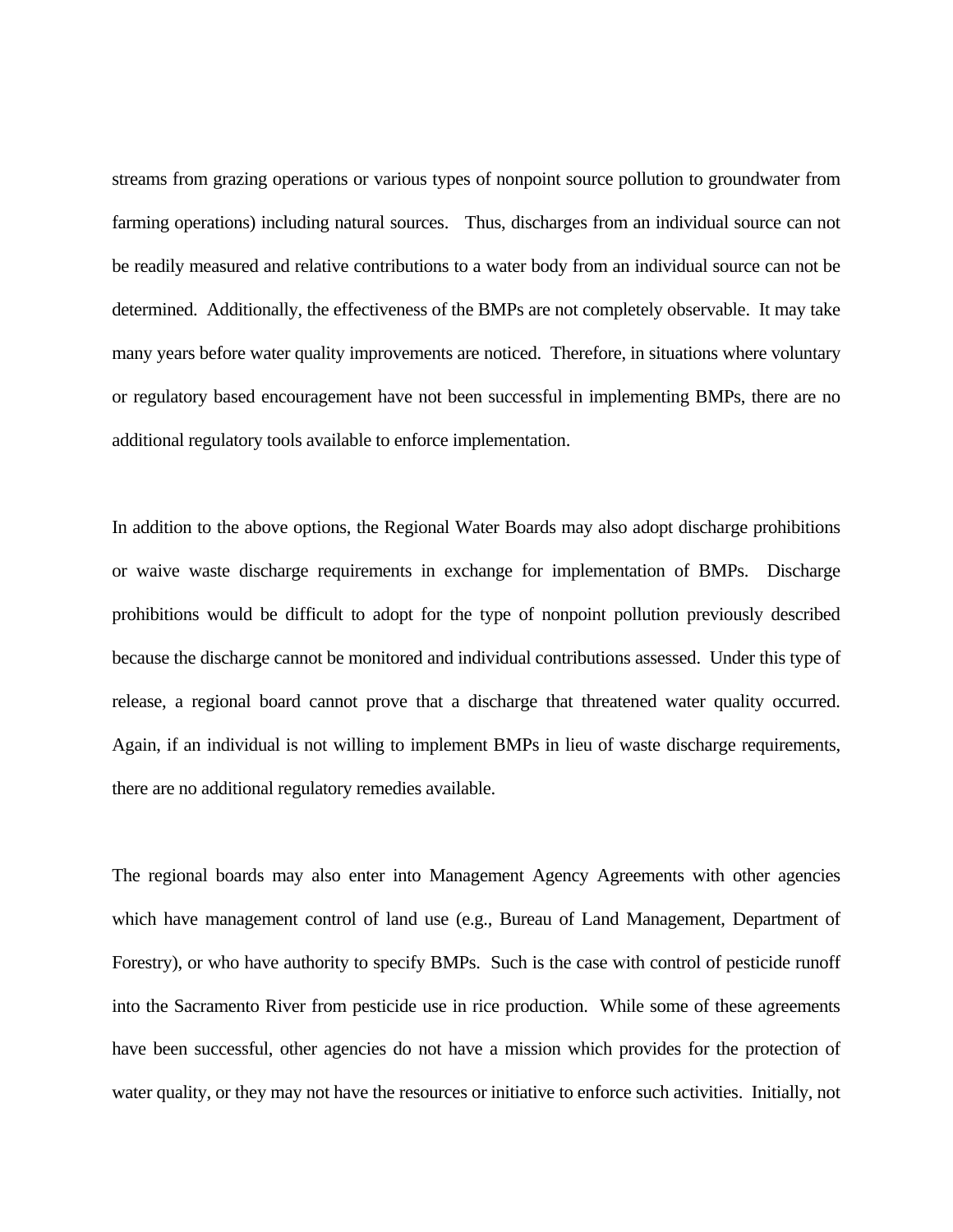all land uses and potential sources of nonpoint source pollution are under the jurisdiction of agency (e.g., some farming activities such as application of fertilizers or organic wastes), such that management agency agreement can be drafted to control nonpoint source pollution.

Monitoring water discharge below the root zone which migrates to groundwater is extremely expensive and almost technically impossible. In some cases, water tables approach the surface resulting in the farmer installation of subsurface drainage systems which brings the water to the surface. Monitoring drainage outlets is feasible, so there is an inducement to place waste discharge requirements on drainage effluents. Imposing discharge requirements on drainage effluents is an anti-strategy, particularly if the criterion is concentration based. A low concentration of nitrate or other chemical can be achieved by the farmer applying large quantities of water resulting in high leaching, thus diluting the chemical.

The University of California conducted an extensive research program on nitrates in the 1970s. Part of that research included monitoring nitrate movement below the root zone in free drainage system without a high water table, and also collecting tile drainage effluents for monitoring. The results of this research were reported in various articles, but one reference is: Letey, Pratt, and Rible, "Combining water and fertilizer management for high productivity, low water degradation". A major conclusion was that there was very poor correlation between the concentration of nitratenitrogen in the drainage water and either applied fertilizer or amount of water leached. On other words, the nitrate-nitrogen concentration in drainage water did not accurately reflect management practices. Good management practices cannot be differentiated from bad management practices by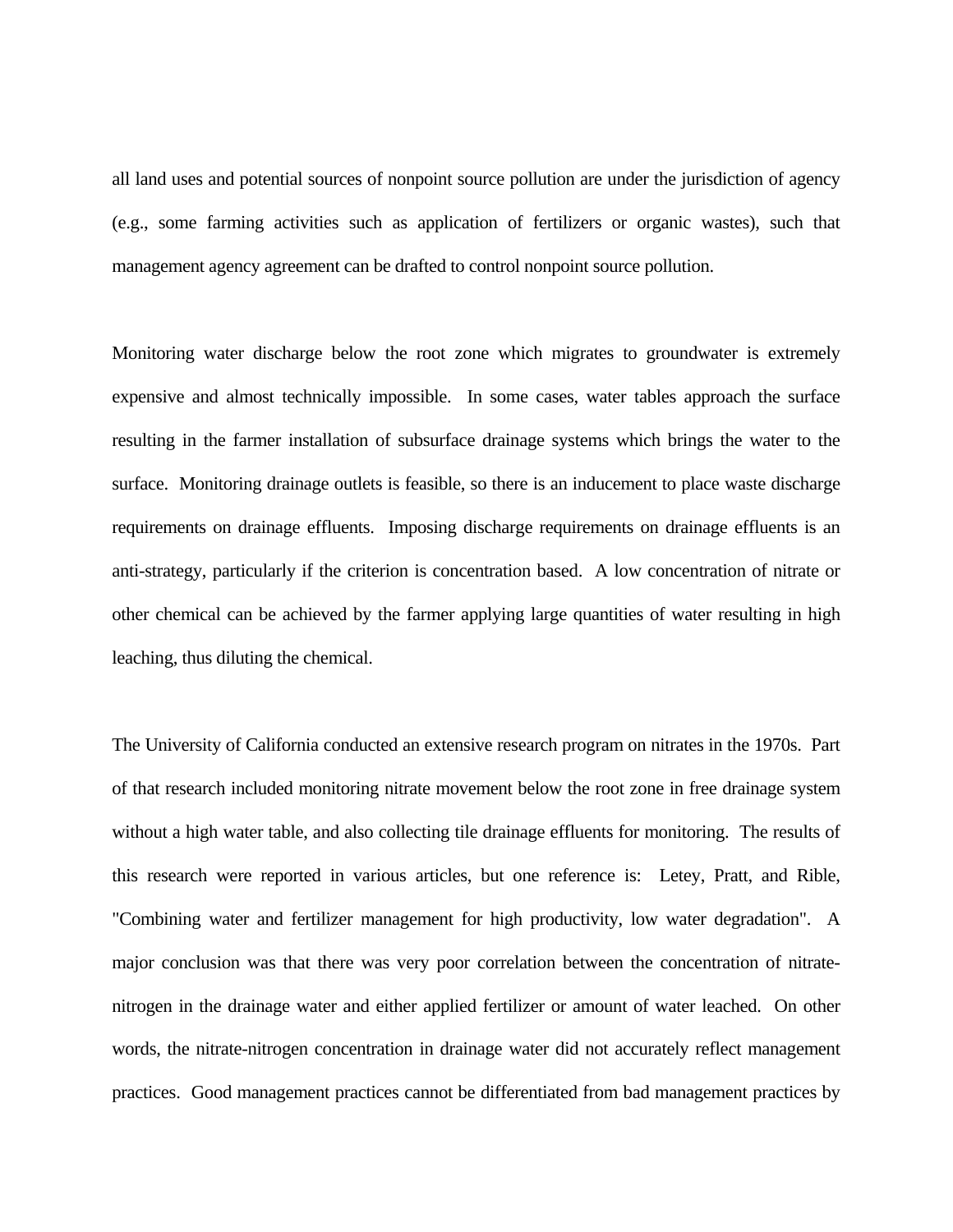merely using the nitrate concentration in the water leached beyond the root zone. Controlling nonpoint source pollution can more effectively be accomplished by monitoring management practices than by monitoring water quality.

Agricultural operations in California are very diverse. Almost every crop is grown on a variety of soils and under various climatic conditions. Under these conditions, it is very difficult to prescribe management plans which are appropriate for every condition. Furthermore, some agricultural operations and settings create a much higher potential for water degradation than others. It would be unreasonable to impose management practices which may be necessary to protect groundwater under the most hazardous conditions to farmlands in which the hazard is minimal. Thus, the prescribed management should be specific for given crops, soils, and potential groundwater hazards. The recommendations of the Nutrient Management TAC were adopted after considering all of these factors.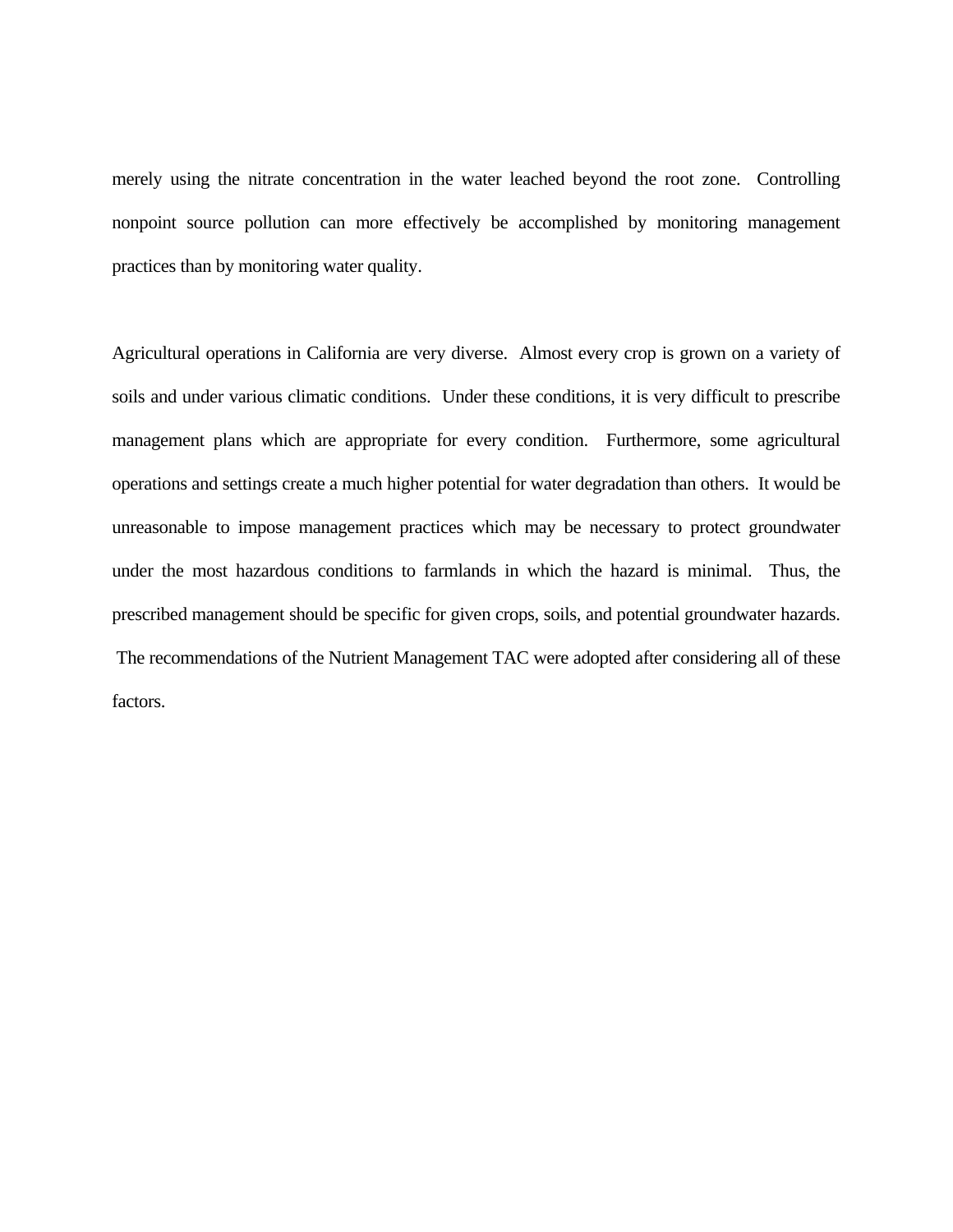### **SECTION II**

### **RECOMMENDATIONS**

The committee recommends a self-assessment for growers to determine what their risks in contributing to nonpoint source pollution and to develop management plan to minimize their contribution to water degradation. All growers will participate in a two-part assessment program, but the extensiveness of the management plan depends on the pollution risk of their operation

Part 1 is a hazard index that will determine if a written management plan is necessary. Part II is a Management/Risk Assessment Worksheet that will help growers assess and evaluate their current management practices. All growers scoring 5 or less on the Hazard Index will complete the Management/Risk Assessment Worksheet, but are exempt from having to write nutrient management plans. Growers who score a 6 or higher on the Hazard Index must complete the Management/Risk Assessment Worksheet and develop written strategies for reducing the probability of water degradation by adopting management practices recommended in this report or otherwise available to that grower.

The SWRCB will be the administrating agency and will be responsible for the distribution of the Hazard Index and Management/Risk Assessment Worksheets. All Hazard Index forms, Management/Risk Assessment Worksheets, and written nutrient management reports will be kept on site by growers. Growers will be responsible to have these forms available for immediate review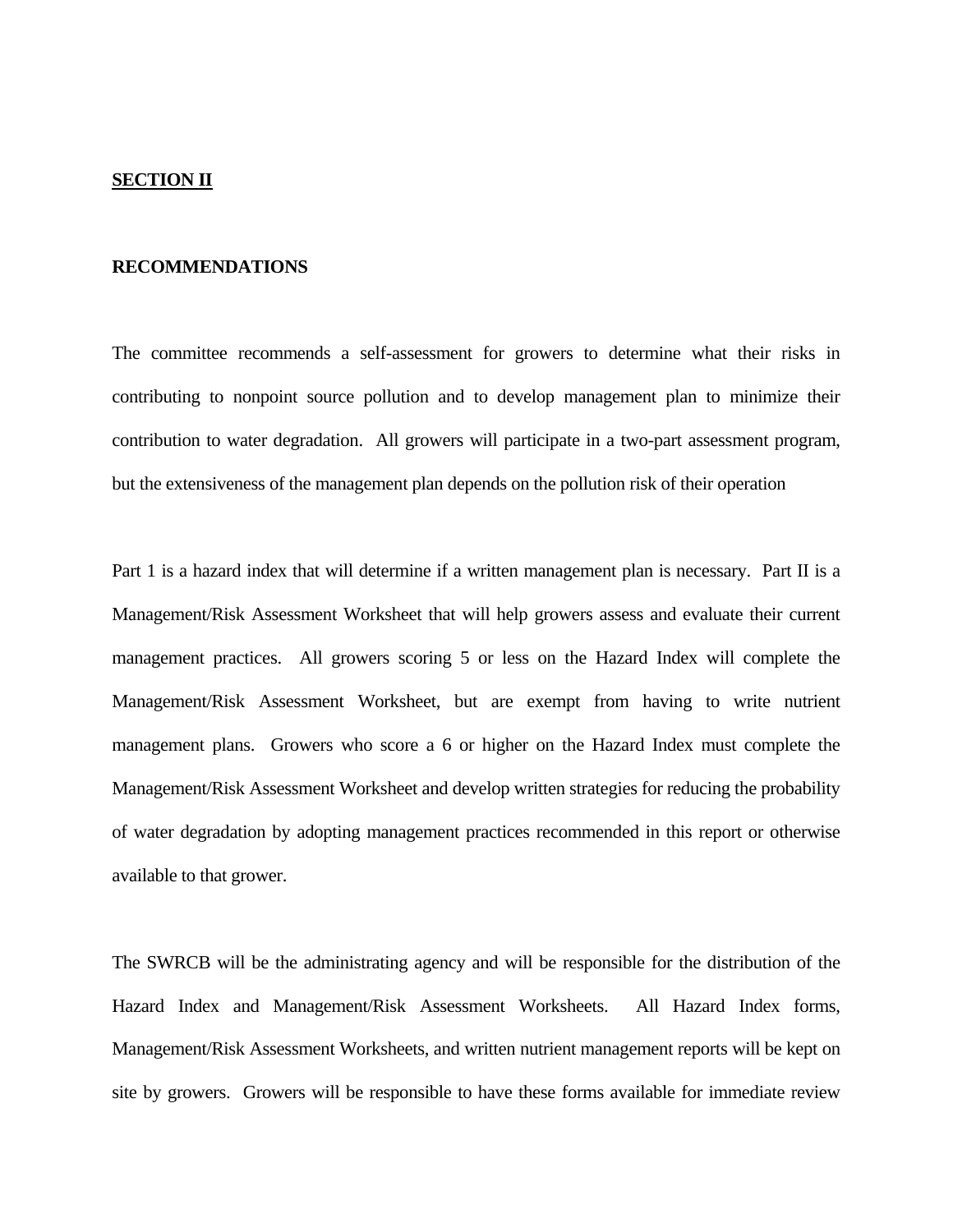upon request from the SWRCB or its designee.

### **HAZARD INDEX AND MANAGEMENT WORKSHEET**

Nitrogen is a major plant nutrient required for all plant growth. Degradation of groundwater by nitrate is a potential hazard associated with growing crops because (1) nitrogen is commonly applied in crop production; (2) all forms of nitrogen application can be eventually converted to nitrate; and (3) nitrate is soluble and readily transported by water percolating through the soil. The magnitude of the potential hazard for groundwater degradation by nitrate is highly variable and dependent on the crop, soil, and irrigation system. The extent to which nitrogen management practices must be imposed to protect groundwater from nitrate degradation is dependent upon the potential hazard associated with the crop, soil, and irrigation systems.

The first step to developing a management plan is to determine the value of a hazard index (HI) based upon soil, crop, and irrigation system. The following describes the procedure for developing the hazard index.

#### **Soils**

The soil is assigned a hazard value of 1, 2, or 3. Soils classified as 1 are those which have textural of profile characteristics which inhibit the flow of water or create an environment conducive to denitrification. Both denitrification and restricted water flow decrease the migration of nitrate to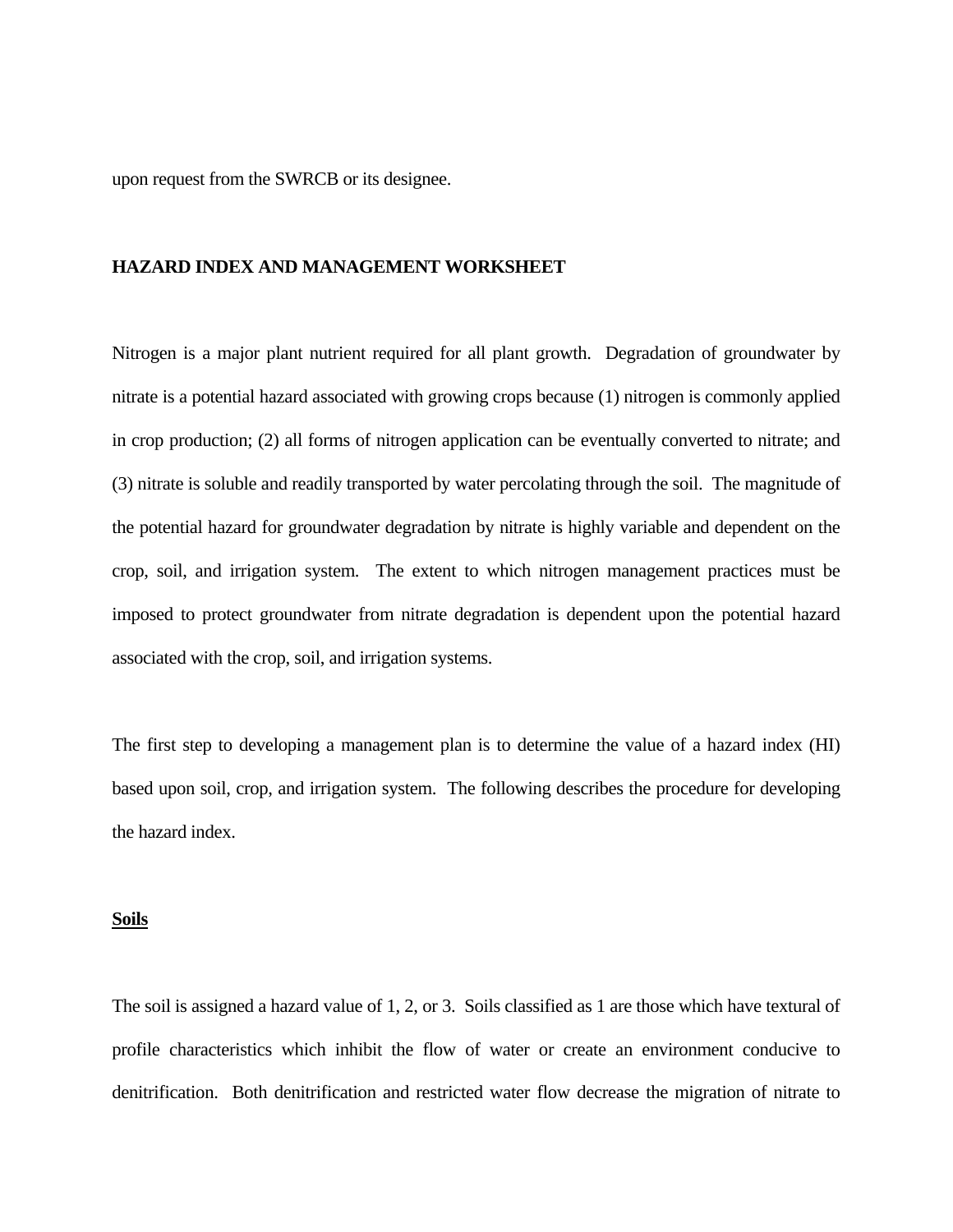groundwater. Conversely, those soils classified as 3 are most sensitive to groundwater degradation by nitrate because of high water infiltration rates, high transmission rates through their profile, and low denitrification potential.

Soil profiles can be rated into categories of leaching and denitrification potentials. In general, soils with high leaching and low denitrification potential are usually coarse textured soils of low organic matter content with no layers in the profile to restrict water movement. Clayey soils or soils that have clay layers or textural discontinuities in the profile typically have slow water movement, allow low drainage volume, and develop anoxic conditions. These soils have low leaching and high denitrification potential. However, sandy soils with high silt content and low structural stability can have some of the same low water and air transmissives as clayey soils, and well aggregated clay silts can have some features common with sandy soils if they are sufficiently aggregated to create relatively large volumes of macro pores.

Note: It is beyond the expertise or time commitment of the TAC to index the soils of the state. This task must be completed and made available to farmers in a manner that they can determine how to properly index their soils. Different fields on the same farm may have different index values.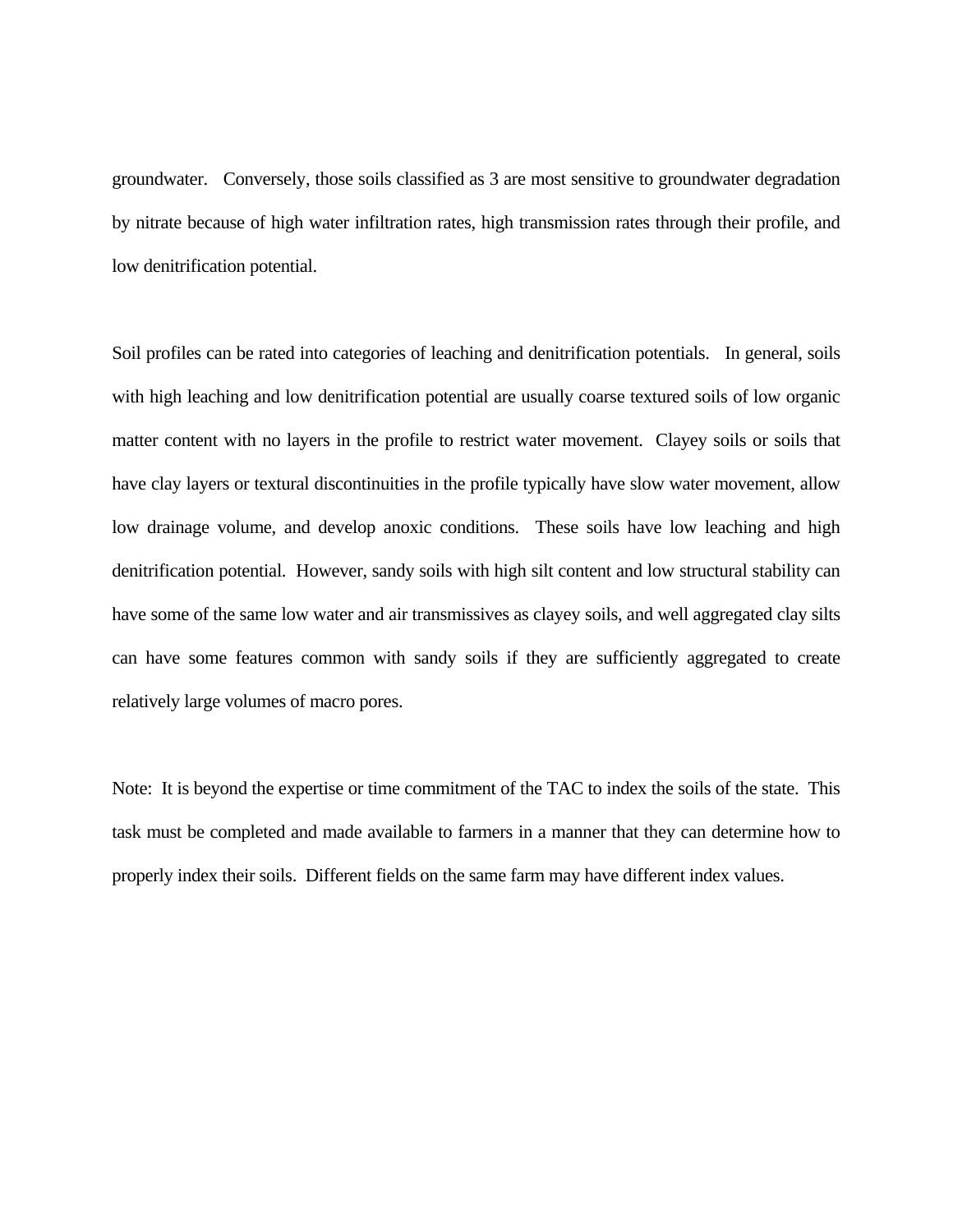### **Crops**

Crops differ in their degree of potential for nitrate leaching. Those with the highest potential for nitrate leaching which have a hazard index of 3 are those with the following characteristics: (1) the nitrogen uptake in the crop is a small fraction of the total nitrogen applied to the crop; (2) the crop requires high nitrogen input and frequent irrigation to insure rapid vegetative growth; (3) the value of the crop is such that there is a tendency to add excess nitrogen to ensure no nitrogen deficiencies; (4) the crop is not adversely affected when more than adequate amounts of nitrogen are applied; and (5) the crop has a shallow root system where a small amount of nitrogen movement would move it beyond the root system thus negating plant uptake.

Crops with the opposite characteristics of those listed above would have a low potential for nitrate leaching and have a hazard index of 1. Crops with intermediate characteristics would be classified with a hazard index of 2. Examples of crops with a hazard index of 1 would include alfalfa, which requires no nitrogen fertilizer input, and efficiently uses the available nitrogen in the soil. Grapes typically require low nitrogen inputs. The mineral nitrogen in soil profiles of irrigated lands planted to grapes have been shown to contain low levels of nitrate. Some crops such as sugar beet have the sugar yield reduced from excess available nitrogen during the latter stages of growth.

Note: It is beyond the expertise and time of this TAC to classify all crops into hazard index of 1, 2, or 3. This should be done and this information provided to the farmers so that they can accurately evaluate their hazard index.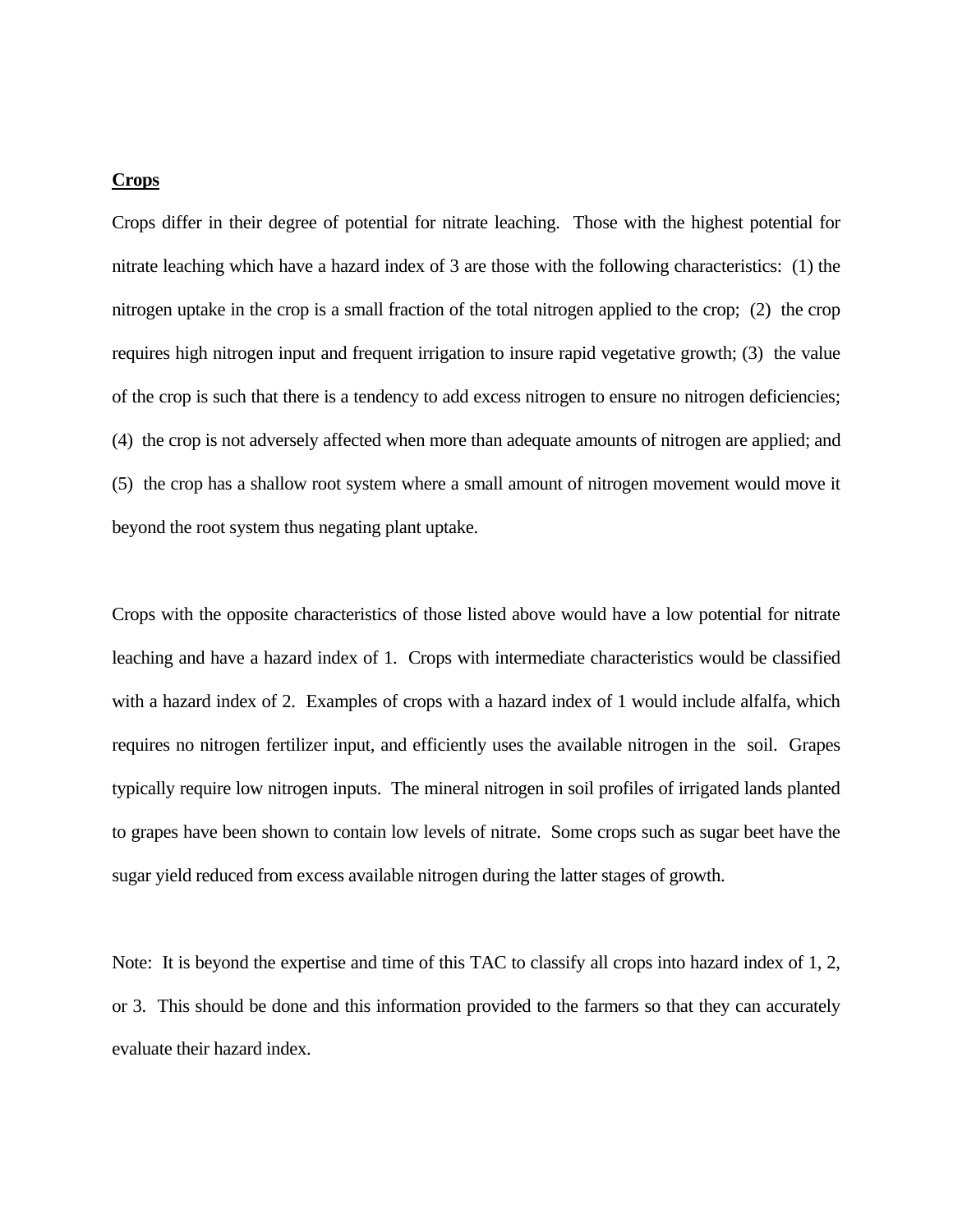### **Irrigation System**

Nitrate predominately reaches the groundwater if it is transported by water percolating through the soil. The amount of water percolating through the soil is dependent upon irrigation and precipitation. Whereas the farmer has no control over rainfall, he/she does have control over irrigation. Irrigation systems which apply water uniformly across the field and allow precise control on the amount applied are those which have the greatest opportunity for minimum nitrate transport. Pressurized systems such as micro-irrigation or sprinkler allow precise control over the amount of water applied because it is controlled by a valve under the farmers control. Surface irrigation systems do not allow precise control over the amount of water applied because it is dependent upon such factors as soil infiltration rate, length of furrow, time of run, etc.

Irrigation systems can be classified as to their potential for groundwater degradation by nitrate and have a different hazard index.

The irrigation system is classified into hazard index of 0, 1, 2, or 3. A "0" hazard index is a microirrigation system accompanied by fertigation. Small amounts of water and nutrients are frequently applied in quantities to match the crop need. A micro-irrigation system without fertigation is assigned a hazard index of 1. Sprinklers used throughout the irrigation season or for preirrigations for crop establishment is assigned a hazard index of 2. Entire surface irrigation systems such as furrow are assigned a hazard index of 3.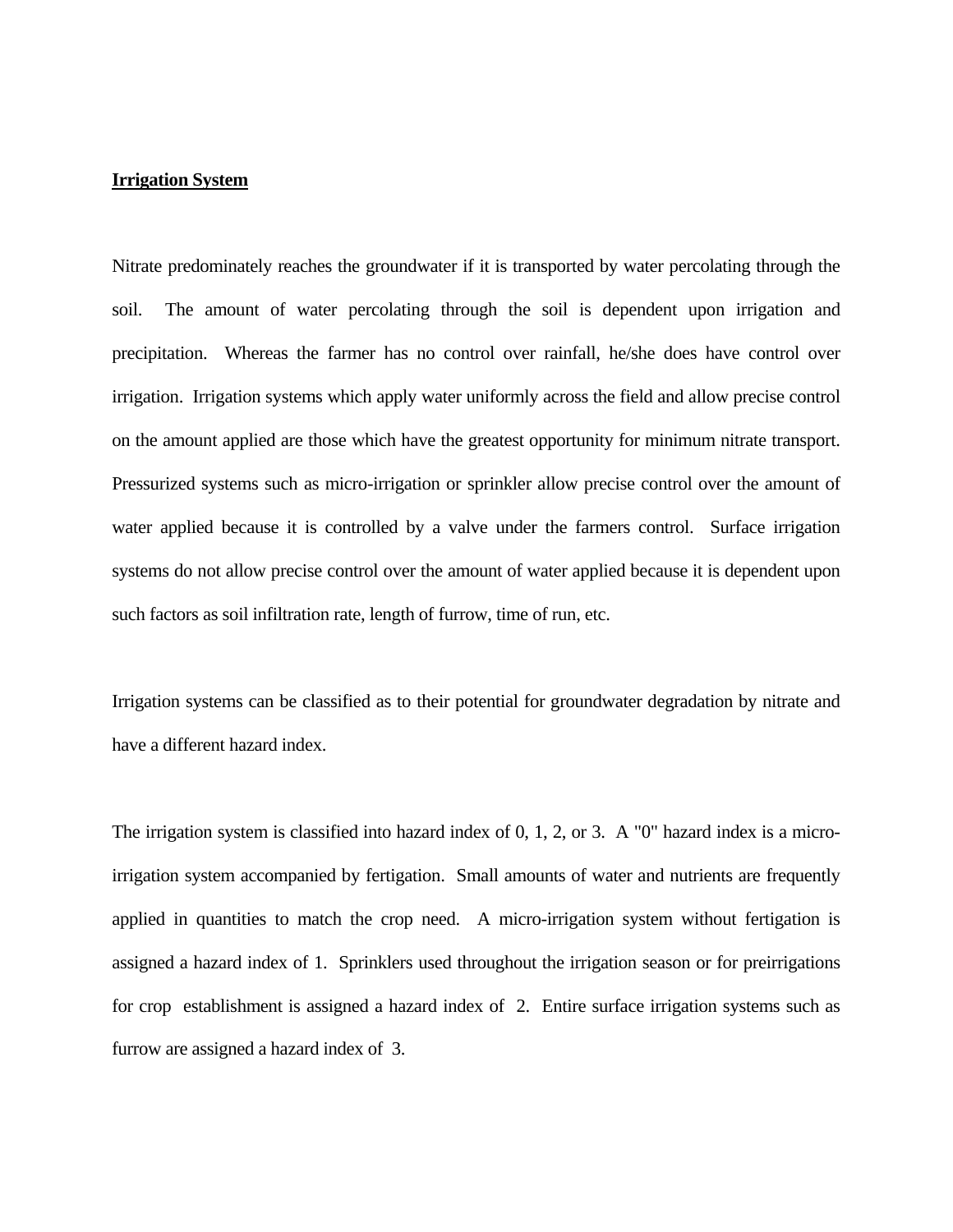It is emphasized that in assigning these hazard indexes that management of each system will be done to its maximum potential. In other words, a micro-irrigation system which is very poorly designed, maintained, and managed may not be significantly better than other irrigation systems. For each system there is opportunity for variable management. Even furrow systems can be managed differently to alter the nitrate leaching hazard.

### **HAZARD INDEX AND MANAGEMENT/RISK ASSESSMENT WORKSHEETS**

The overall nitrate leaching hazard index is achieved by adding the individual indexes for soil, crop, and irrigation. The total Hazard Index (HI) can have a range between 2 and 9. The higher the number, the higher the Hazard Index.

The Hazard Index is designed to allow growers to determine on their own the potential for nutrient leaching of their operation. By rating the controllable factors (i.e. irrigation) and the noncontrollable factors (i.e. soil type) of their operation, growers will be able to: 1) alert themselves to high risk operations or practices, and 2) possibly adjust practices to minimize potential leaching, thereby allowing a rating that will not require a written management plan now, or prevent them from moving into a higher ratings field in the future. A very high HI (6 or greater) require a carefully designed and implemented nutrient management program to prevent potential groundwater degradation.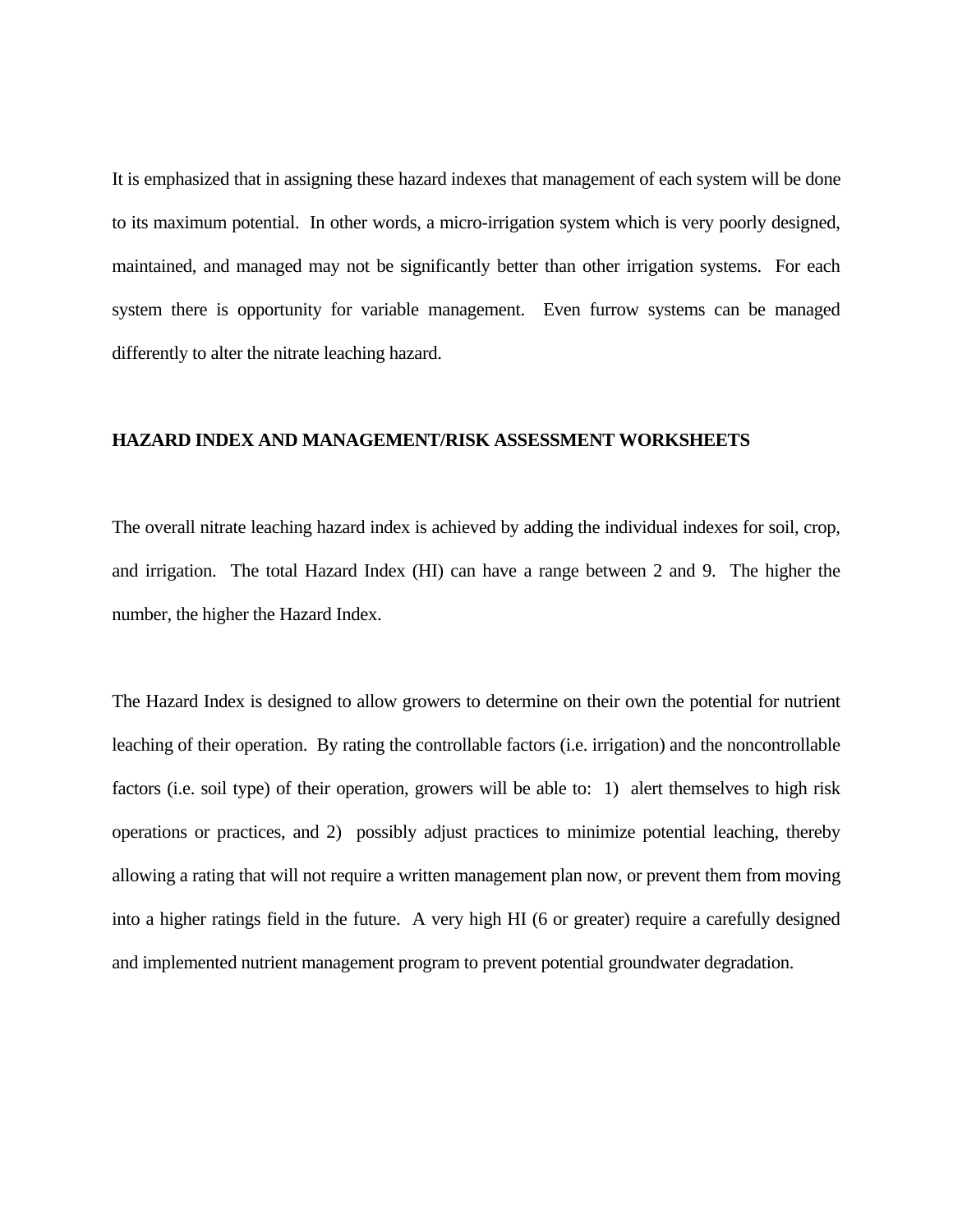Again, completed worksheets should be kept on file at the farming operation. The form will reference Board personnel as to whether that operation requires written nutrient management plans.

## **FARM HAZARD INDEX WORKSHEET**

(To be completed for each cropping unit) A cropping unit is defined as areas with similar soil, crop, and irrigation characteristics.

Determine the hazard index (HI)

| Soil 1, 2, or 3                 |  |
|---------------------------------|--|
| Crop $1, 2$ , or $3$            |  |
| Irrigation System 0, 1, 2, or 3 |  |
| Total (HI)                      |  |

- **Step 1:** Use accompanying material to determine whether the soil has a hazard index of 1, 2, or 3. Insert that number in the box. If the field has soils with differing HI, use the highest HI in the table.
- **Step 2:** Use accompanying material to determine whether the crop has an HI of 1, 2, or 3 and insert this number in the table.
- **Step 3:** Insert the HI for the irrigation system in the table using the following classification:
	- 0: micro-irrigation with fertigation
	- 1: Micro-irrigation without fertigation
	- 2: Sprinkler for all irrigation or sprinkler for preirrigation and surface irrigation during rest of season
	- 3: surface irrigation throughout the year

**Step 4:** Total the HI values for soil, crop, and irrigation systems. This value identifies the degree of hazard for groundwater degradation for your cropping system. Although good nutrient management should be practiced under all conditions, the importance increases with increasing numerical value of the HI.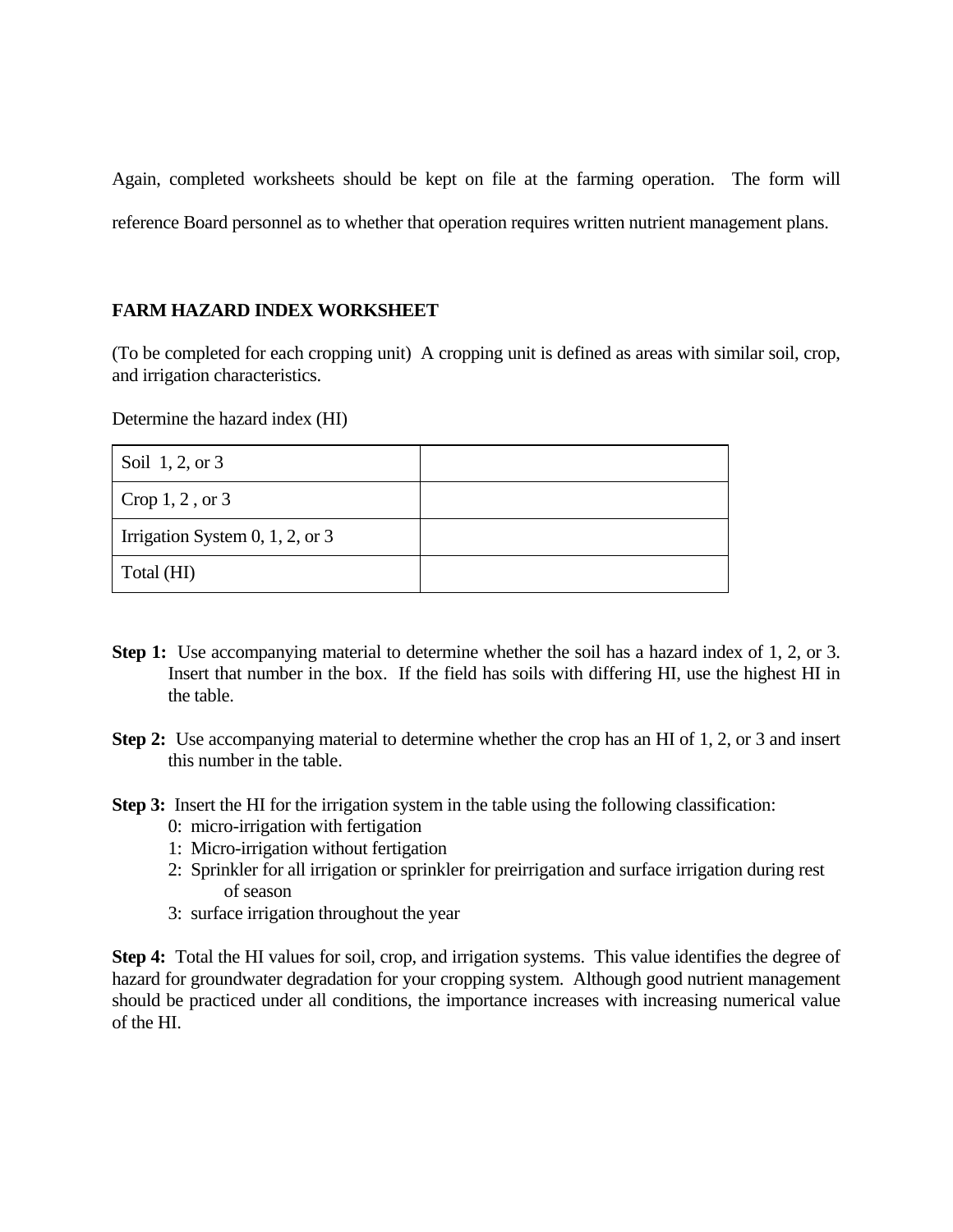The Management/Risk Assessment Worksheet was developed as a supplemental guide to the Hazard Index Worksheet to help growers self-assess their operations for BMPs already undertaken, and to identify areas where management practices can be improved through the utilization of BMPs. All growers will complete the Management/Risk Assessment Worksheet identifying current ongoing practices. Growers who scored 6 or above on the Hazard Index Worksheet and need to provide written nutrient plans for practices that result in a high HI rating should use the Management/Risk Assessment Worksheet as a guideline to identify those management or operational practice areas on which the growers need to focus when developing their written management plan. Growers who score 5 or lower should complete the Management/Risk Assessment Worksheet, but as their operations do not pose a real risk in negatively impacting nonpoint source pollution, do not have to provide written nutrient plans. Growers should review the following BMPs, and then complete the attached Management/Risk Assessment Worksheet.

### **BEST MANAGEMENT PRACTICES**

### **Storage**

In order to ensure that fertilizer is being handled in a manner that is as safe as possible, all storage facilities should be adequately maintained and protected from the weather. Secondary containment as well as impervious pads should be utilized for the storage of liquid fertilizers. Additionally, impervious pads and burms should be used whenever possible, for the storage of both dry fertilizers and organics to contain leaching and runoff. The maintenance of these storage facilities should meet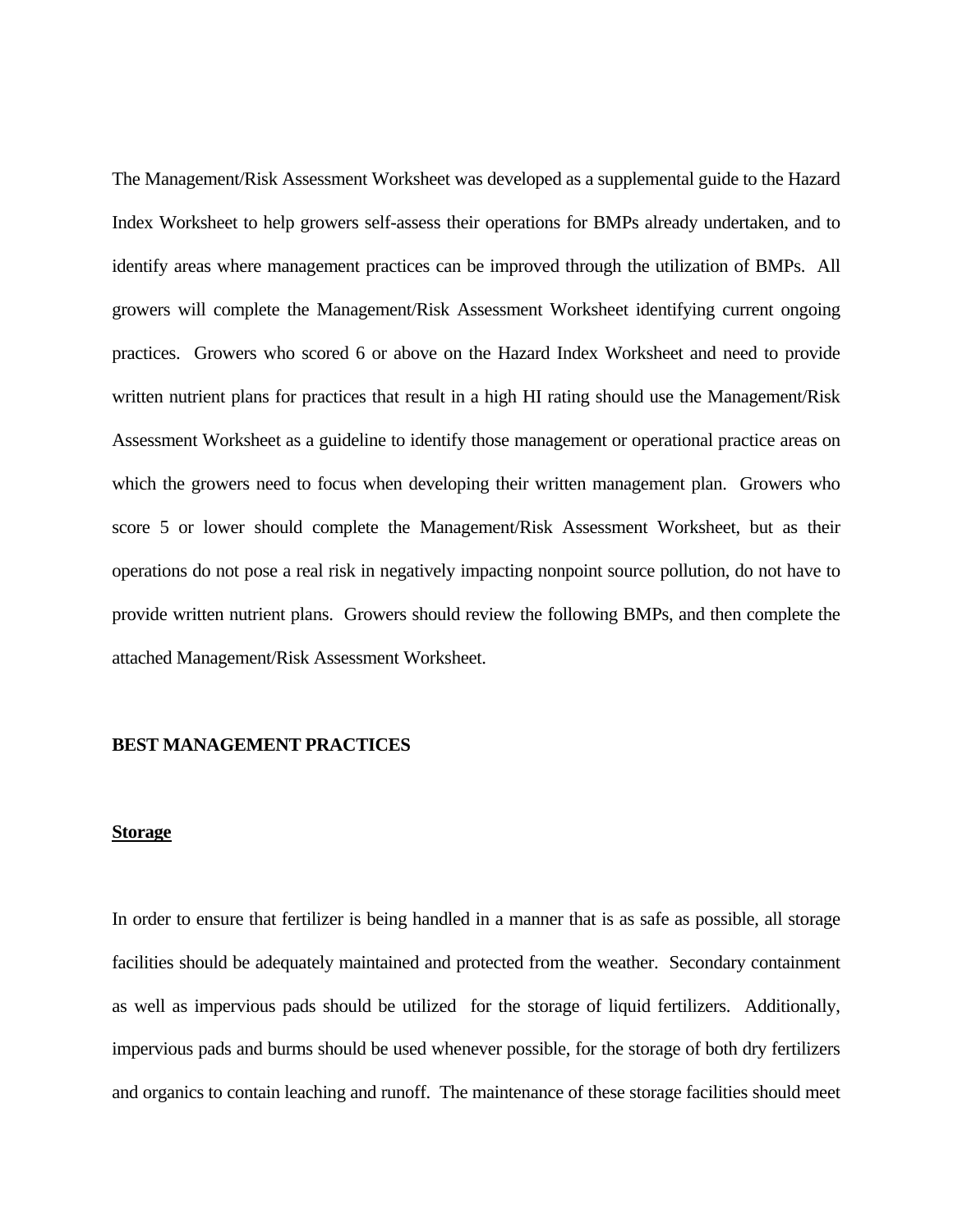both government and California Fertilizer Association standards. In the event of a spill, the spilled material should be isolated, contained, and cleaned up as soon as possible. Other good housekeeping measures that should be implemented to ensure economically and environmentally sound practices of storage would be to maintain proper calibration of fertilizer application equipment, and ongoing education and awareness programs to all levels of fertilizer handlers and users.

#### **Selection of Fertilizers**

It is a commonly known fact that the application of fertilizer can enhance production. The most effective management strategy is one that recognizes the crop demand for fertilizers and the release characteristics of all nutrient sources in the system. Nutrients should be selected that provide adequate but not excessive levels of soil nutrients provided throughout the growing season.

The efficient integration of commercial fertilizers and other nutrient sources such as manure or other green materials reduces fertilizer costs by taking full advantage of other nutrient sources. However, extra care must be taken in estimating the release times for the nutrients in these sources, so that the period of maximum plant uptake will coincide with the release time and rates for application of alternative sources of plant nutrient.

#### **Fertilizer Rates**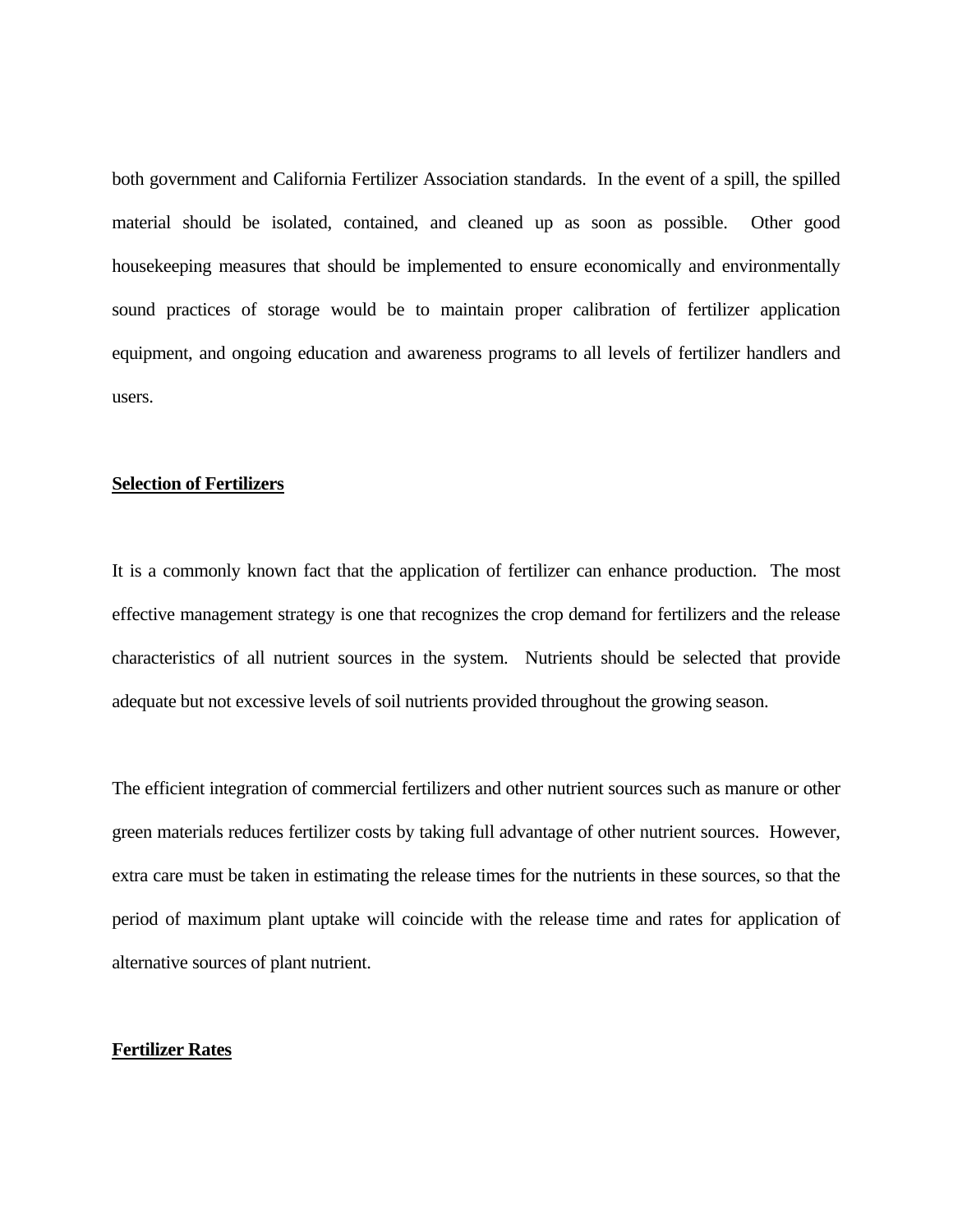The applications of nutrients should be limited to that amount necessary to meet projected crop needs at the time when the crop needs it most. Potentially, nutrient leaching and runoff could increase rapidly when the amount applied exceeds that required to attain maximum or near maximum yield. When nitrogen or other nitrogen based amendments are applied repeatedly at excessive levels to the same field, it is possible for nitrogen levels to build-up to excessive amounts. In such cases there needs to be ongoing soil testing and plant tissue analysis programs to make sure that the crops total nitrogen requirement is not exceeded. It is recommended that each crop's nutrient needs be managed separately, and that when possible, soil analysis be conducted on at least an annual basis. Growers should be aware of the nutrients already available in the soil before deciding how much to add.

The nitrogen content in irrigation water should also be taken into consideration when fertilizer decisions are being made. By analyzing well water and determining its nitrogen content, a grower can conserve on the amount of nitrogen that is added to their fields, thereby increasing the efficiency of their fertilizer applications.

### **Timing of Application**

Multiple small doses of nutrient are often superior to one or two large applications because larger applications can result in greater nutrient susceptibility to leaching and runoff. Plant growth curves and weekly uptake estimates can be used to determine what portion of a crop's nutrient requirement should be supplied during each different growth stage. The amount of nutrient that a plant takes up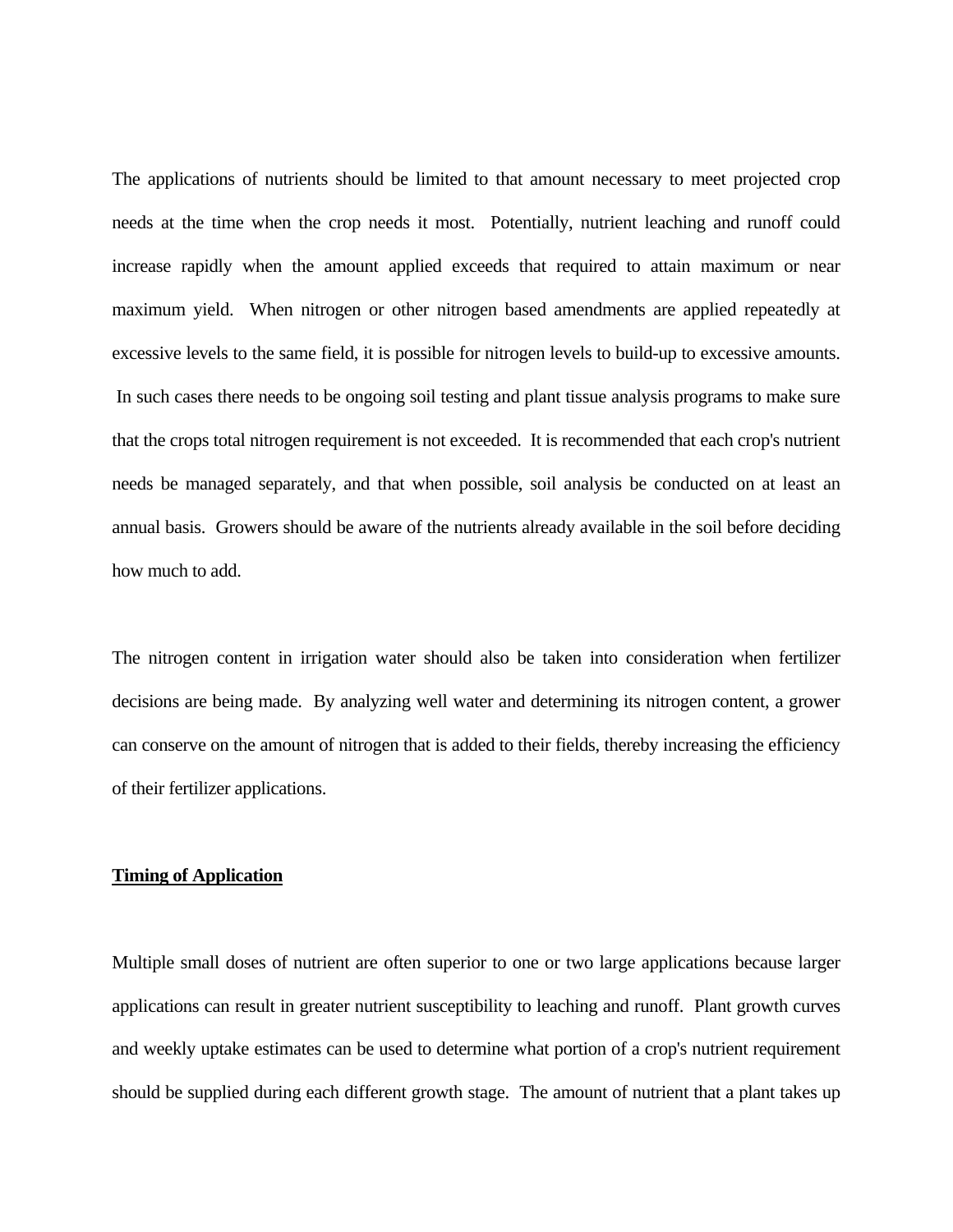is relative to the size of the plants. Therefore, when possible small amounts of fertilizer concentrated around the root zone should be applied for the early growth stages. Decisions on late season fertilizer application can be aided by plant tissue testing.

When a crop is grown during the rainy season, or when making irrigation decisions, a major portion of the plants nutrient needs should not be applied within 24 hours of when a large rainstorm is expected, or before a large irrigation. The reasoning behind this is to not wash recently applied fertilizer out of the root zone.

Soils are susceptible to nitrogen leaching during non-cropped periods. Many vegetable crop fields are left fallow for a period during the fall and winter, which is when the majority of our rainfall occurs. Any nitrogen remaining in the soil during that period is subject to leaching. Where appropriate and economically practical, cover crops are recommended for use on non-cropped or fallowed lands during these periods.

## **Method of Application**

Proper placement of fertilizers will help to ensure that more nutrients are available to a crop during periods of maximum growth. Therefore, the application of fertilizers should be by a method designed to deliver it to the area of maximum crop plant uptake. The idea is to position and concentrate the fertilizer near the majority of the crop roots, instead of leaving it spread out over 100 percent of the field. This practice would include either placing fertilizer on the seed row and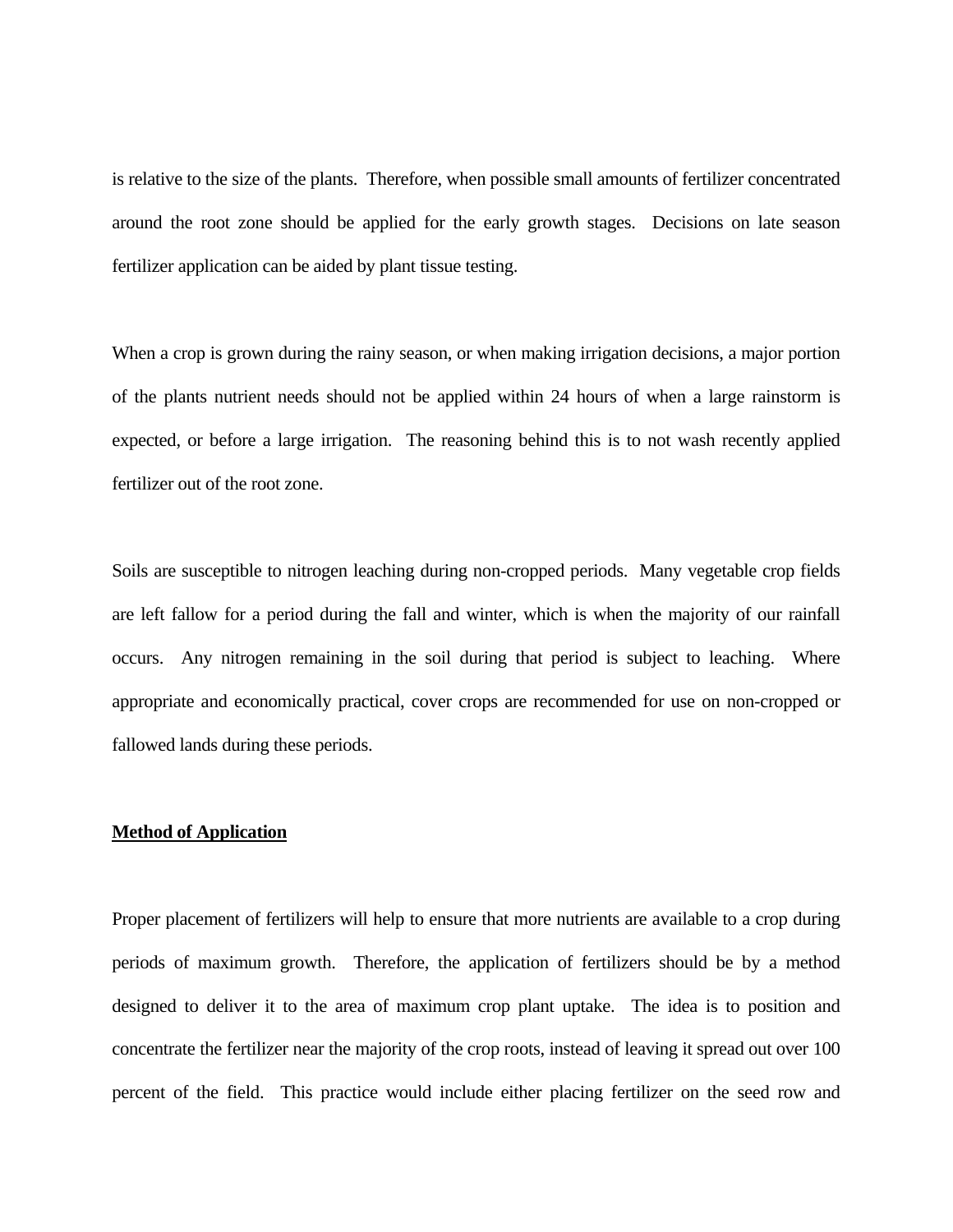watering it in, knifing fertilizer near the seed row, or broadcasting fertilizer and then listing it up into the bed.

When applying fertilizers, applicators should take special care to be sure that application valves are shut off during turns and that equipment be properly calibrated to insure even applications at proper agronomic rates. Growers should be sure to maintain ongoing safety and environmental education training programs. All wells connected to an irrigation system equipped for fertigation need to be protected against fertilizer flowing back into the well. Vacuum relief valves, low pressure drains, air gaps, interlocking circuits between the irrigation pump and the injection pump, and check valves installed between the pump discharge pipe and injection point can all be used in some combination to prevent backflow.

### **Irrigation**

Deep percolation and nutrient losses can be minimized by monitoring crop and soil conditions to determine when to irrigate, and replacing the water that has been depleted since the last irrigation. Operating irrigation systems accurately can provide adequate water for maximum crop production without removing plant nutrients from the root zone. Therefore, the application of irrigation water should be timed to minimize water and nitrogen loss by leaching and runoff. However, providing adequate irrigation water for the evaporation and transpiration losses must be integrated with other requirements, such as leaching of excess salts.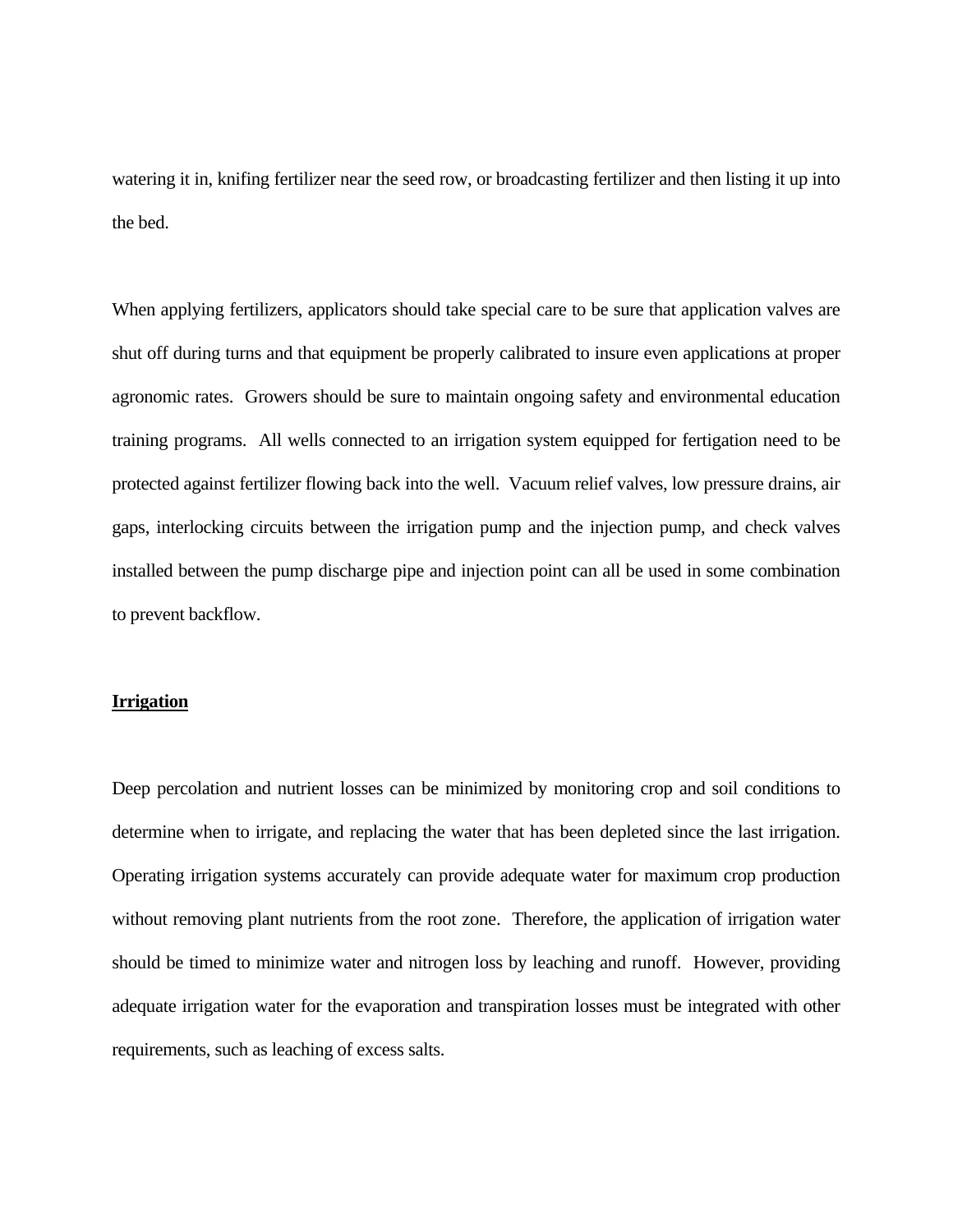Growers must be able to accurately determine crop water use through plant and soil water measurements or by estimations based on weather data. Any irrigation scheduling technique must recognize crop-specific soil moisture requirements.

### **Organic Materials**

Numerous types of organic materials may be incorporated into the soil. These include incorporating crop residues, cover crops, various types of manures, sewage sludge or compost. Incorporation of organic matter can improve soil physical conditions and stimulate beneficial microbial activity. Organic materials also contain organic forms of nitrogen which can be mineralized into ammonium and eventually nitrate, both of which can serve as plant nutrients for succeeding crops. When organic materials are added to soil, consideration must be given to the amount of nitrogen applied as well as the release times. The rate of release can be highly variable, depending on types of organic material. Normally the release of inorganic N is relatively slow so that high mineral N concentrations in the soil does not occur.

Application of some forms of organic matter may also pose hazards. Sewage sludge may contain significant concentrations of undesirable trace elements, depending on the source of the sludge. Animal manures tend to have fairly high concentrations of salts. Composted green waste from urban areas may contain pesticide residues or weed seeds, depending on the source of origin or composting procedures. Disposal of urban organic wastes on agricultural lands is a rather recent phenomenon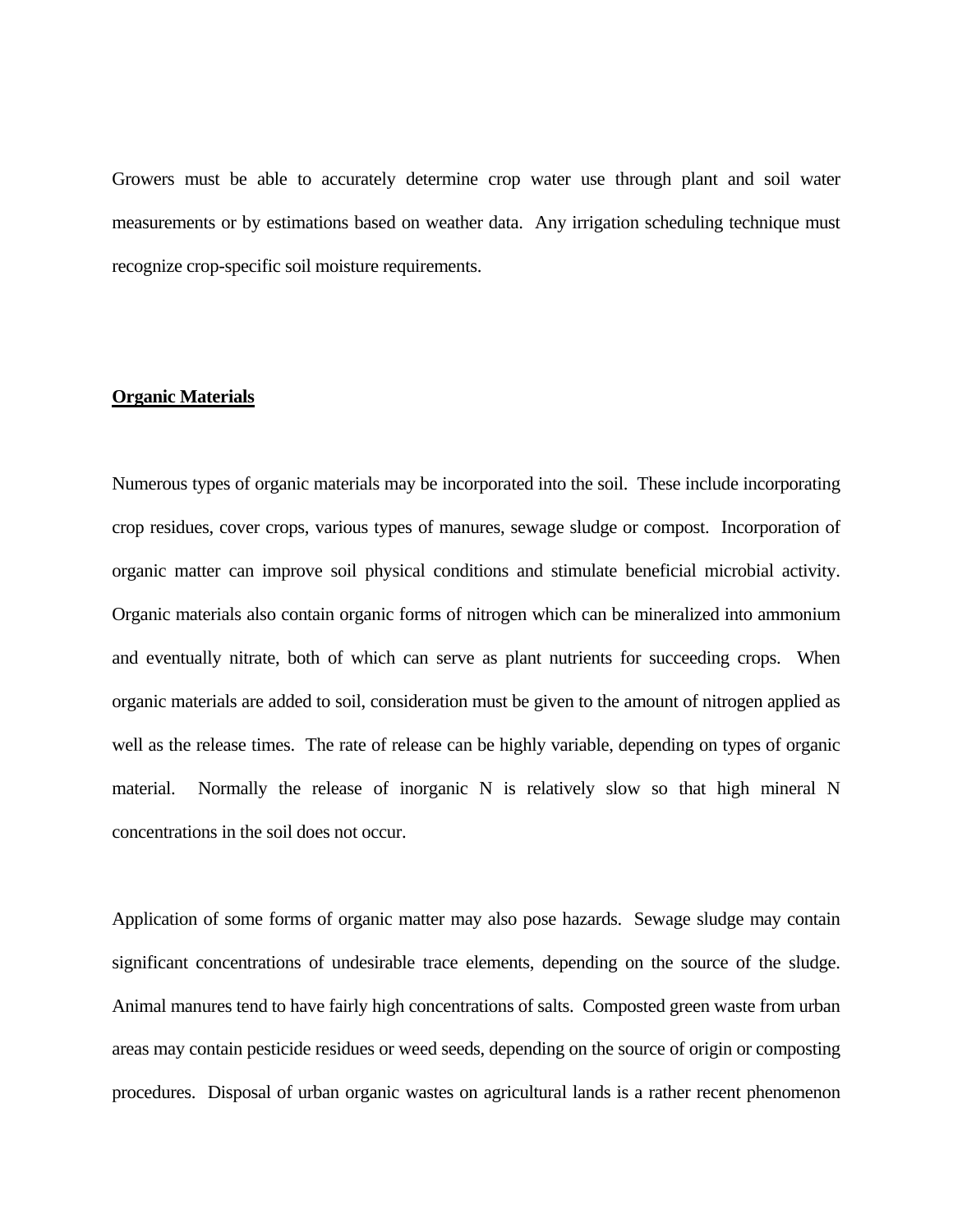and comprehensive evaluation of this practice is in the developmental stages. Growers should be aware of current EPA standards in the use of wastes and should maintain appropriate records of amounts of wastes used and ongoing testing, in case of future problems.

# **MANAGEMENT/RISK ASSESSMENT WORKSHEET**

Complete the following Nutrient Management Worksheet and Good Nutrient Management Checklist.

# **Nutrient Management Worksheet**

| A.        | Soil and/or plant tissue analysis. If you do not use soil or plant<br>tissue analysis, insert "0". If either soil or plant tissue analysis<br>is used to guide N application, insert "1". If both soil and plant<br>tissue analysis are used insert "2". |
|-----------|----------------------------------------------------------------------------------------------------------------------------------------------------------------------------------------------------------------------------------------------------------|
| <b>B.</b> | Frequency of fertilization application. If total crop requirement<br>is made on one application, insert "0". If N is split into two applications,<br>insert "1". If N is split into more than two applications, insert "2".                              |
| C.        | Fertilizer placement (Row Crops). If fertilizer is broadcast on land,<br>insert "0". If fertilizer is broadcast and then listed into bed, insert "1".<br>If N is banded or knifed into row crop bed, insert "2".                                         |
| D.        | Foliar N application. If your crop is conducive to foliar N application<br>and some is applied in that manner, insert "1".                                                                                                                               |
| Ε.        | Cover crops. If your field will be fallow for a few months during the rainy<br>season and you do not utilize cover crops, insert "0". If your field will remain<br>fallow during the rainy season and you do plant a cover crop, insert "1".             |
| F.        | If you apply much of the nitrogen in the fall before the rainy season,<br>insert a "minus $1$ " $(-1)$ .                                                                                                                                                 |
| G.        | If considerable organic crop residue is left on the field or you apply<br>organic matter and the N in the organic matter is accounted for in assessing<br>the need for fertilizer application, insert "1".                                               |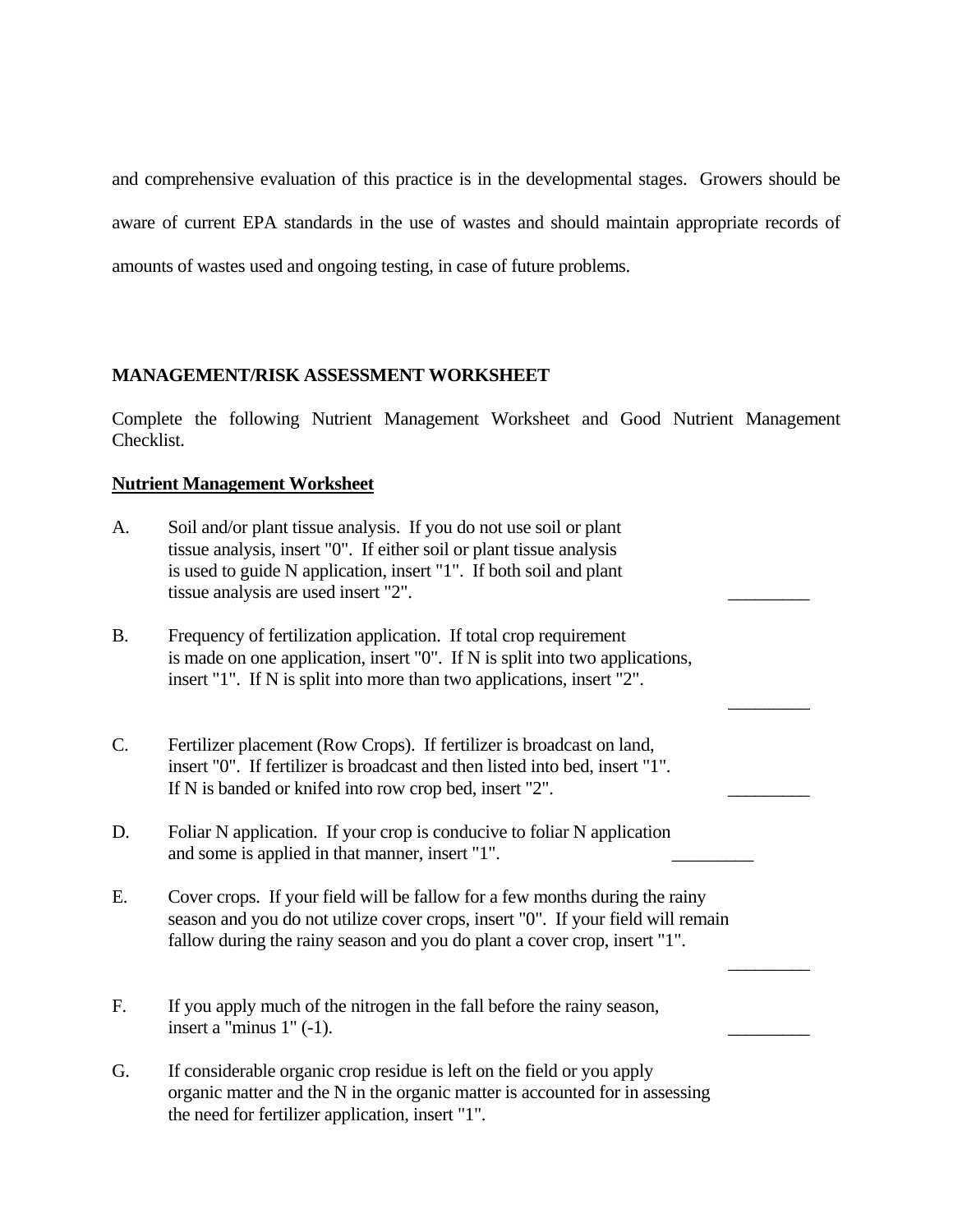H. If you use CIMIS or other irrigation scheduling guidelines, insert "1".

 $\mathcal{L}_\text{max}$  and  $\mathcal{L}_\text{max}$  are the set of the set of the set of the set of the set of the set of the set of the set of the set of the set of the set of the set of the set of the set of the set of the set of the set o

 **Total** the numbers for the above 8 items. A high number indicates a high level of nutrient management to minimize leaching to groundwater.

\*\*\*Any irrigation or nutrient management practice you institute to reduce nitrate leaching should be accompanied by a reduction in total N application. In other words, you now only need to supply the crop need - not the crop need plus that which was previously leached below the root zone.\*\*\*

## **Good Nutrient Management Checklist**

The following are practices which should be instituted where applicable. Insert "N/A" if it is not applicable to your situation. Remember to explain in your written management plan why that practice does not apply to your operation. Place a check for items you are doing. Place a "0" if you are not following the practice and work toward replacing "0" by a check mark. You should note in your written management plan how you are working towards implementing a recommended practice.

- A. Handling Fertilizer Materials
	- 1. When transporting fertilizer, do not overfill trailers or tanks and cover or cap loads properly.
	- 2. Avoid spills when off-loading fertilizer into on-farm storage or into fertilizer applicator.
- 3. All storage facilities are properly maintained and protect from weather.
	- 4. Clean up fertilizer spills promptly.
- 5. Shut off fertilizer applicators during turns and utilize check valve.  $\mathcal{L}_\text{max}$  and  $\mathcal{L}_\text{max}$  are the set of the set of the set of the set of the set of the set of the set of the set of the set of the set of the set of the set of the set of the set of the set of the set of the set o
	- 6. Maintain proper calibration of fertilizer application equipment.
	- 7. Distribute rinse water from fertilizer application equipment evenly through the field.

 $\mathcal{L}_\text{max}$  and  $\mathcal{L}_\text{max}$  are the set of the set of the set of the set of the set of the set of the set of the set of the set of the set of the set of the set of the set of the set of the set of the set of the set o

B. Use of manure and other Organic Materials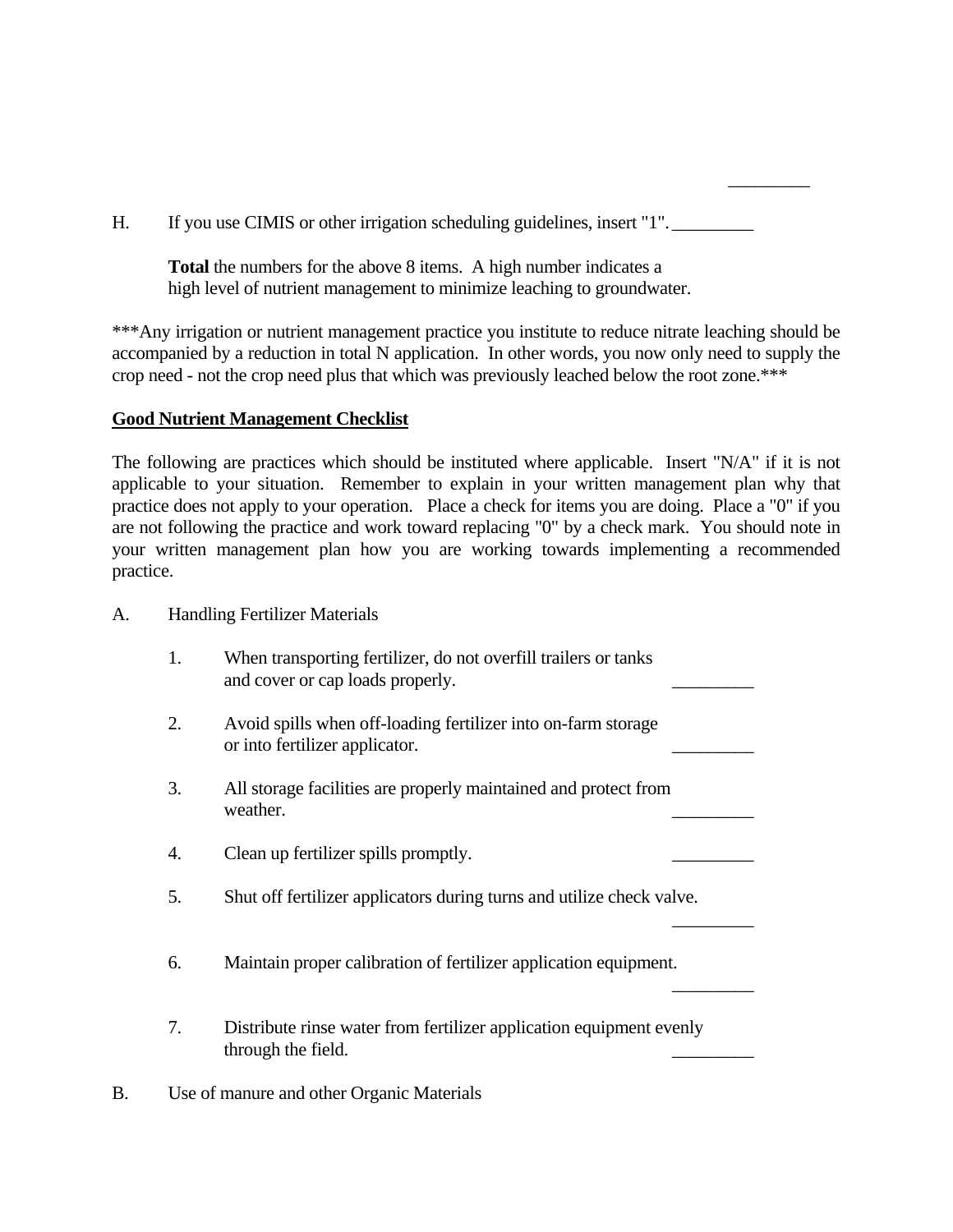|    | 1. | Consider nitrogen applied with the organic material in your<br>overall N application requirement.                            |  |
|----|----|------------------------------------------------------------------------------------------------------------------------------|--|
|    | 2. | Consider mineralization rates of your organic material to<br>determine time of nitrogen availability.                        |  |
|    | 3. | Incorporate organic material into soil. If added avoid<br>excessive erosion of the material.                                 |  |
| C. |    | Nitrate in Irrigation Water                                                                                                  |  |
|    | 1. | If your irrigation water has significant concentrations of nitrogen,<br>consider that it is providing some of the crop need. |  |

 $\mathcal{L}_\text{max}$  and  $\mathcal{L}_\text{max}$  are the set of the set of the set of the set of the set of the set of the set of the set of the set of the set of the set of the set of the set of the set of the set of the set of the set o

If the total Hazard Index value is 6 or greater, there is a high potencial for groundwater degradation by nitrates from your operation. This situation requires implementation of management practices to minimize the hazard. using the Nutrient Management Worksheet, the Good Nutrient Management Checklist, and other information you may acquire as reference, write a detailed management plan that you will follow to protect groundwaters from nitrate degradation. The managment plan should include record keeping of all activities such as amount and time of fertilizer application, results of soil or plant analysis, etc.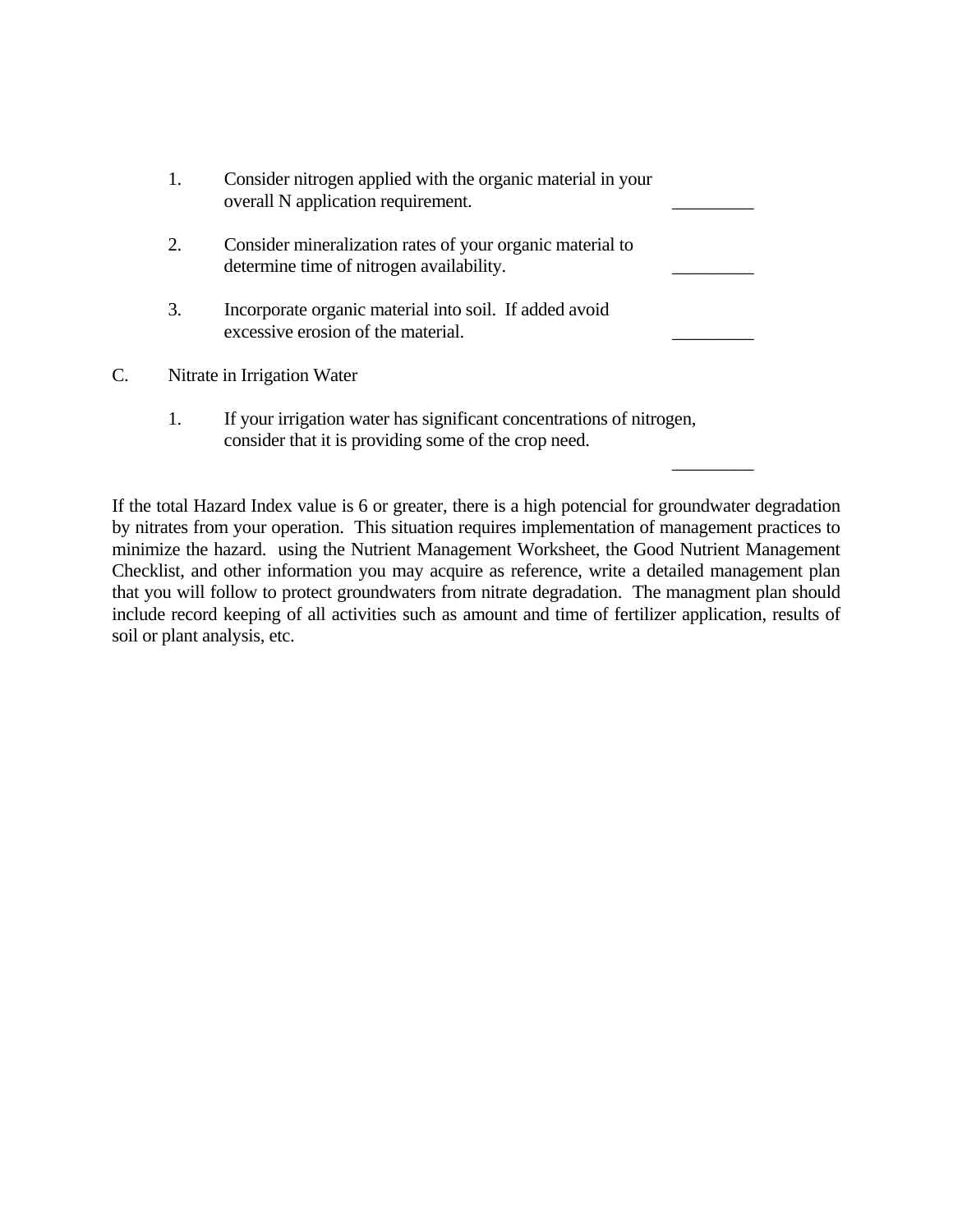## **SECTION III**

## **IMPLEMENTATION**

Each farm must complete a Hazard Index and Management/Risk Assessment Worksheet for each cropping unit. The Hazard Index will determine which classification (or tier) the farm site will fall under. Within each tier, the following items will be required of the grower:

### Tier #1: Low Risk

Requirements:

- Complete a Hazard Index Form.
- Complete a Management/Risk Assessment Worksheet and Good Nutrient Management Checklist.
- Keep worksheets on site.
- Complete an annual program review.

### Tier #2: High Risk

Requirements:

- Complete a Hazard Index Form.
- Complete a Management/Risk Assessment Worksheet and Good Nutrient Management Checklist.
- Complete a written plan with an explanation of strategies for improvements in nutrient management.
- Maintain a written copy of this plan on site for review by the SWRCB
- Complete an annual program review.

Problem Areas (where a recognized water body has been declared impaired)

Requirements:

- Complete a Hazard Index Form.
- Complete a Management/Risk Assessment Worksheet and Good Nutrient Management Checklist.
- Write a plan of BMPs used.
- Document corrective measures to be implemented towards improving current practices to be kept on site.
- Written records of education programs.
- Monitor program throughout year.
- Complete an annual program review.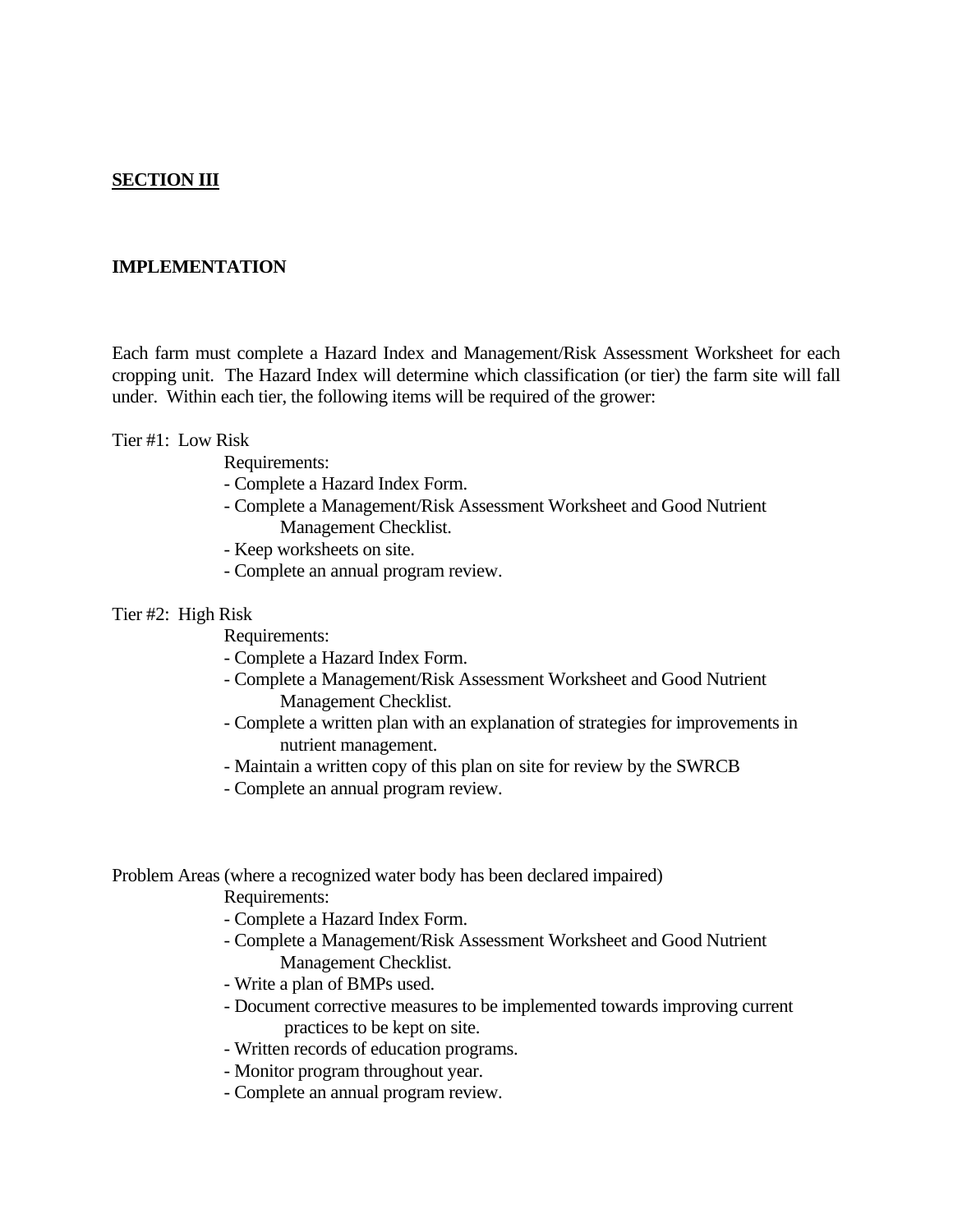The implementation of this program can be completed by a proactive cooperative effort between agriculture and the regulatory community. However, institutional changes should be addressed and implemented to create a system that can address the problem of nonpoint source pollution in a cost effective manner.

## **INSTITUTIONAL CHANGES**

Nutrient management is a simple concept when seated in front of a computer with values for each nutrient source (soil, water, liquid and solid nutrient amendments). However, the usefulness of the computer exercise depends on the precision of the data used. There are no existing agencies (regulatory, technical or educational) that can fully provide such services or even educate those in allied industry who will provide the services.

Requirements for nutrient management plans generates two questions:

1) Who will write the plans? and

2) Who will review the plans?

The answers to these questions will suggest needed institutional changes.

Currently, certified professionals who provide services to growers may write these nutrient plans. Growers can certainly do their own plans, but can also opt to have a consultant provide the plans.

It is not in the scope of responsibility for the staff of the Natural Resource Conservation Service (NRCS) or the University of California Cooperative Extension Service (UCCE) to provide such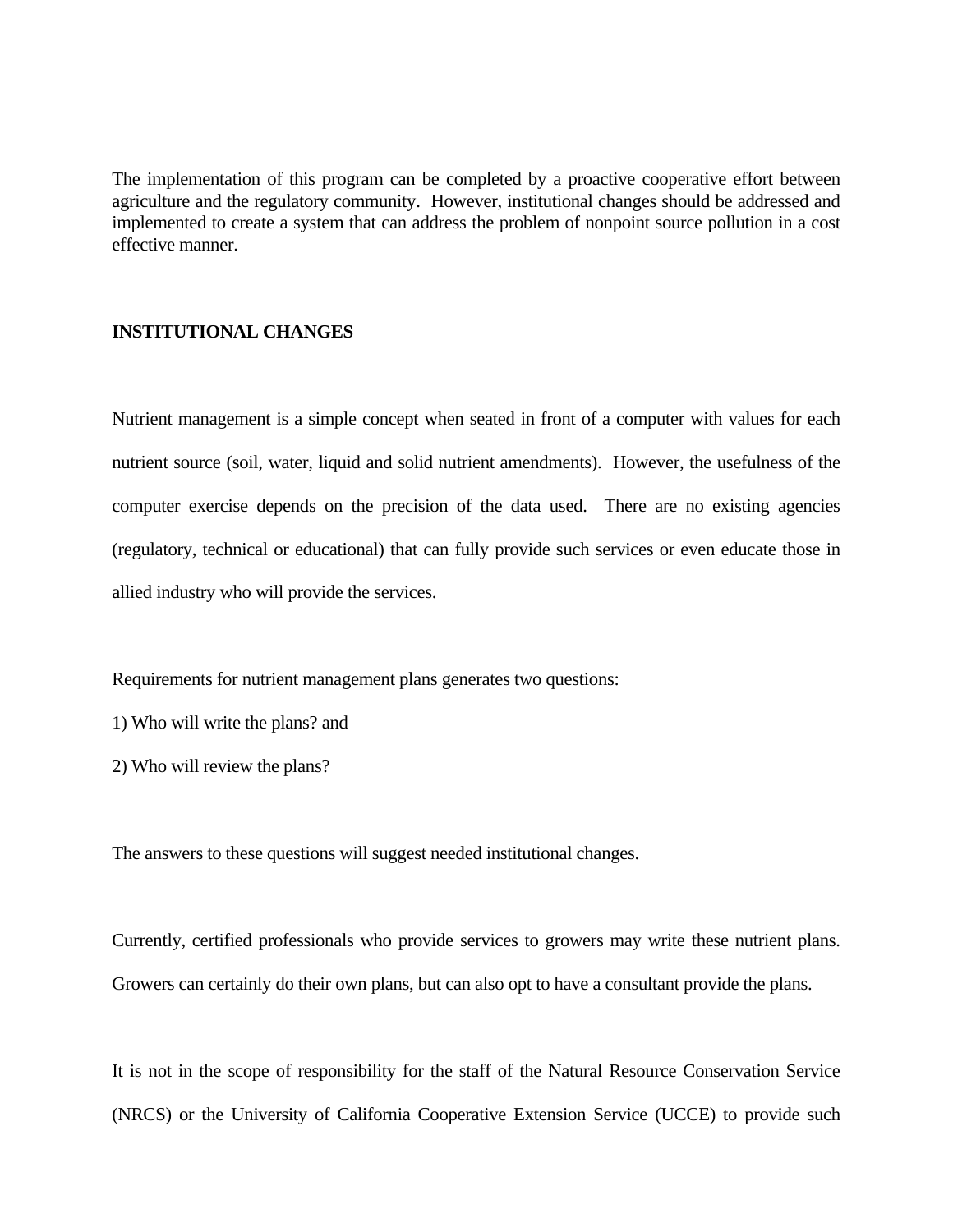services. However, these individuals should be actively involved in the education process and where they have the resources to provide growers with management recommendations do so.

Details needed for a nutrient management plan must be accessible. At this time, there is information in parts of the state related to specific crop nutrient needs that can be useful in other parts of the state. UCCE Farm Advisors, growers, and seed companies have accomplished tremendous amounts of research over the years. Unfortunately, there is no central clearinghouse where individuals can go to get specific information. This information is especially important for specialty crops. Research needs to be summarized (if completed) or designed to answer questions related to nutrient uptake, availability and potential leaching under different conditions in California. Previously accomplished research may behold answers to nutrient use efficiency.

The committee does not recommend any major change in institutions but recommends a change in focus. The SWRCB is responsible for the nonpoint source pollution control. Inasmuch as nonpoint source pollution can only be reduced through land management, the SWRCB should focus on monitoring management practices. We propose that the SWRCB be responsible for preparing and distributing all materials relevant to the preparation of the mandatory hazard index and management/risk worksheets. Furthermore, RWQCB should monitor and evaluate the completion of the management plans. If adequate authority for requiring the completion of a hazard index, management/risk assessment worksheet, or management plan does not exist, then the SWRCB/ should obtain that authority. It is recognized that the Board does not have authority to enforce the implementation of any given management plan. Nevertheless, they have the opportunity to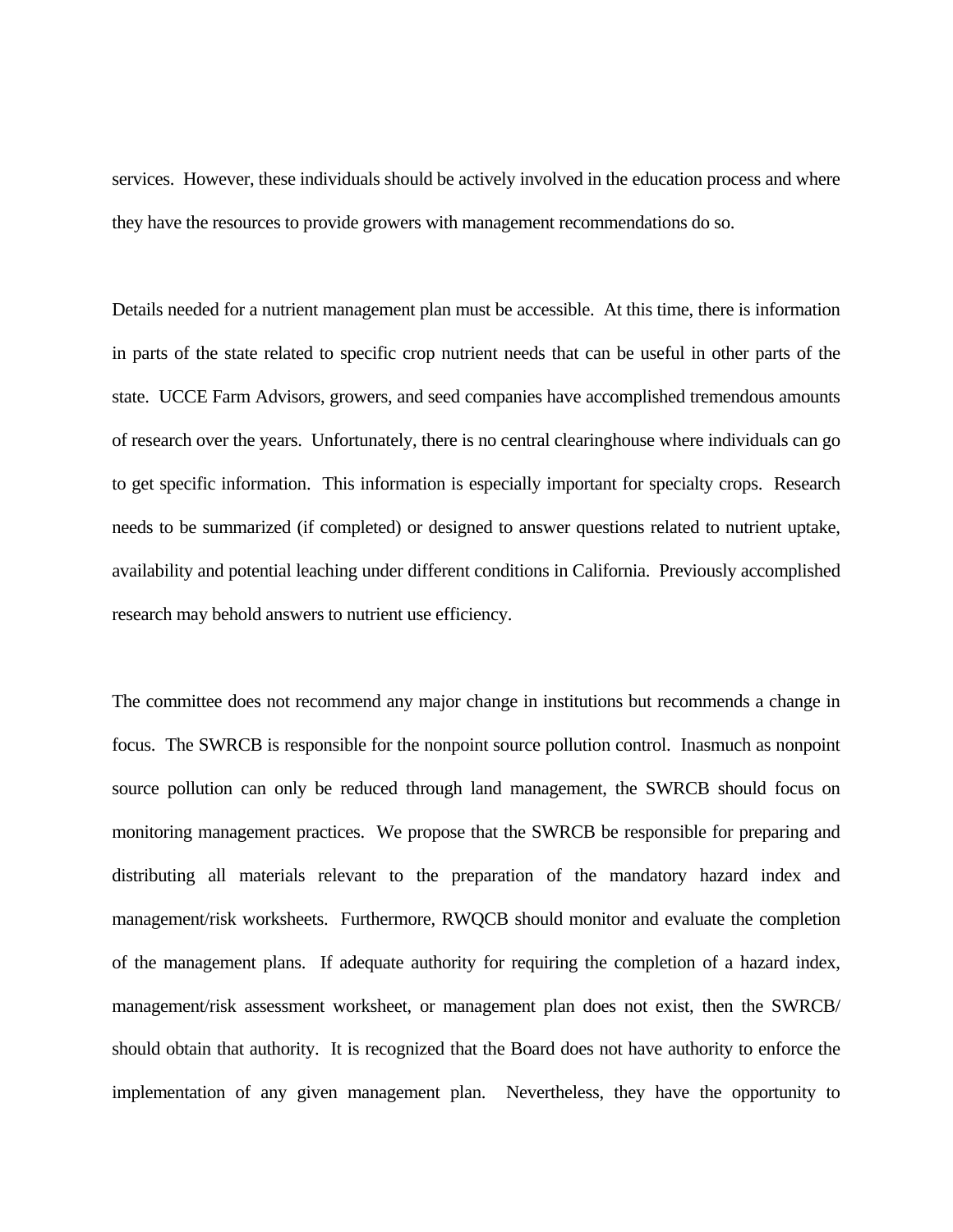encourage effective management by reviewing the proposed management plans. If effective management is not voluntarily adopted by the agricultural community, it may become necessary in the future to seek broader-ranging enforcement authority through the appropriate legislative procedures. The Committee, however, with the exception of one member (see Attachment I), does not recommend broader regulatory authority at this time.

### **EDUCATION**

The Committee is unanimous in agreeing that the education of all players (growers, allied industry, technical and financial assistance personnel, etc.) is the key to the success of nutrient management plans. There needs to be a commitment from individuals, grower organizations and other agencies for this to work effectively.

Increasing the farmers' awareness of the importance of BMP-based nutrient management plans is essential to making changes in current fertilization practices. "Grower friendly" educational program that farmers can attend and benefit from should be designed and implemented. Aside from the regulatory compliance requirements that BMPs fulfill, BMPs are a very viable cost saving tool that growers should utilize. As growers become more aware through proactive efforts, they will be more fully utilized by growers.

The Committee recommends that the State Water Board advocate greater nutrient management education programs. Farming organizations such as the Farm Bureau, California Alliance of Family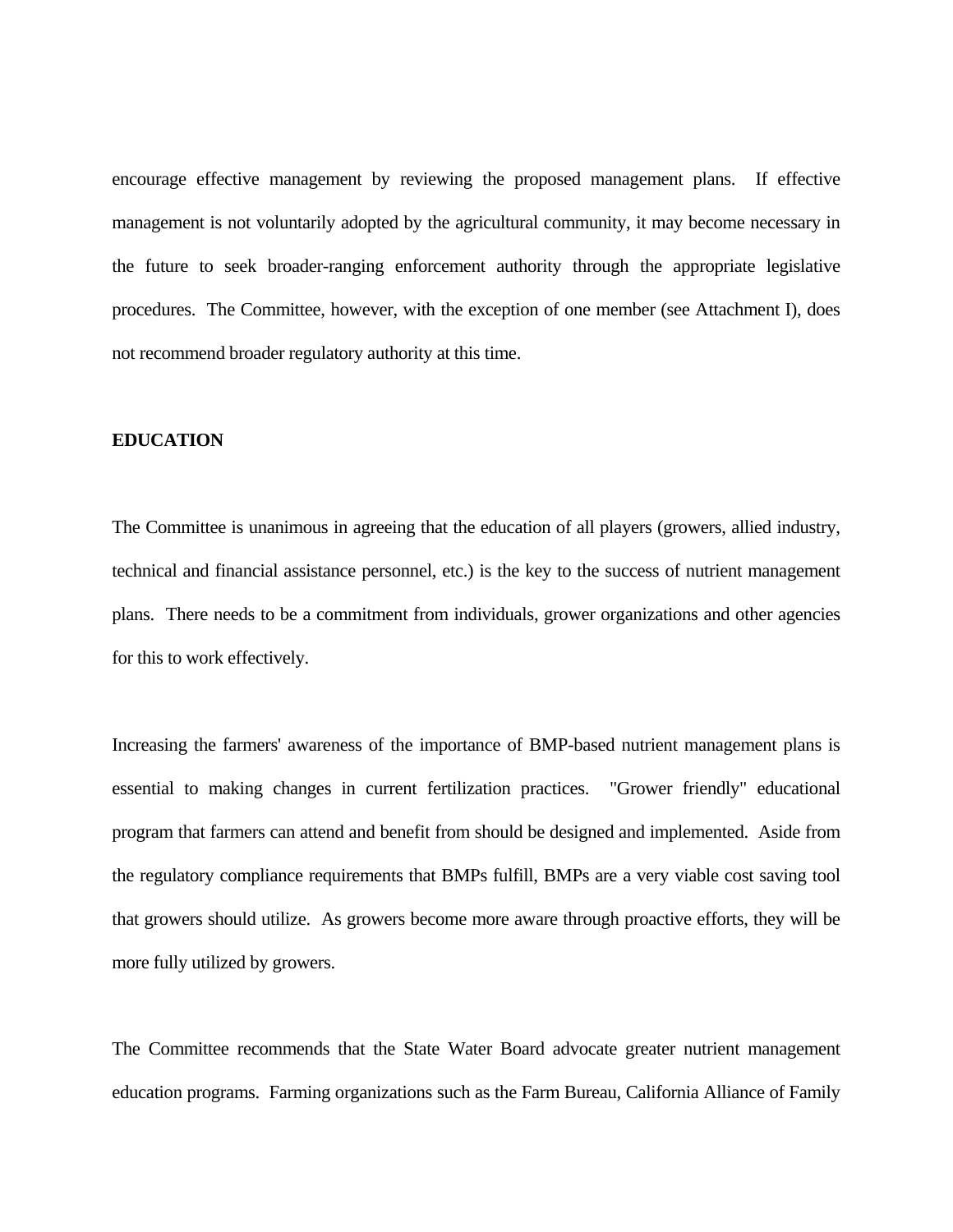Farmers, U.C. Cooperative Extension, Fertilizer Research & Education Program, Agricultural Commissioners, Soil Conservation Service as well as Grower Shipper Association, California Fertilizer Association and other industry based entities should participate in the planning and implementation of educational programs.

The Committee recognizes that the preparation of the hazard index and management/risk assessment worksheets, and if necessary development of a detailed nutrient management plan are educational activities. Each farmer becomes aware of potential for nitrate pollution from his/her agricultural operation, along with guidelines for mitigating the pollution. The necessity to complete these forms will provide an inducement for farmers to seek additional information. Thus, educational activities presently in place may be more actively sought out by farmers. For example, UC Cooperative Extension farm advisors can develop workshops to comply with farmer demands. Many farmers may seek professional consultants, so there will be an incentive for the development of a professionally competent consulting profession. Indeed, the profession may pose standards for competency in their profession.

Additional comments regarding educational activities are included in an attached minority report (Attachment II).

### **ENFORCEMENT**

The committee recommends that the current status of the program using voluntary implementation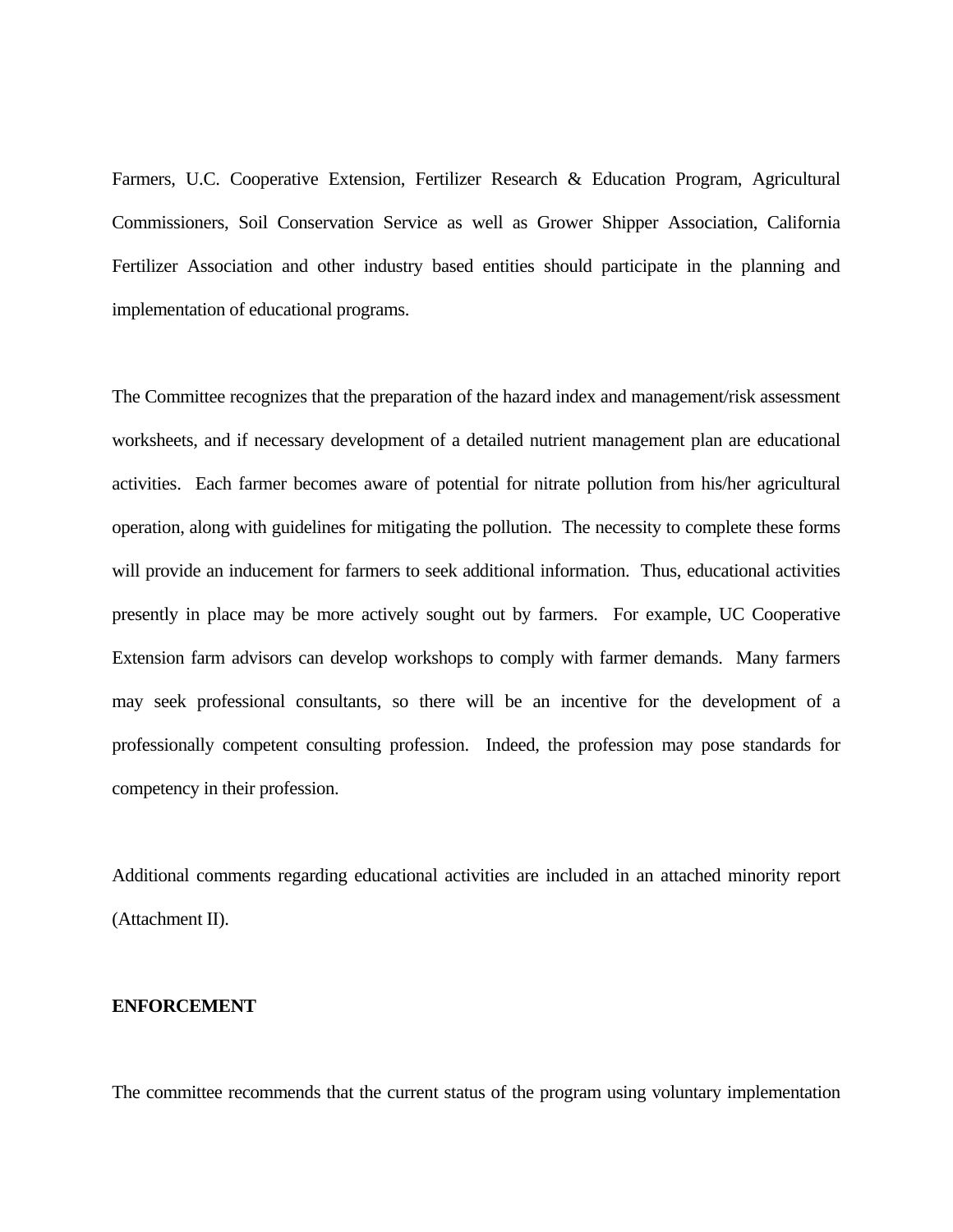by growers be maintained at least until the state has developed and made available to all growers, Best Management Practices sensitive to the diversified nature of California's agriculture.

As stated earlier, this committee believes that as the agronomic, economic as well as environmental benefits of improving management practices become better known and understood by growers, they will be utilized extensively. The committee believes that the state would be better served to increase the education available to growers to address this problem thereby eliciting a positive action by growers to correct problems, than it will by using negative incentives to force growers to take minimum actions to meet agency mandates. As a result, the committee recommends that no new negative incentives be implemented in the development of this program. The Committee strongly recommends, with the exception of one member (see Attachment I), the State Water Board to adopt a positive incentive based program to implement its nonpoint source pollution program, and not move towards the traditional negative fees and penalties type programs of the past that result in antagonistic rather than cooperative relationships between the regulatory community and the private sector it's supposed to work with. Other agencies like the State Air Resources Control Board have adopted this strategy of a strictly positive incentive based program, without any fees or penalties, to implement the U.S. EPAs Federal Implementation Plan for the reduction of air pollutants. We believe that the State Water Resources Control Board should adopt the same type of proactive cooperative program.

### **SECTION IV**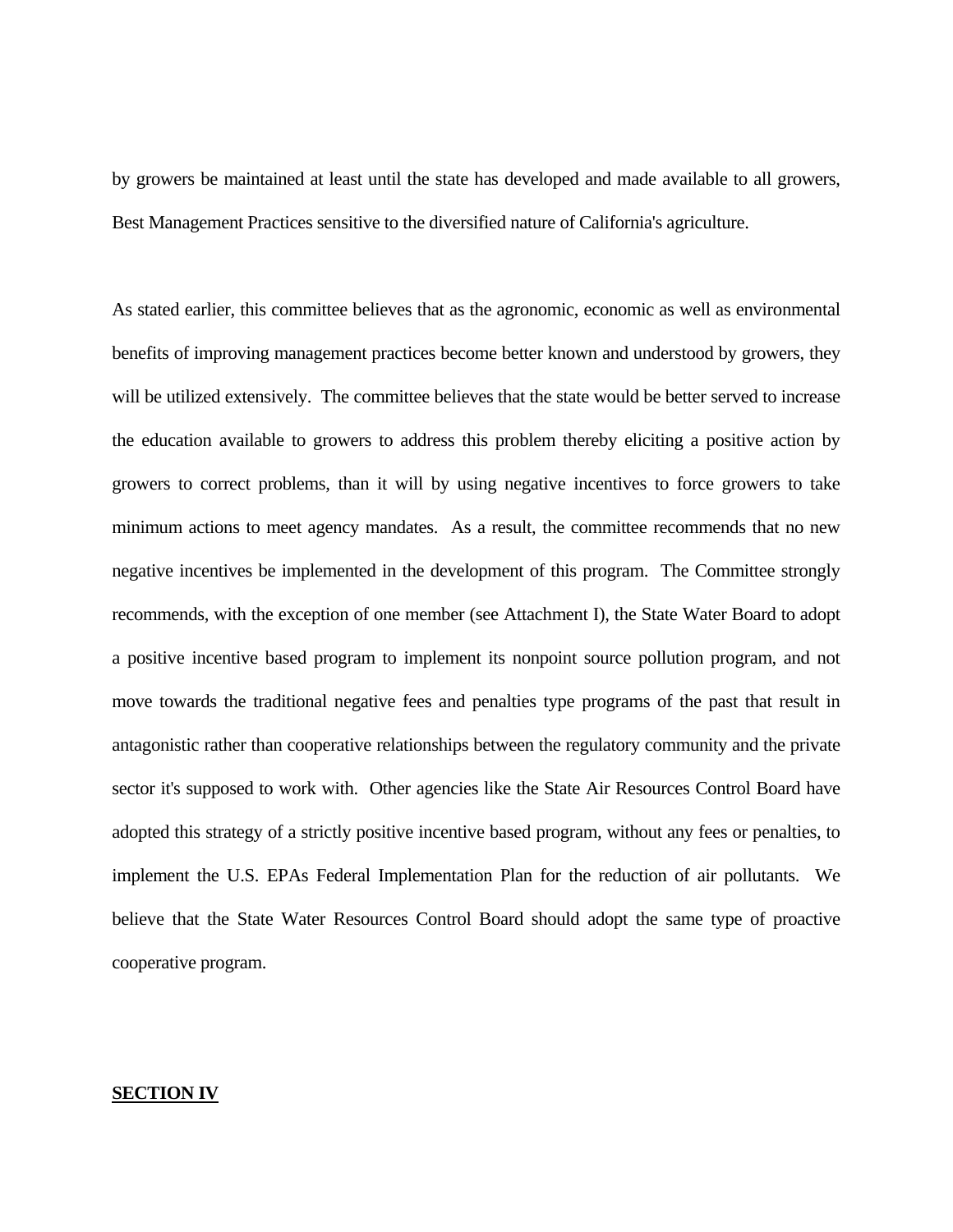### **CZARA EVALUATION**

In developing management measures (general goal statements) for reducing nonpoint source pollution from nutrient sources, the committee considered the management measures listed in the CZARA guidance along with others developed in the western region. These included those listed in the Arizona Environmental Quality Act of 1986 and the recommendations of the Nitrate Working Group to the California Department of Food and Agriculture. The management measures from the three sources are similar in that they all consider refinement of fertilizer application to meet crop needs in quantity, timing, and placement. The California report was deemed to be most appropriate because it evaluated nitrate pollution in groundwater in California and offered solutions specific to the conditions of California. The committee adopted the six management measures recommended in the California report an included two additional measures. These additional measures deal with irrigation management and use of nonsynthetic fertilizers (green wastes, manures, etc.).

The management measures selected by the committee are in conformity with the (g) guidance because it includes all of the elements of the guidance and goes beyond by including other control measures. The additional control measures include storage management, irrigation management, and management of non-synthetic fertilizers.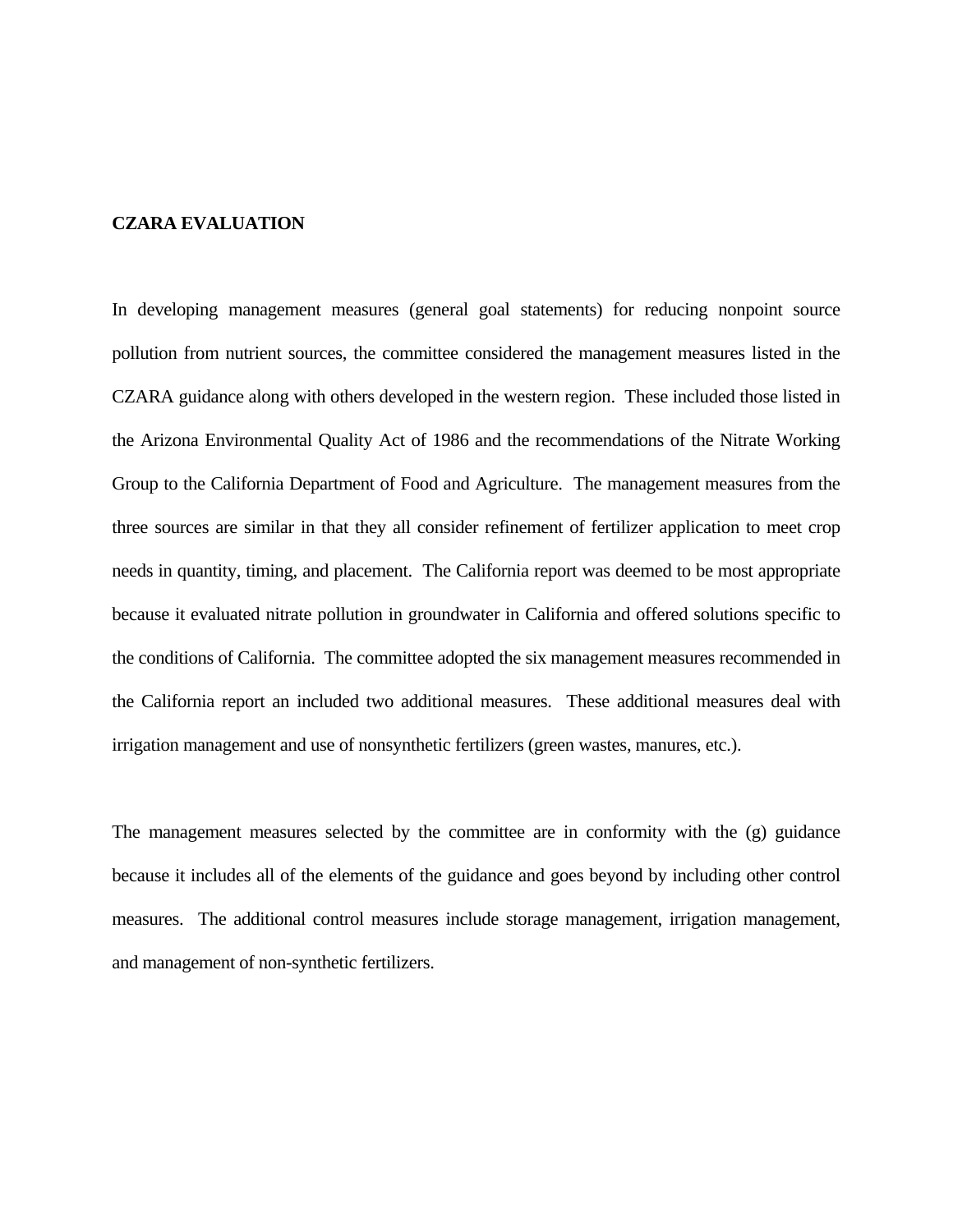# **APPENDIX III FINAL LIST OF STAKEHOLDER/INTEREST GROUPS**

The TAC initially listed nearly 35 stakeholders. During the process of identifying interests, the list was reduced to 17 stakeholders. All stakeholders listed in the brainstorming process may be found in Appendix II. The interests which were ascribed to identified stakeholders are listed below:

- **1. FARMERS** Survival, productivity, independence, image-taboos, maximize profit, healthy environment, competitiveness, stewardship, minimize red tape, global, optimize benefits, fairness, sensibility, sustainable ag., control own business, education, ag systems integration, technical assistance, management decisions, PR outreach.
- **2. WATER DRINKERS** -Health, taste, cost, availability, quality.
- **3. SUPPLIERS (NUTRIENTS)** Profit, livelihood, customer satisfaction, education, control product quality, QA/QC, independence, OSHA, stewardship of the environment, minimize red tape, image competitive, local economy, job security, management decisions, liability.
	- **4. CROP ADVISORS** Education, information, liability, competitiveness, land sustainability.
	- **5. LAND OWNERS** Property rights, value (land), liability, stewardship, profit, neighbors, minimize red tape, independence.
	- **6. REGULATORS** Economic feasibility, enforceable standards, regulations and measures, protect beneficial uses, worker health/safety, maintain water quality, right of enter/monitor/inspect, PR, education, outreach, funding sources, valid data, fairness, equity, fish & wildlife, air quality, sustainability, water quality, habitat, environment, recreation.
	- **7. TRANSPORTATION INDUSTRY** Profit, regulatory compliance, good roads, liability.
	- **8. EDUCATORS** Objectivity, convey facts, quality info, research grants, receptive audience.
	- **9.** GENERAL PUBLIC Water quantity/quality, health, safety, recreation, food (affordable), air quality.
	- **10. MUNICIPALITIES** Regulations, marketplace, profit, public acceptance (good PR), avoid liability, minimize red tape.
	- **11. FARM LABOR** Local economy, job availability, health/safety, quality of life, water quality/quantity.
	- 12. **ENVIRONMENTAL ADVOCATES** Sustainability, land use control, protect natural resources, air quality, ecosystem management, water quality/quantity, watershed management, biodiversity, habitat, population growth control, increased/tougher regulations, enforceable standards, accountability, citizen involvement, funding, economic considerations, education.
	- **13. EQUIPMENT MANUFACTURERS** Economic feasibility, R & D, market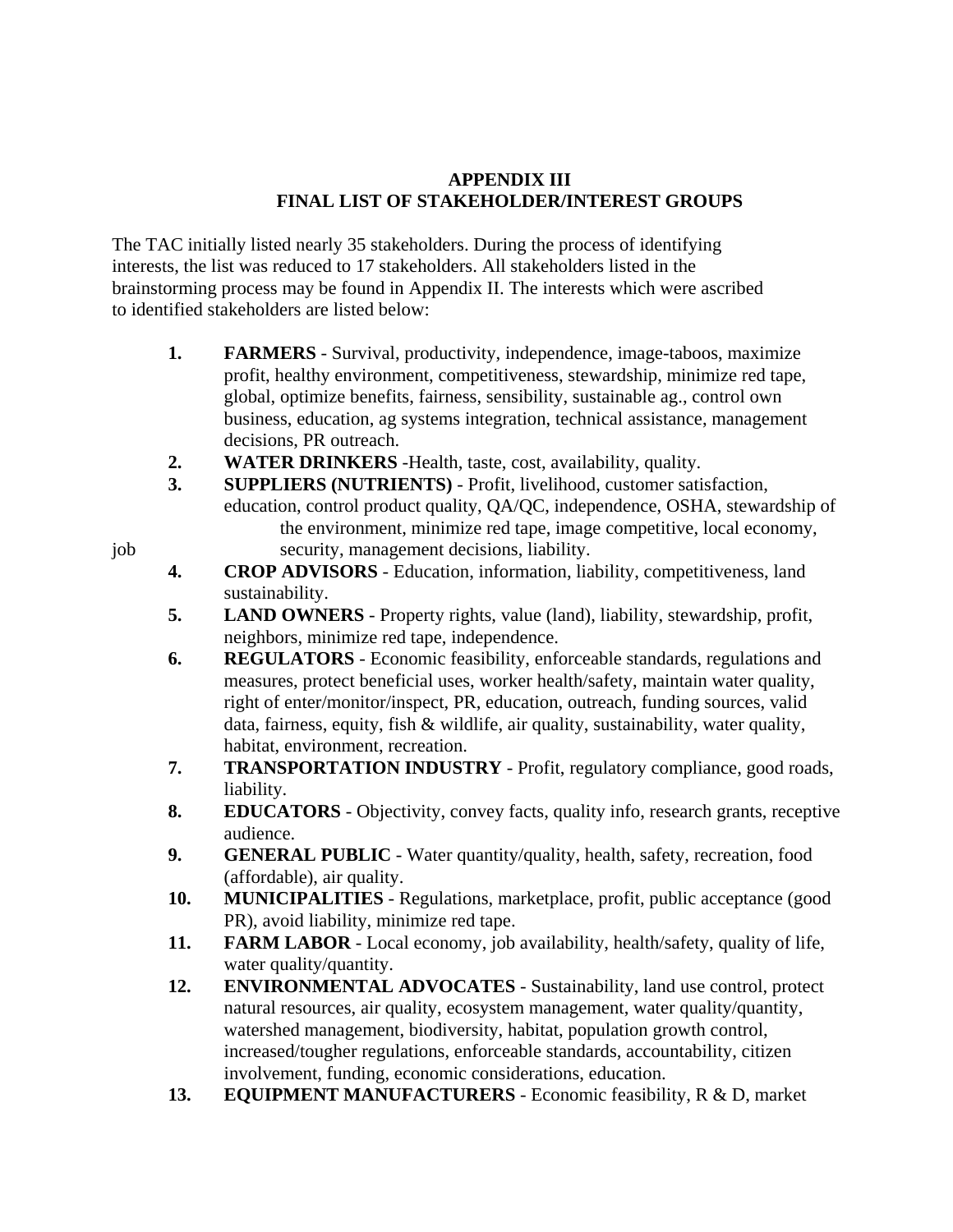research, profit, regulatory compliance, worker safety/training.

- 14. **BANKERS** Environmental compliance, security interests, regulatory compliance, liability, compliance monitoring, profit, image, clear/objective regulations.
- **15. WATER PURVEYORS** Liability, regulatory compliance, standards, funding monitoring, water quality/quantity, customer satisfaction, bn\eneficial uses.
- **16. MANUFACTURERS** Regulations, disposal, by-product utilization, profit, liability, R & D, market availibility, minimize red tape, local and gobal pressure, economic distribution.
- **17. POLITICIANS**  Re-election, funding, represent constituency, positive change.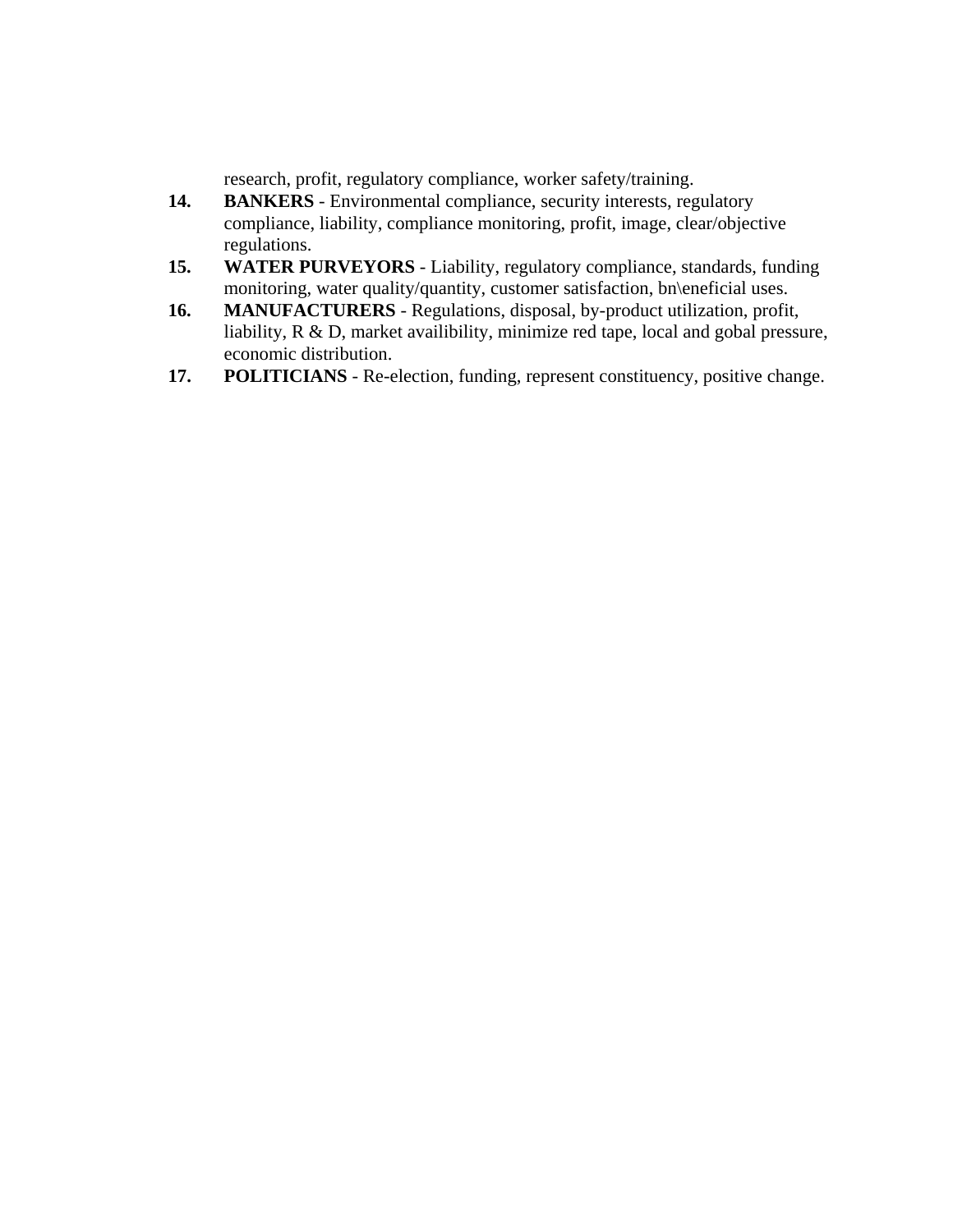## **APPENDIX IV BEST MANAGEMENT PRACTICES RESOURCE CITING**

**Arizona Environmental Quality Act, Arizona Department of Environmental Quality, 1986** 

**Best Management Practices For Cool Season Vegetable Production in Coastal Regions of California, Stuart Pettygrove-Project Lead, University of California, Davis, 1994** 

**Combining Water and Fertilizer Management for High Productivity, Low Water Degradation, Letey, Pratt, and Rible, California Agriculture, 1979** 

**Guidelines for Protection of Water Quality at Retail Fertilizer Facilities, California Fertilizer Association, 1988** 

**Nitrate and Agriculture in California, California Department of Food & Agriculture, 1989** 

**Nitrate in Drinking Water, State Water Resources Control Board, 1988** 

**Our Priceless Water, California Farmer, 1994** 

**Western Fertilizer Handbook - 8th Edition, California Fertilizer Association, 1994**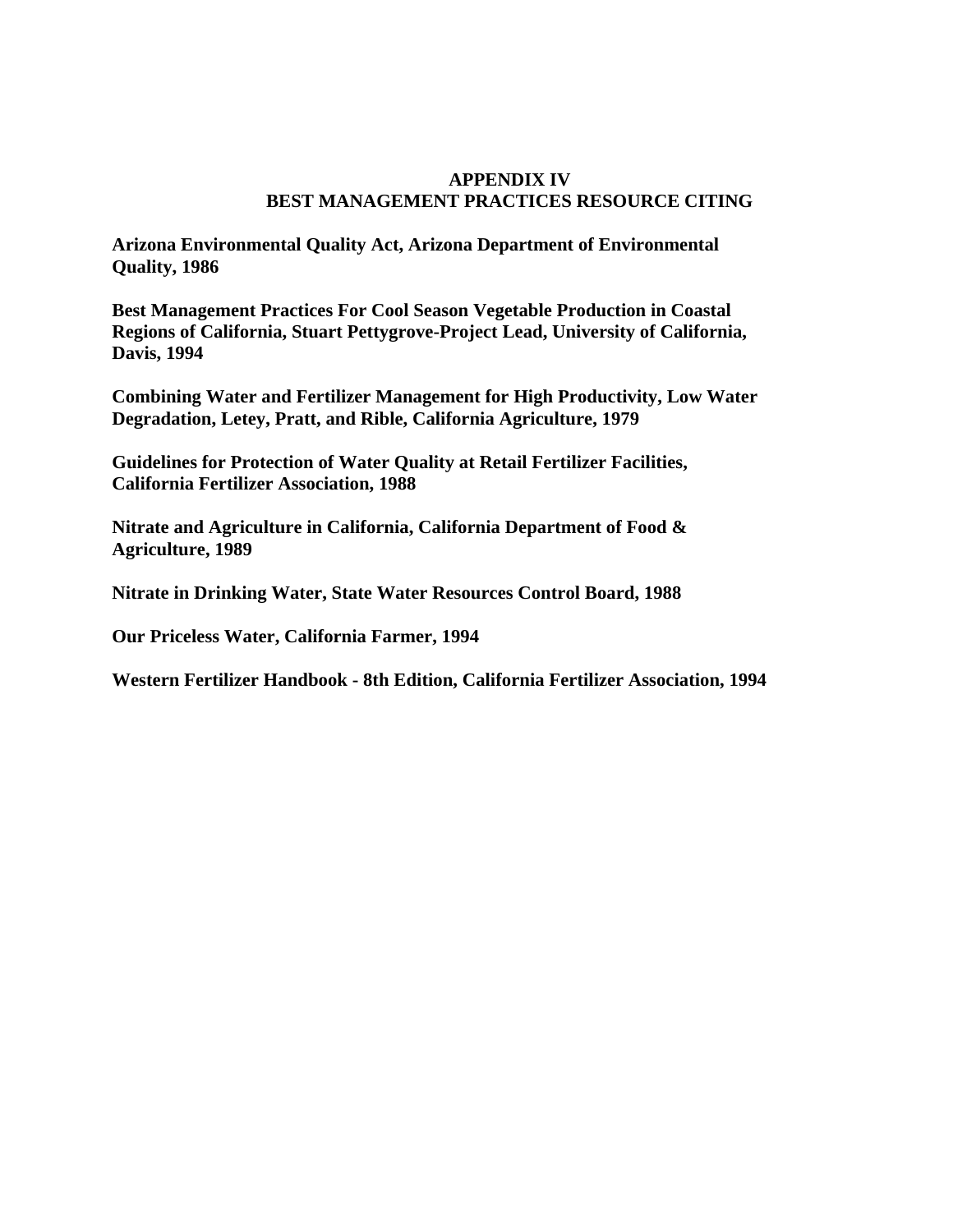# **ATTACHMENT A**

### Minority Report of Al Vargas

For the most part, I am in agreement with the technical aspects of the nutrient technical advisory committee (TAC) report. However, I feel that the report is deficient with respect to institutional reforms necessary to bring about changes in nutrient management and the desired result of improvement of water quality. I do not believe that the committee' s recommendation will succeed at bringing about change in nutrient management as it relies primarily on voluntary implementation and does not propose an enforceable mechanism to ensure implementation. The problem statement and enforceable mechanisms and the policy recommendations which arise are the subject of this minority report.

### **Problem Statement**

Ground and surface water of the state have been impaired by nutrients from irrigated agriculture through leaching and runoff. The actual extent of the impairment may be much greater than currently assessed. The problem has developed to its current state because of lack of an adequate regulatory program and lack of economic consequences from irresponsible nutrient management.

The actual extent of impairment of the water of the state may be much greater than currently defined. Information regarding the extent of impairment is based primarily on monitoring of municipal groundwater drinking supplies. Municipal groundwater wells are generally deeper and less susceptible to contamination by nitrates than private drinking water wells, which are generally shallow and located in rural areas, primarily agricultural. Private wells are, however, generally not monitored as they are not subject to state monitoring requirements. Consequently, the extent of groundwater contamination may be greatly underestimated.

In California nutrients play a lesser role in the impairment of surface water than they do nationwide. This, however, may be due to how impairment is evaluated in California rather than to actual less impairment. Currently, the only guideline for evaluating nitrate contamination in California is the 45 mg/L MCL. This standard is based upon human health concerns. Nitrates may impact surface water long before this limit is reached. The most obvious of these impacts is the growth of aquatic vegetation which may interfere with navigation, recreation, and water pumping operations. Not as readily recognized as an impairment is increased algal production due to elevated nitrate levels. Increased algal production may be detrimental to aquatic systems because they may depress dissolved oxygen, increase turbidity, and restrict light penetration. This will have a negative effect on the aquatic ecology, although it may not be a nuisance to man. Consequently, recognizing other impacts of nutrients to surface water, other than those that pose health hazard to humans or which are a nuisance may result in additional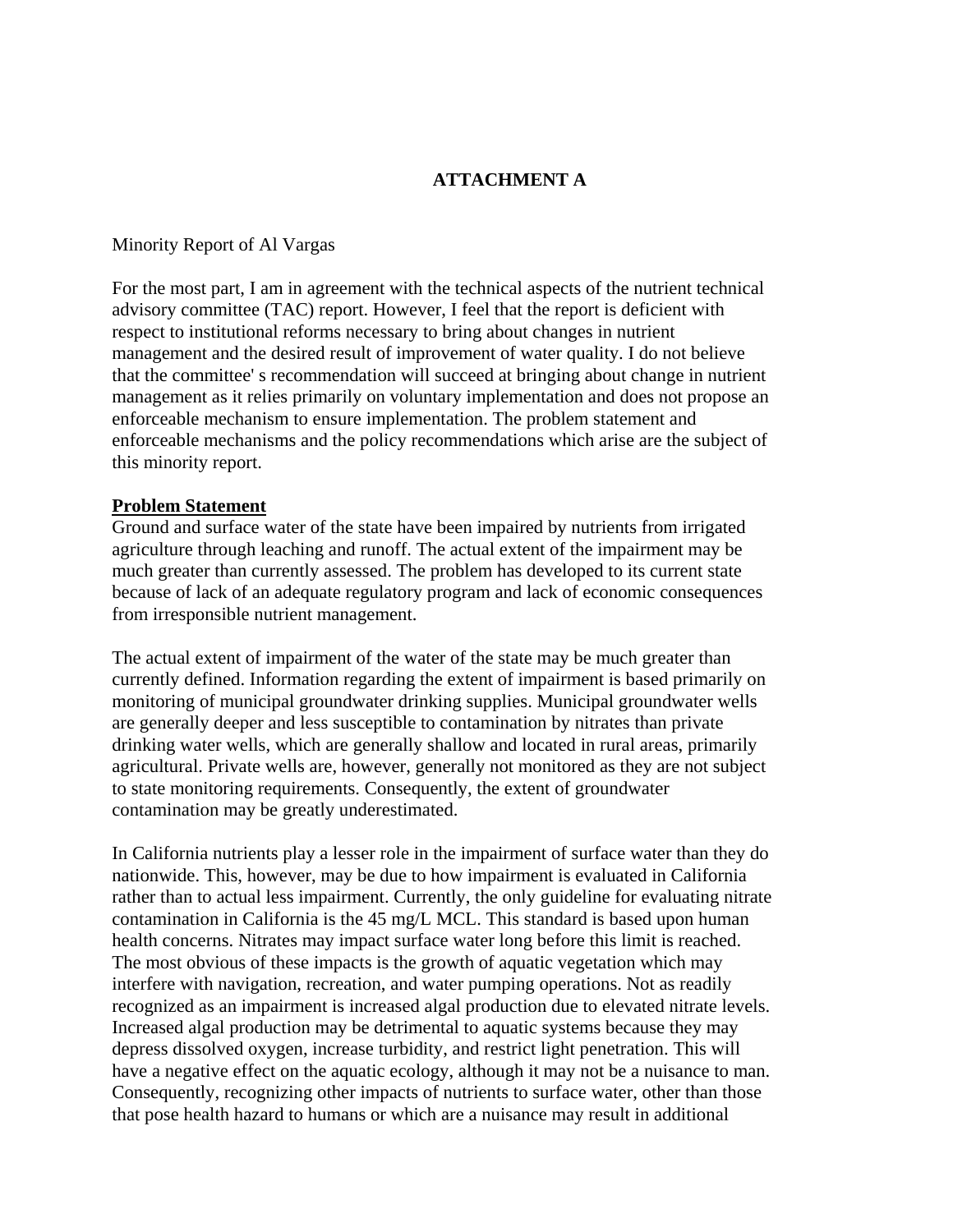surface water being classified as impacted.

In the 1991 Water Quality Assessment Report, sewage treatment plants, industrial, urban runoff, and land disposal accounted for approximately 15% of the impairment to streams and rivers. Nonpoint sources of pollution accounted for the remaining sources. Agriculture alone accounted for 50%. With respect to groundwater, nutrients accounted for more than twice the impaired ground water than non-pesticide organics. Despite the contribution of nonpoint sources to impairment of streams and rivers, regulatory programs and resources are focused primarily on point sources of pollution. Additionally, the existing regulatory framework is designed for controlling point sources and does not deal adequately with nonpoint sources.

The committee explored, to a limited extent the use of positive incentives, such as pollution credit trading as a means to manage nutrient water pollution. However, no situations were identified where this mechanism could be used. A tier tax was proposed for nitrogen fertilizers to discourage excessive nitrogen application (in excess of that required for optimum crop yield), however this suggestion was rejected by the TAC. Currently, the only deterrence to excessive nitrogen application is dictated by the crop. For a small number of crops (e.g., grapes and sugar beets) excessive nitrogen application results in decreased yields and thus an economic incentive exists for responsible nutrient management.

For the majority of crops, however, excessive nitrogen application does not result in reduced yields. In fact the cost of additional fertilizer (in excess of what is required for optimum yields) is so low in comparison to the cash value of the crop that growers are likely to over apply in order to ensure maximum yields. Therefore, an economic incentive is necessary as a means to encourage responsible fertilizer use.

Agriculture is unique from all other industries in that it is not held accountable for most of the pollution it causes and thus, there is no economic consequence. For example, agriculture does not remediate or pay for the ground or surface water it contaminates with pesticides or nitrate. Currently those that bear the consequences of ground water pollution by agriculture are the citizens of the state primarily those in rural communities as they loose a source of drinking water or must pay higher rates to treat. Accountability for the pollution and linking an economic consequence with irresponsible nutrient management would probably result in a change in practices. As a start an exchange program of water supplies should be instituted. This was adopted by the TAC but deleted from the final report.

### **Enforceable Mechanisms**

The TAC felt that the obligation to complete the risk assessment (Hazard Index and Nutrient Management Worksheet) and the nutrient management plan (where appropriate) constituted the enforceable mechanism. I felt this did not go far enough because it did not ensure the implementation of the "Best Management Practices"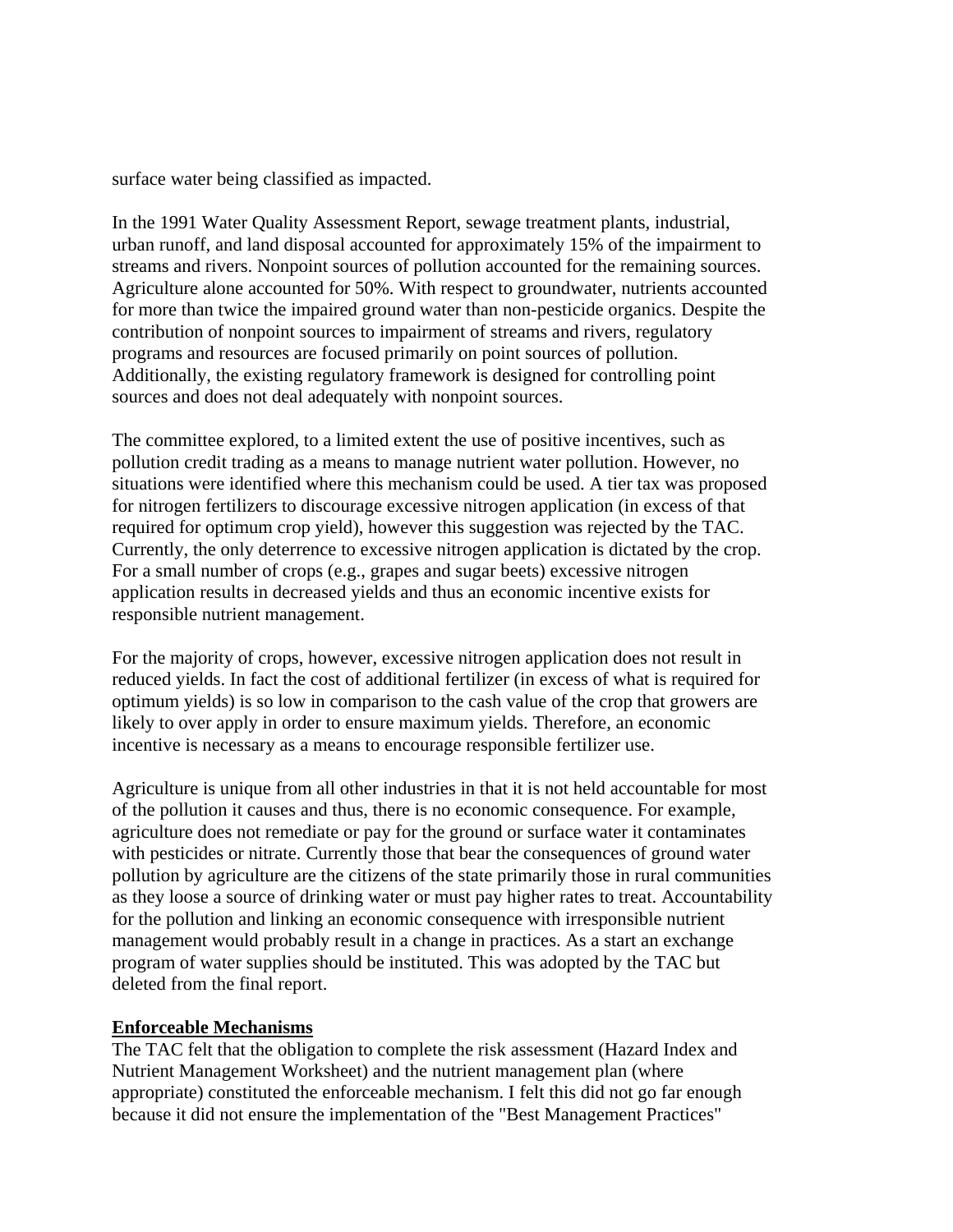(BMP) outlined in the nutrient management plan without implementing the BMPs would result in no improvement with respect to mitigating nutrient pollution. Therefore, the enforcement must be directed at enforcing adoption of BMPs. The strategy would still call for a self directed program the allowed the grower flexibility with respect to selection of BMPs that are most suited for his operation. Enforcement would only be used in situations of non-compliance. Under current state law the State Water Resources Control Board and the California Regional Water Quality Control Boards can not enforce implementation of BMPs (Porter-Cologne Water Quality Control Act Section 13360). Therefore, legislative initiative would be required to provide the regulatory agencies with this power.

# **Policy Recommendations**

There are a number of policy recommendations that arise from the above discussion. These are enumerated as follows:

- 1. Define extent of groundwater impairment by focusing on shallow, rural water supply wells which are the most susceptible to be impacted by nitrates.
- 2. Develop criteria for nitrates in surface water. Such criteria would go beyond human health hazards and nuisance to man and would recognize detriments to the aquatic system from elevated nitrate levels.
- 3. Re-evaluate resource allocation for water quality regulation. The allocation should be in relation to areas that would have the most impact in improving the water quality of the water of the state. These would be nonpoint sources and agriculture in particular.
- 4. Institute a tier tax on fertilizers. This tax would apply only to units of nitrogen fertilizer greater than those required for optimum yields. Thus only growers which apply nitrogen fertilizer of excess of what is needed would be subject to the tax and would have no negative economic impacts on growers who are responsible nutrient managers.
	- 5. Institute exchanges of water supplies between irrigation districts with good quality surface water supplies and communities with contaminated groundwater. This exchange would be mutually beneficial. Agriculture would benefit because growers would apply less nitrogen fertilizer and thereby increase profit margins. One-acre foot of water containing 10 mg/L nitrogen as nitrate would supply 27 pounds of nitrogen per acre.
	- 6. Seek legislative authority to enforce BMP implementation. Current law does not allow for specifying the manner of compliance with the exception of land disposal facilities and deep well injection. In the case of nonpoint source pollution, BMP enforcement would be appropriate since this is the only method by which the results can be achieved.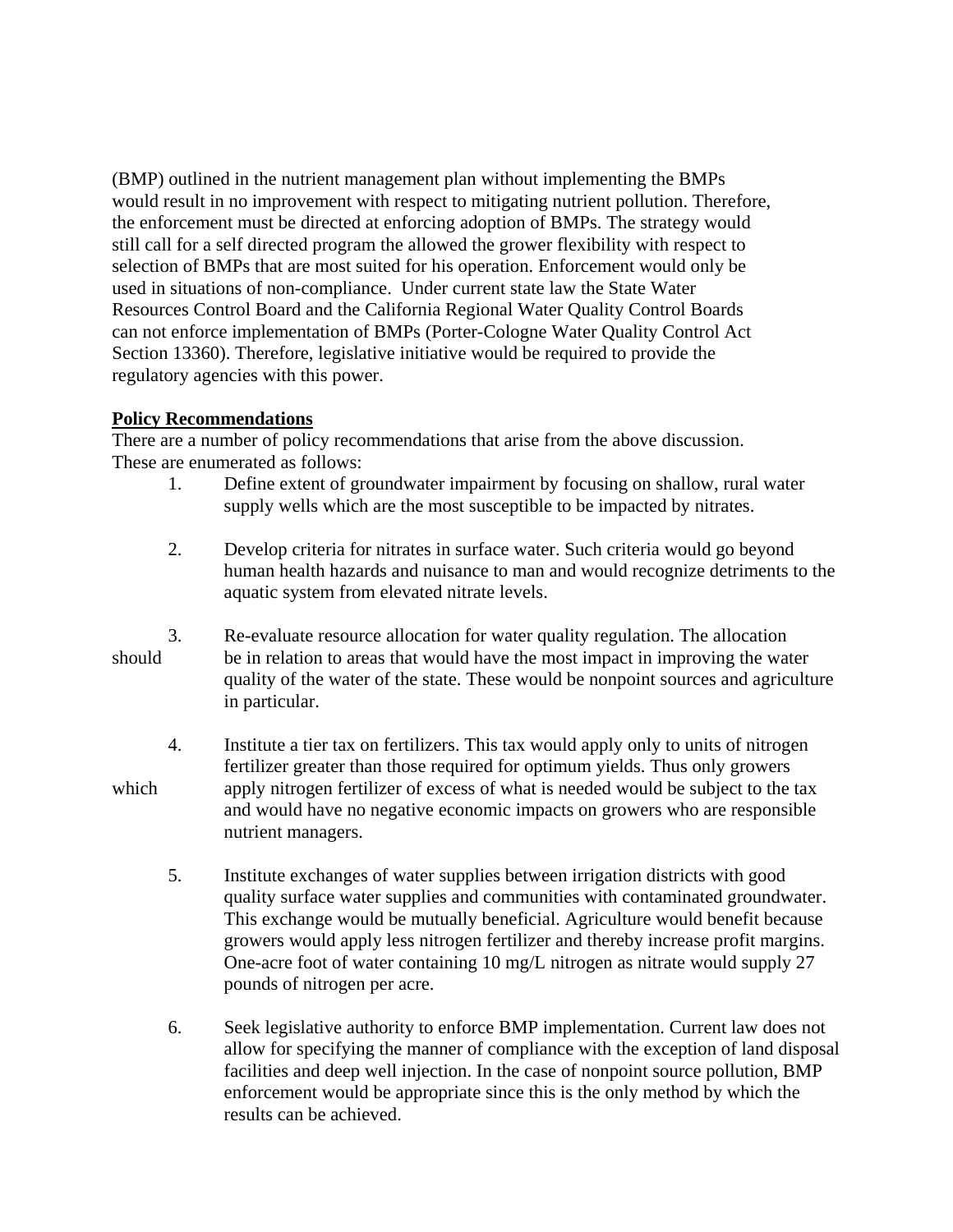7. Develop a nonpoint source control strategy apart from the point source strategy. As was noted in the "Background" section of the TAC report, the current nonpoint source strategy was adopted from a regulatory framework developed for regulating point discharges. This system does not lend itself to many nonpoint sources, since discharges can not be monitored. Therefore, a new framework is needed for dealing with the primary source (nonpoint source) of impairment of the state's water. This framework should include authority to enforce BMPs.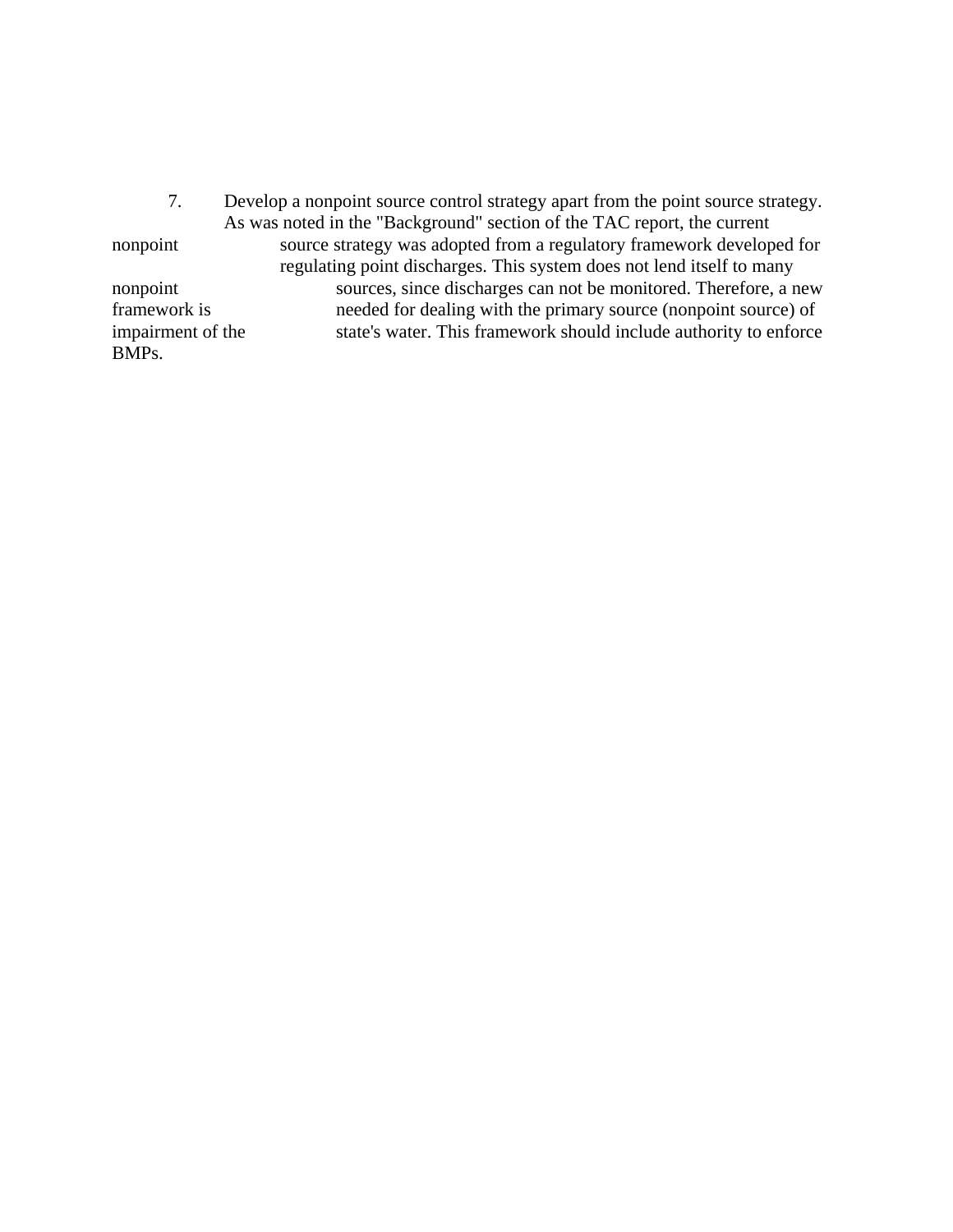## **ATTACHMENT B**

November 21, 1994

TO: Plant Nutrient TAC Members FR: Jill Klein, Community Alliance with Family Farmers Foundation RE: Minority Nutrient TAC Report

 Because my point of view is not reflected in the October 6 Draft Nutrient TAC Report, I am submitting this minority report to provide another perspective on how to reduce nitrates in groundwater.

 The Nutrient TAC Report does not approach farming as an integrated, biologically based system, but rather reduces farming into separate components. Though looking at these components (soil, nutrients, water, plants) is useful for purposes of analysis, they need to be treated as a whole when developing management plans to improve nutrient cycling in complex farming systems.

 Healthy soil is at the heart of a biologically managed farming system. Soil is host to a broad variety of micro flora and fauna in addition to the micro and macro nutrients which immediately feed the plant. Carbon-based soil fertilizers and amendments feed soil biota which are important to the turnover and longterm availability of nutrients. Cover crops play a variety of important roles in this system, from fixing atmospheric nitrogen (if legumes) to adding organic matter to the soil to providing food and habitat for beneficial insects. Proper management of cover crops is important to realizing their full benefit while minimizing potential negative impacts such as nitrate leaching. Composted manure, if properly made, provides a stable form of nitrogen and enhances overall soil health. Thus, soil should be viewed as more than a medium for holding a plant which can be spoon fed with water and synthetic nitrogen through drip irrigation and fertigation. What farmers really need is a menu of options that can fit into a whole systems approach to reducing overall chemical fertilizer and pestcideuse.

 If the value of looking at the whole farming system were better appreciated, then TAC members might share my frustration that the Nutrient TAC has not been integrated with the Pesticide TAC Report; something we had agreed to do in one of the first meetings. Additionally, for implementation of whole systems approach to be successful at the farm level, the report must include a technical support program for growers to assist them in adopting proven alternatives to their farm. This is critical if any of the practices recommended by the Nutrient TAC are to be implemented broadly. Following is a discussion of where the current Report falls short, evidence for why an alternative approach is called for, and a description of a successful chemical fertilizer and pesticide reduction program.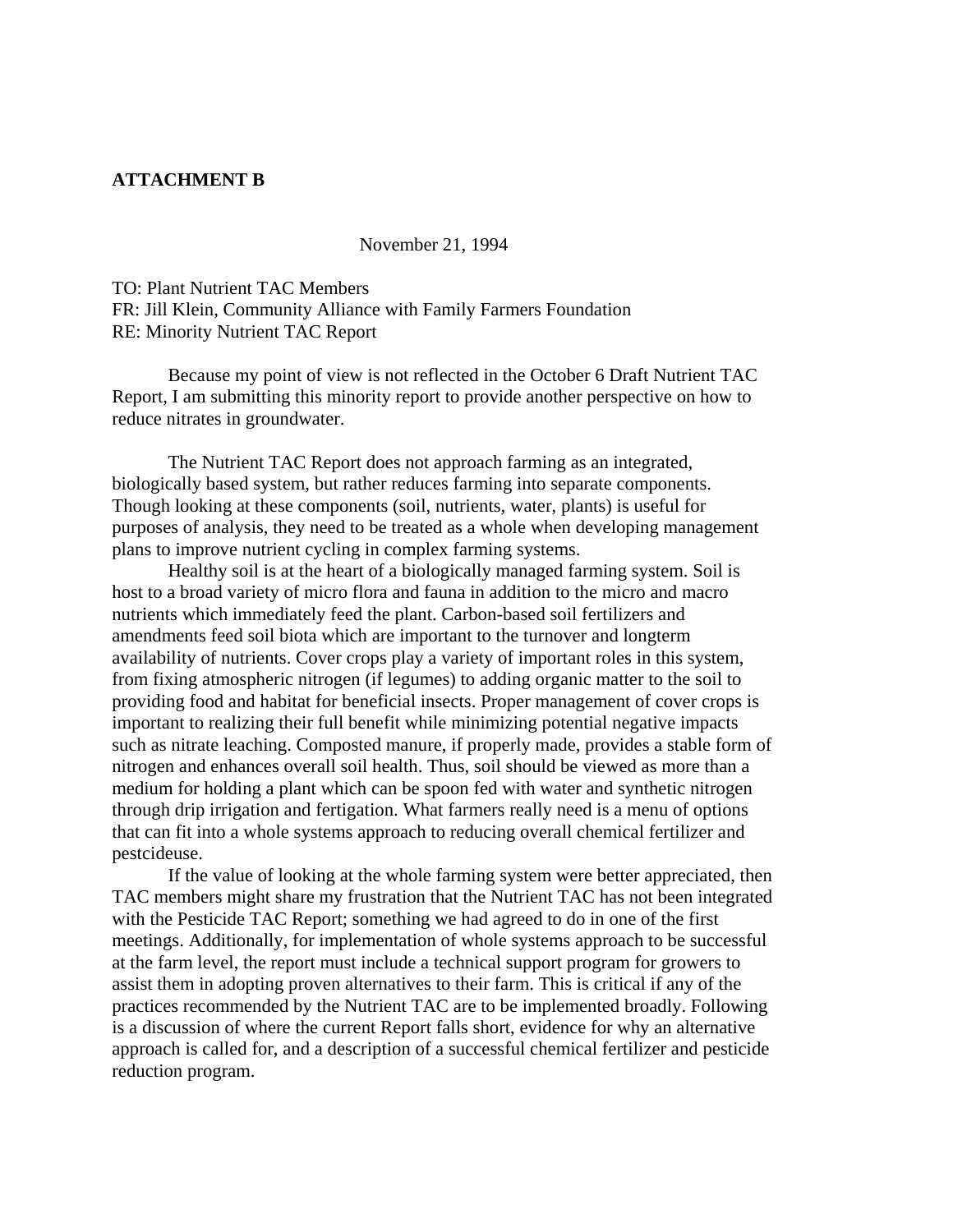## **Shortcomings of the Nutrient TAC Report**

 In one of our original meetings, we decided to work closely with the Pesticide TAC, particularly in the final stages of developing the report. I am dismayed that this consensus decision was never acted upon. Research has demonstrated direct correlations between high levels of applied nitrogen and an increased incidence of pests and disease (e.g. Ieafhoppers in grapes and brown rot and hull rot in stone fruits, respectively). By looking at the whole farming system and how fertility management can influence other elements we can develop more appropriate solutions.

 Many in efficiencies occur in the use of synthetic fertilizers and pesticides; changing these practices can be achieved with sticks in the form of tighter regulations or carrots in the form of carefully developed incentives programs. The Nutrient TAC Report takes a third approach, creating additional paper work for growers without either the carrot or stick to insure action. Thus, without any provisions for enforcement or technical support in the Nutrient TAC Report, there is little reason to believe that growers will take the time to fill out more paper work, much less actually change their practices.

 Furthermore, the current Report lacks a strong education component, leaving growers with little or no information or incentive to experiment with alternatives. For example, in Recommendations, it is stated that growers will need to "develop a management plan to minimize their contribution to water degradation." Growers who score a 6 or higher on the Hazard Index must develop written strategies to further control the problem. A strong education component is key to these recommendations actually being implemented. It has been my experience that focusing education and resources on technical advice which provides viable options gives growers an incentive to change their practices. It is not enough of an incentive to know that Best Management Practice's (BMP's) are cost saving tools, as stated in the document. Nitrogen fertilizer is relatively cheap, and more carefully timed applications may even be more expensive. In fact, if BMP's are so cost effective, then why aren't more growers already implementing them?

 Management options which have multiple benefits, even if they cost a little more, are better than those which provide a singular solution to a problem. As an example, I will describe a recent field day I helped to organize in the Salinas Valley. More than 110 farmers and others in ag-related business were in attendance to tour an on-farm composting operation. One reason the farmer whose operation we visited gave for using compost on his 700 acre vegetable farm is its nitrogen contribution. His compost contains 1.6% total nitrogen; when applied at 5 tons/acre, it yields 160 Ibs N/acre. During this discussion, the local farm advisor reported that his findings revealed that only 5% (8 Ibs) of the nitrogen is in a leachable form (nitrate), the rest is in a slow release form. The compost also contains 5.4% calcium, which is comparable to the amounts applied as lime or gypsum when used as a soil amendment to improve soil structure and water infiltration. In addition to the benefits of slow release nitrogen (there was sufficient N for a crop of peppers 4 months after

application) and calcium, the compost also supplies other macro and micro nutrients,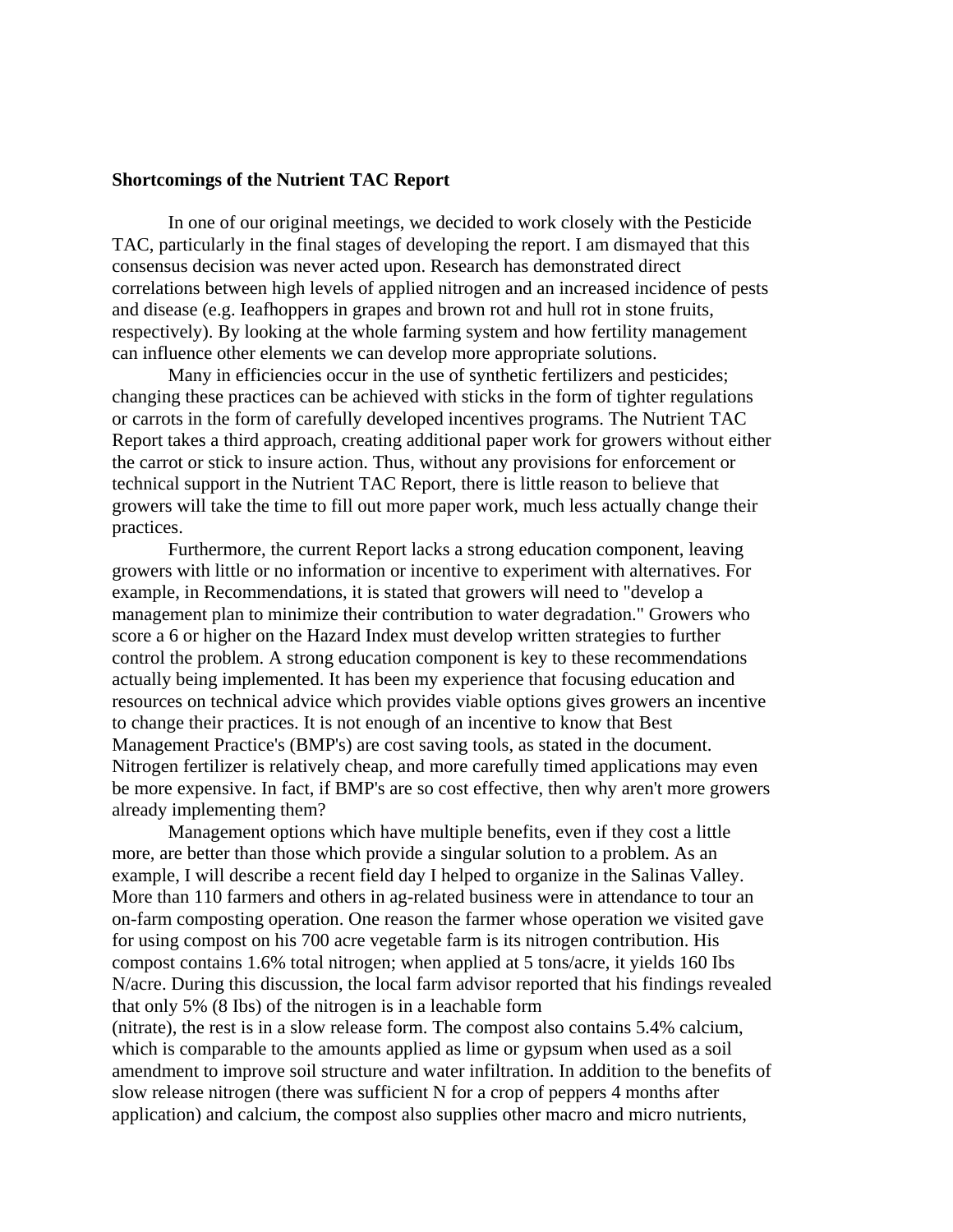beneficial soil microorganisms, and organic matter. Since switching to compost as his primary fertilizer, this grower reports that he no longer has problems with soil borne pathogens and that his crop is healthier and less susceptible to insect damage. Consequently, he has sharply reduced nitrate leaching and pesticide use.

## **Evidence for an Alternative Approach**

 There is emerging evidence that organic sources of nitrogen such as leguminous cover crops can act as a slow release nitrogen, although this issue was disputed by members of the committee. Research conducted at the University of California - Davis, has shown that leguminous cover crops can fix up to 200 Ibs of nitrogen/acre/year (Miller, et al., 1989). After the first few years of using a cover crop, it seems that the soil comes to a new equilibrium where organic forms of nitrogen are less likely to leach. Additional research which compared conventional, low input, and organic farming systems corroborates this theory (Temple, et al., 1993). The organic system included the annual incorporation of a leguminous cover crop over a five year period. After the fifth year of the experiment, researchers reported that:

 In the organic system, N03 levels were very low early in the season and steadily increased to 8-10 ppm by mid-May. Both N03 and NH4 levels were considerably lower in organic soils. . . This changing pattern in the organic soils may reflect long-term changes in soil microbiology and N dynamics that have occurred during the transition from fertilized to organic management. . . Fertility, microbial and nematode soil data suggest that significant differences exist between organic and conventional systems in microbial ecology, resulting in different available nitrogen levels. Higher microbial activity and biomass linked to lower available nitrogen in the organic system suggests that there was more efficient N use and possibly less potential for N03 percolation loss from the surface soil. Although the petiole data showed much lower petiole N03 in the organic plants, this did not translate to reduced yields, suggesting that the petiole test cannot be used to assess plant fertility status on organic systems when based on sufficiency/deficiency criteria established for fertilized systems. The results also indicate that currently recommended tissue nitrogen levels may exceed actual plant nitrogen requirements in conventional systems.

## **Building in a Technical Assistance Program**

 Based on these alternative options for sources of nitrogen which are not leachable, propose an expanded education component for the Nutrient TAC Report. This proposal is compatible with a modified evaluation of the growers current practices in the form of a Hazard Index and Risk Management Form. The following plan is based on a program, which I cocoordinate, that has succeeded in recruiting farmers to voluntarily reduce both pesticide and nitrogen fertilizer applications while maintaining the same economic bottom line. This project, known as Biologically Integrated Orchard Systems, or BIOS, is designed as a three-year information and technology transfer pollution prevention program for reducing synthetic nitrogen fertilizers and pesticides used in California crop production, thereby reducing contamination of surface and ground waters.

 The project establishes on-farm demonstrations of University research and farmer-developed production systems, allowing growers to adapt new methods which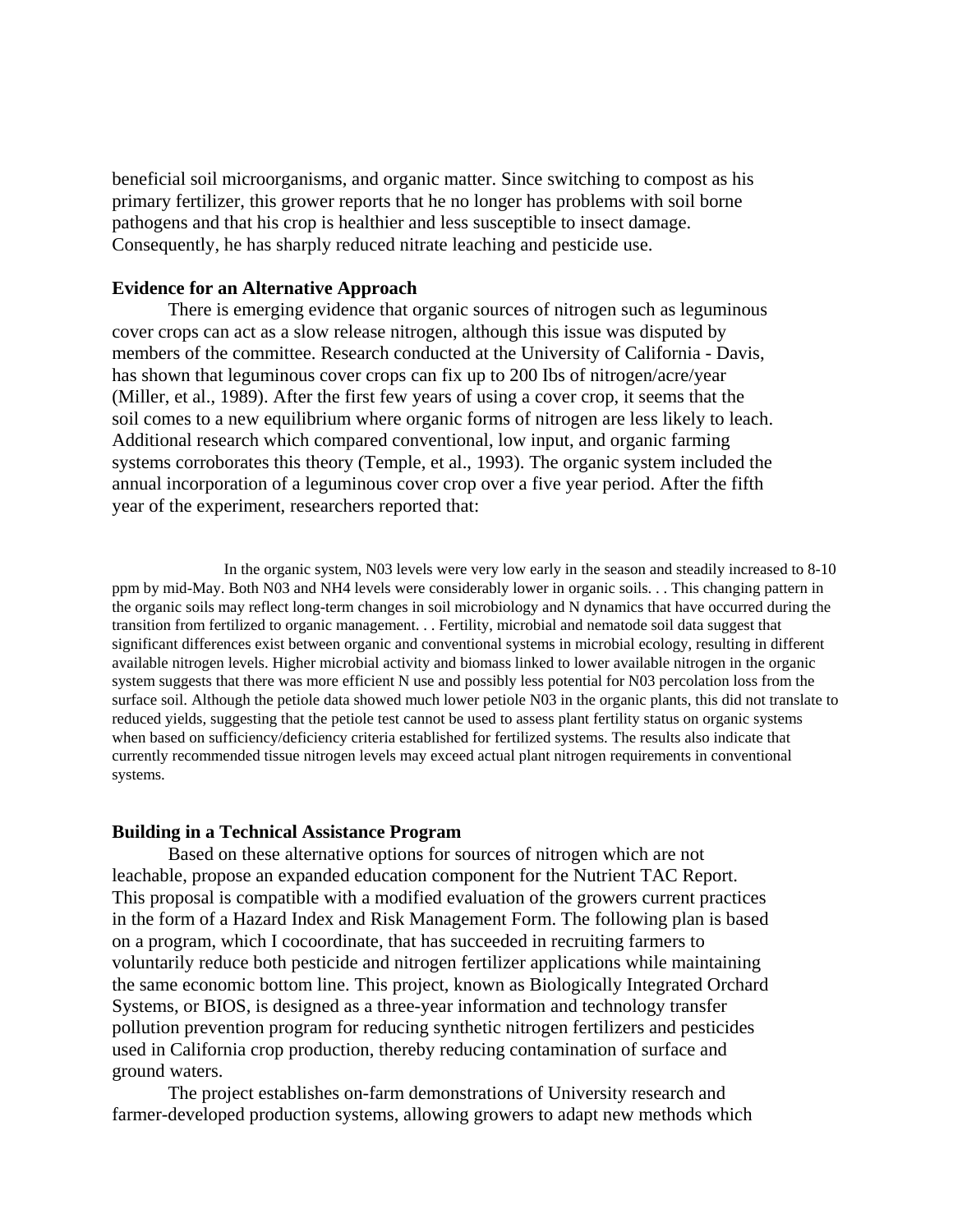reduce their reliance on farm chemicals. The broader farm community is made aware of these practices through field days, frequent update mailings, and the publication of document describing the practices being demonstrated. Continuation of the project's goals will be assured through active involvement of commodity boards, U.C. Cooperative Extension, USDA - ASCS and SCS and local Resource Conservation Districts.

 Specific components of the program include: 1) training farmers and their agricultural consultants to use techniques including the use of cover crops, targeted release of beneficial insects, and careful monitoring of pest and beneficial insects; 2) developing a customized management and monitoring plan for each parcel enrolled in the program; 3) conducting facilitated monthly meetings in which beginning and experienced practitioners collaboratively solve problems; 4) organizing on-farm demonstrations of techniques and methods; 5) monitoring, organizing and interpreting field data; 6) publicizing the methods used by BIOS growers to the greater grower community. BIOS also recruits local representatives from key government agencies, as well as from the commodity boards, to serve as an ongoing source of information and support for farmers not enrolled in the program who are a BIOS-style farming approach.

 The BIOS management team oversees all elements of the program, including creation of farm management plans and monitoring protocols, providing technical support to farmers in the program, and making presentations at BIOS field days. The management team includes representatives from the University of California extension service and researchers, farmers, professional PCAs and program coordinating staff. Currently, CAFF Foundation provides overall administration and coordination for BIOS.

 BIOS creates opportunities for cooperation between various state and federal agencies whose mission includes concern over the use of farm chemicals. This program is designed to support institutionalization of the biologically integrated approach to achieving source reduction in agriculture. In order to further extend the impact of the program, BIOS is forming a local advisory committee, including participation from the local farm extension, county agriculture commissioners, ASCS, Resource Conservation Districts (RCD), SCS and representatives from appropriate commodity boards, to serve as an ongoing source of information and support for farmers wishing to reduce their use of leachable nitrogen and pesticides by adopting BIOS style techniques. Working with commodity boards will provide an opportunity to reach out beyond the circle of "innovative" farmers interested in finding new ways to farm, and into the larger mass of conventional growers. The advisory committee can continue this technical support network at the conclusion of the three-year pilot program.

 Resources for coordinating this kind of program could come from the fertilizer industry and commodity boards who share in the interest of improving water quality in the state. The State Water Board could help with many aspects of the project's coordination.

 It may be that some of the information provided here does not sit well with the representatives of the fertilizer industry and others who sit on the TAC, but it is